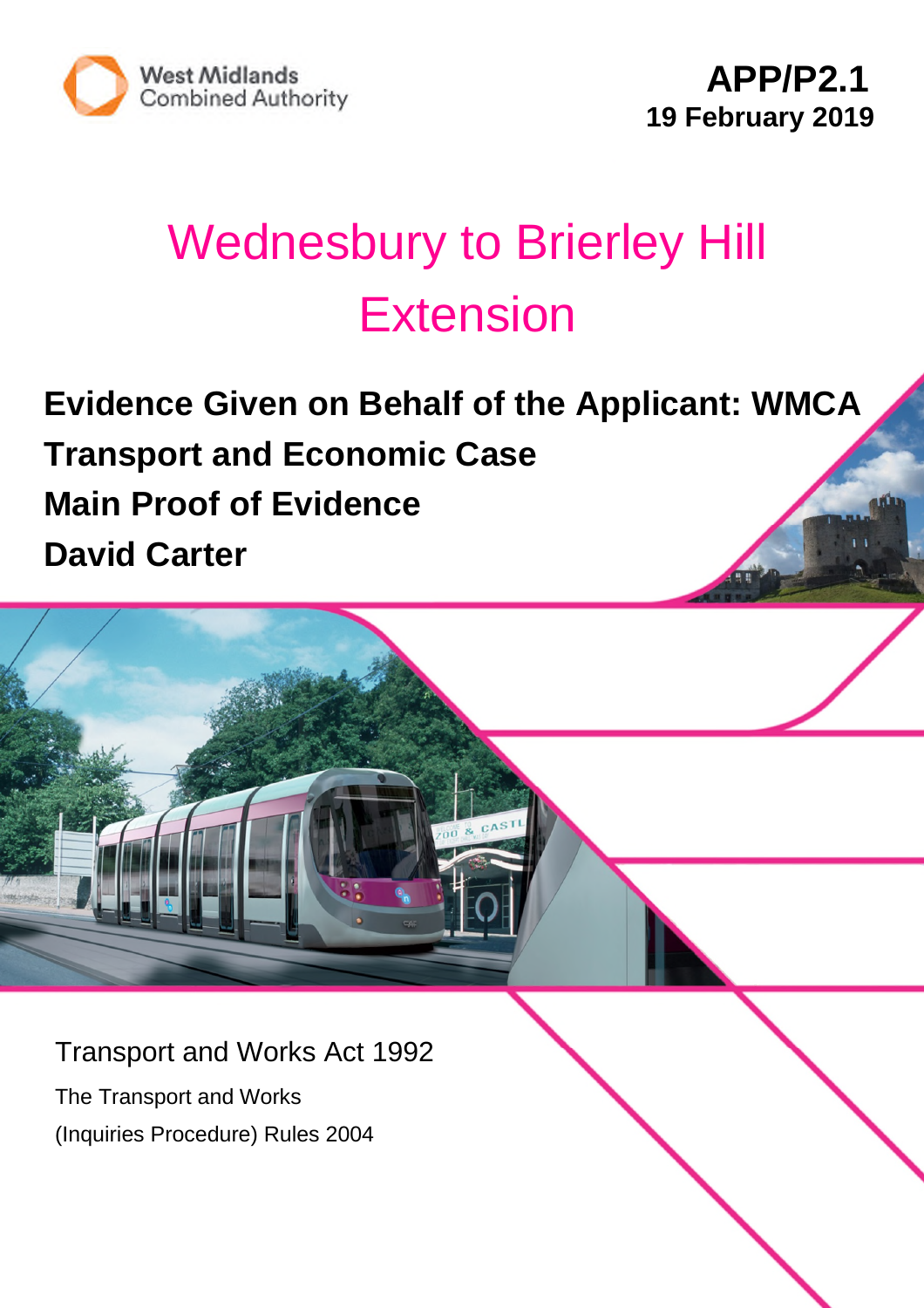### **TABLE OF CONTENTS**

| 1.                     | <b>INTRODUCTION</b>                                                                                      | 4                       |
|------------------------|----------------------------------------------------------------------------------------------------------|-------------------------|
| 1.1                    | <b>QUALIFICATIONS AND EXPERIENCE</b>                                                                     | 4                       |
|                        |                                                                                                          | 5                       |
| 1.2                    | <b>BACKGROUND</b>                                                                                        |                         |
| 1.3                    | <b>STRUCTURE OF EVIDENCE</b>                                                                             | 5                       |
| 2.<br><b>EXTENSION</b> | APPRAISAL METHODOLOGY FOR WEDNESBURY TO BRIERLEY HILL                                                    | $\overline{\mathbf{r}}$ |
| 2.1                    | <b>APPRAISAL APPROACH</b>                                                                                | $\overline{7}$          |
| 2.2                    | <b>THE FIVE CASE MODEL</b>                                                                               | 8                       |
| 2.3                    | <b>STAGES OF BUSINESS CASE DEVELOPMENT</b>                                                               | 9                       |
| 2.4                    | <b>STATUS OF THE BUSINESS CASE</b>                                                                       | 9                       |
| 3.                     | APPRAISAL OF THE PERFORMANCE OF THE WEDNESBURY TO<br><b>BRIERLEY HILL METRO EXTENSION</b>                | 11                      |
| 3.1                    | <b>INTRODUCTION</b>                                                                                      | 11                      |
| 3.2                    | <b>OUTLINE OF ALTERNATIVES</b>                                                                           | 13                      |
| 3.3                    | <b>APPRAISAL APPROACH</b>                                                                                | 15                      |
| 3.4                    | <b>WEBTAG BENEFITS APPRAISAL</b>                                                                         | 19                      |
| 3.5                    | <b>WEDNESBURY TO BRIERLEY HILL EXTENSION VALUE FOR MONEY</b>                                             | 36                      |
| 3.6                    | <b>ON-GOING UPDATES TO TRANSPORT APPRAISAL GUIDANCE</b>                                                  | 42                      |
| 3.7                    | <b>FINAL BUSINESS CASE</b>                                                                               | 46                      |
| 4.                     | THE SECRETARY OF STATE'S STATEMENT OF MATTERS                                                            | 48                      |
| 4.1                    | <b>SECRETARY OF STATE'S STATEMENT OF MATTERS</b>                                                         | 48                      |
| 5.<br><b>CASE</b>      | <b>ISSUES ARISING FROM OBJECTORS' LETTERS AND STATEMENTS OF</b>                                          | 51                      |
| 5.1                    | <b>ISSUES ARISING FROM LETTERS AND STATEMENTS OF CASE</b>                                                | 51                      |
| 5.2                    | <b>OBJECTORS' AND SUPPORTER'S LETTERS AND STATEMENTS OF CASE - TRANSPORT</b><br><b>AND ECONOMIC CASE</b> | 51                      |
| 6.                     | <b>SUMMARY AND CONCLUSIONS</b>                                                                           | 60                      |
| 7.                     | <b>LIST OF APPENDICES</b>                                                                                | 63                      |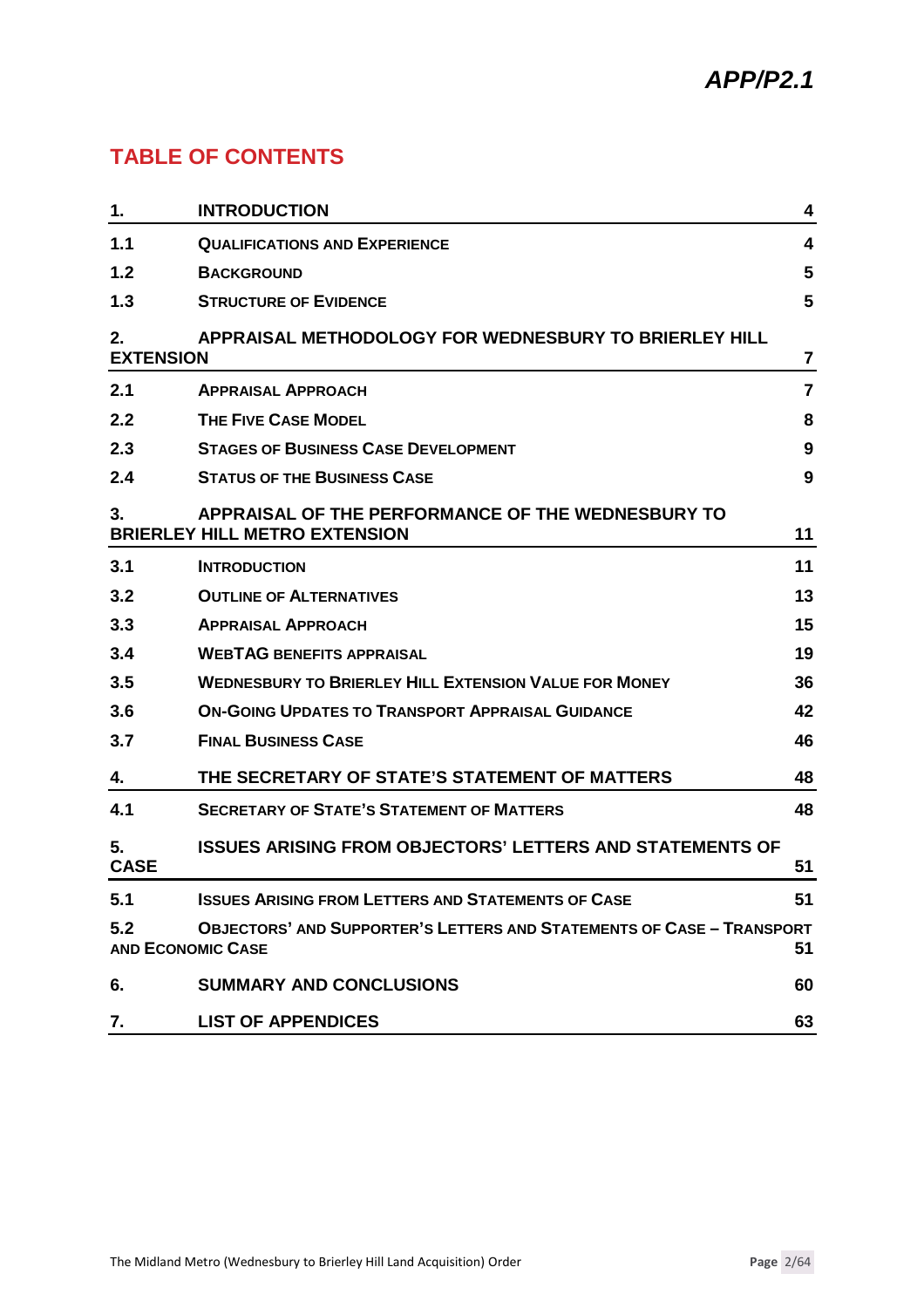### **LIST OF TABLES**

| Table 1.  | Wednesbury to Brierley Hill Extension - Weekday Service frequencies | 18 |
|-----------|---------------------------------------------------------------------|----|
| Table 2.  | Summary of Key Appraisal Impacts                                    | 20 |
| Table 3.  | Metro Patronage Forecasts (m passenger annum)                       | 21 |
| Table 4.  | Wednesbury to Brierley Hill - Wider Impacts (£000, 2010 Price Base) | 26 |
| Table 5.  | Developments dependent on the Wednesbury to Brierley Extension      | 27 |
| Table 6.  | Land Value by Types (2010 prices)                                   | 27 |
| Table 7.  | Distributional Impacts: User Benefits by IMD Bands                  | 33 |
| Table 8.  | <b>Distributional Impacts: Overall Score</b>                        | 35 |
| Table 9.  | Net Present Value and Adjusted Benefit to Cost Ratio                | 40 |
| Table 10. | <b>WebTAG Document Versions</b>                                     | 43 |
| Table 11. | <b>WebTAG Versions Review</b>                                       | 43 |

### **LIST OF APPENDICES**

Appendix 1 - Review of Updates to Transport Appraisal Guidance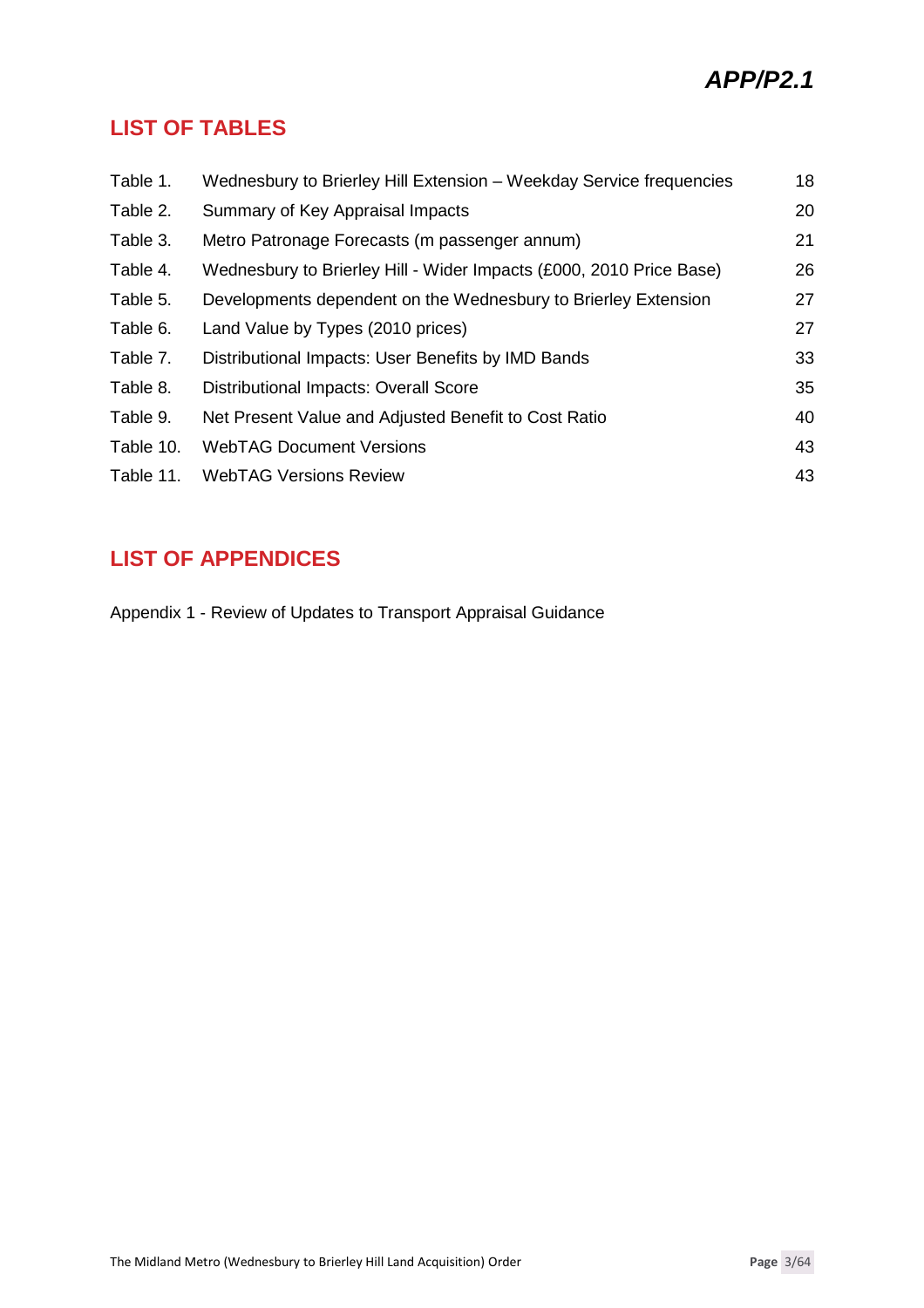### **1. INTRODUCTION**

#### **1.1 Qualifications and Experience**

- 1.1.1 My name is David Carter. I am a transport planner and economist with 30 years' experience in the planning and forecasting for transport schemes. This includes specialisms in forecasting and appraising the impacts of transport schemes and strategies, the application of economic analysis and the development of Business Cases. I hold an Honours degree from The University of Aston in Birmingham in Transport Operation and Planning. I hold the Transport Planning Professional qualification and am a Fellow of the Chartered Institute of Logistics and Transport, having been a Member since 1990.
- 1.1.2 My work has included the demand and revenue forecasting for a range of transport interventions, taking many through economic and financial appraisals and through to scheme delivery, including working on ex-post evaluation studies. I have a specialism in rapid transit schemes, including work supporting light rail and busway schemes in the West Midlands, London, Luton, Nottingham, Sheffield and Manchester.
- 1.1.3 My involvement in transport schemes in the West Midlands includes work on Midland Metro scheme development, including modelling and appraisal work associated with network extensions to the initial Line One route from Birmingham to Wolverhampton, and specifically the Wednesbury to Brierley Hill Extension (WBHE). My roles on the Nottingham Express Transit Scheme included support throughout the development of the initial Line One network and the more recent Phase Two network extension where I acted as the Expert Witness to the Transport and Works Act Public Inquiry addressing Forecasting and Appraisal issues.
- 1.1.4 In addition to work on specific schemes, I have also been involved in assisting the UK government in transport strategy development and appraisal, including drafting parts of the Guidance on the Methodology for Multi-Modal Studies undertaken by the UK Government, producing the first version of the Guidance on Public Transport Scheme Appraisal, in developing guidance on the Evaluation of Major Public Transport schemes and drafting the Social and Distributional Impact guidance for the WebTAG transport appraisal guidance. I was also a key part of a team in 2002 researching the Transport and Works Act Order planning processes.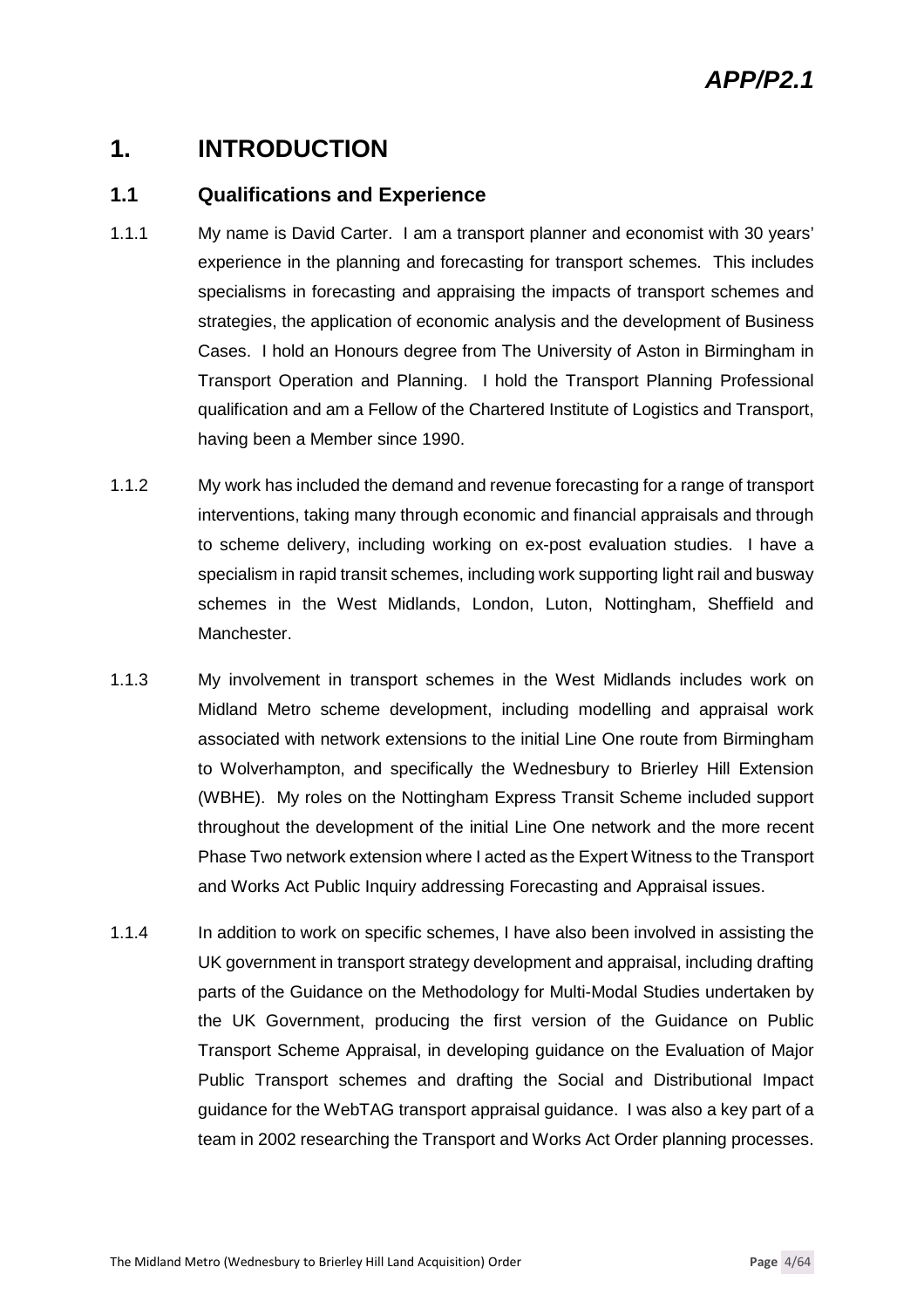#### **1.2 Background**

- 1.2.1 I am a Market Director with SYSTRA Ltd, a consultancy firm specialising in the transport sector. SYSTRA has been retained by the West Midlands Combined Authority via Transport for the West Midlands, to continue supporting the development of the WBHE through towards final funding and planning approvals, of which this Inquiry is one part. The granting of the Midland Metro (Wednesbury to Brierley Hill and Miscellaneous Amendments) Order 2005 ("the 2005 Order") [WBHE/B2] followed an examination of the transport case for the scheme submitted to Government and the 2004 Public Inquiry.
- 1.2.2 Since the approval of the 2005 Order [WBHE/B2], further work has been undertaken on updating the business case for funding the Metro extension. The business case was set out for Government consideration during the summer of 2017 in the five supporting cases to the Wednesbury to Brierley Hill Business Case [WBHE/D3-D7]. Following this submission, funding of £250m from the Transforming Cities Fund was allocated to the West Midlands Combined Authority (WMCA) by Government on 20<sup>th</sup> November 2017, as set out in the Funding Statement [WBHE/A6].

#### **1.3 Structure of Evidence**

- 1.3.1 My evidence, given on behalf of the West Midlands Combined Authority, covers the Transport and Economic Case aspects of the case for WBHE. My evidence is primarily intended to support the evidence provided by Peter Adams in his Proof of Evidence [APP/P1.1] and complement those of Ian Collins, Himanshu Budhiraja and Paul Ellingham in their Proofs [APP/P3.1, APP/P4.1 and APP/P5.1 respectively].
- 1.3.2 My evidence will specifically link to the discussion of scheme merits presented by Peter Adams and confirm the continued need for the scheme from a transport and business case perspective, as initially identified in the granting of the 2005 Order [WBHE/B2].
- 1.3.3 My evidence will be structured to cover:
	- **O** Section 2 (Appraisal Methodology for WBHE) outlines the approaches used in assessing the expected performance of the Metro extension in meeting the transport, economic and social policy aims of the WMCA and Black Country Local Enterprise partnership relating to transport in the Black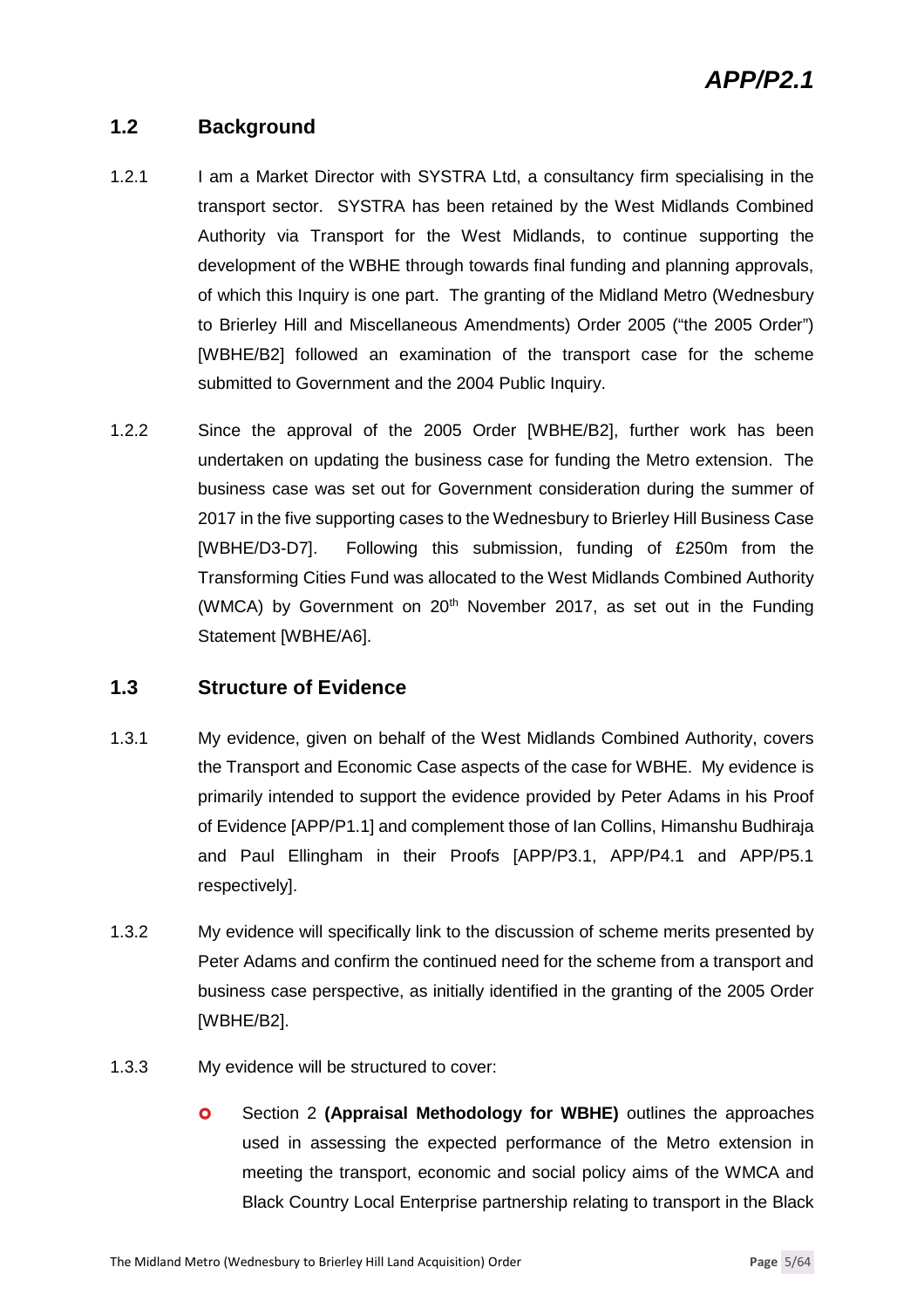Country. This focuses on the established appraisal approaches set out by Government in the Green Book Appraisal and Evaluation in Central Government, HM Treasury (2003 – as updated in 2011) [WBHE/D9] and WebTAG Transport Appraisal Process, DfT (January 2014) [WBHE/D11];

- **O** Section 3 **(Appraisal of the performance of WBHE)** mainly focusing on the Economic Case elements of the Business Case, and providing supporting evidence, where required, to that presented by Peter Adams on the wider case for investment in the Metro extensions;
- Section 4 **(The Secretary of State's Statement of Matters)** where I specifically address a number of the matters raised;
- **O** Section 5 (Issues Arising from Objectors' Statements of Case) which either responds directly to issues arising or provides cross-references to other sections of my Proof; and
- Section 6 **(Conclusions)** where I draw out my conclusions from the transport and business case work and how I believe this supports the case for the proposed Midland Metro (Wednesbury to Brierley Hill Land Acquisition) Order (the Proposed Order) to be made.
- 1.3.4 In so far as specific objections raised in relation to my evidence are concerned, these will be considered either through the general text below or through specific responses where appropriate. In all cases objectors' submissions will be referenced using the agreed inquiry document coding structure.
- 1.3.5 As this Proof of Evidence exceeds 1500 words, it is accompanied by a summary document which will be presented orally to the inquiry.

#### **Declaration**

1.3.6 This statement is true to the best of my knowledge and belief. I can confirm that the views expressed are my true and professional opinion.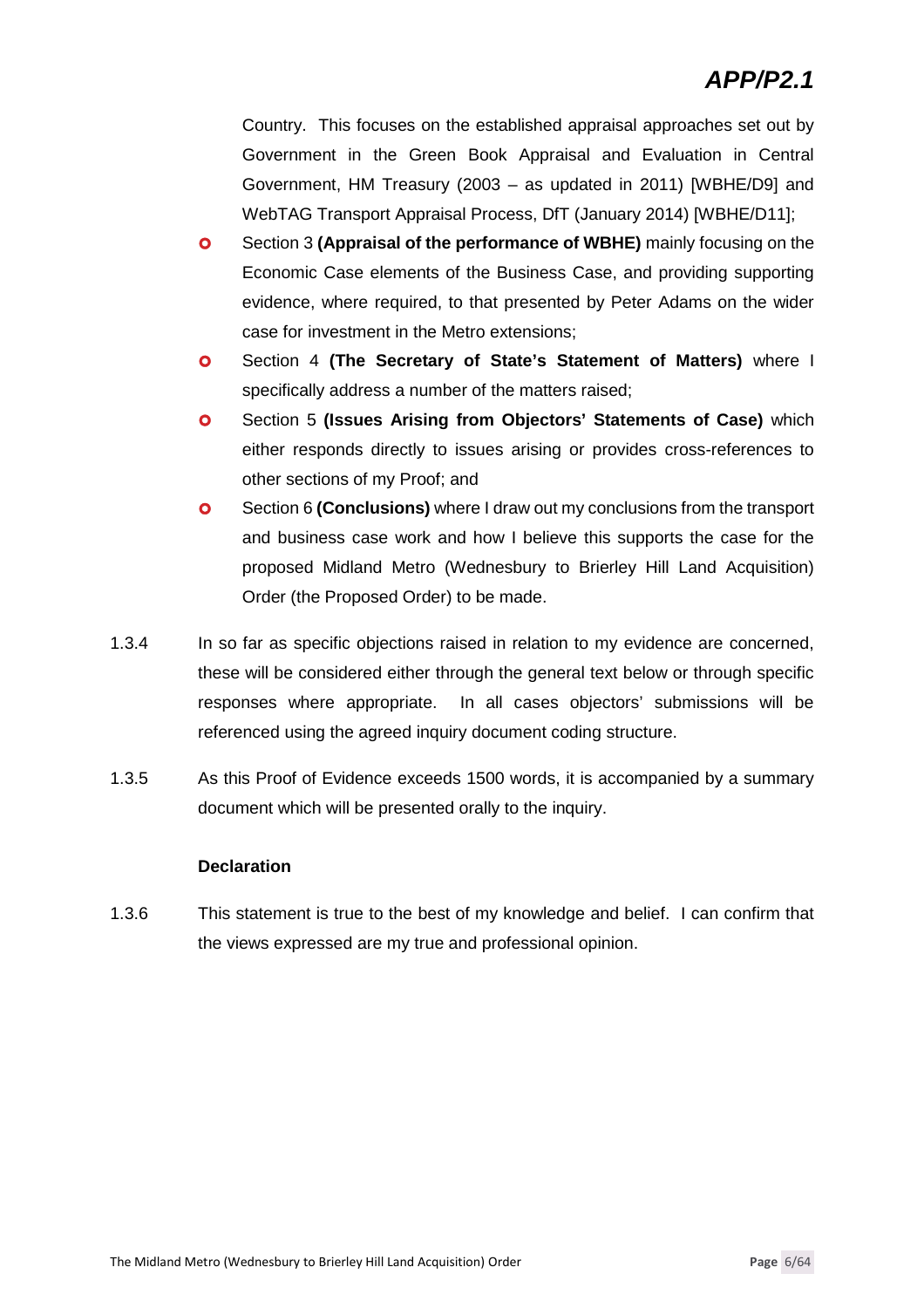### **2. APPRAISAL METHODOLOGY FOR WEDNESBURY TO BRIERLEY HILL EXTENSION**

#### **2.1 Appraisal Approach**

- 2.1.1 HM Treasury requires an assessment of the value that public spending would secure before a spending decision is made. This is known as the 'appraisal'. This requirement applies to all types of government spending, not just that which is transport related. The Treasury's requirements for the appraisal process are set out in the Green Book Appraisal and Evaluation in Central Government, which was published in 2003 and updated in 2011 [WBHE/D9]. Supplementary guidance, Public Sector Business Cases Using the Five Case Model, Green Book Supplementary Guidance on Delivering Public Value from Spending Proposals was published by the Treasury in 2013 [WBHE/D10].
- 2.1.2 The approach to business cases and project appraisal adopted by the Department for Transport (DfT) is consistent with the Treasury's Green Book approach. At the time of the development of the 2017 appraisal and business case for the WBHE, the DfT's approach to business cases was set out in the Transport Business Cases guidance of 2013 [WBHE/D23].
- 2.1.3 The DfT also produces detailed guidance on the application of its appraisal approach. This guidance is called WebTAG (Web-based Transport Appraisal Guidance), and provides a suite of documents that sets out guidance on the approach to demand, revenue and benefit forecasting and how, along with other inputs, the outputs from such forecasting work are used to appraise the anticipated impacts of a transport intervention. Relevant units of the WebTAG guidance used in the 2017 appraisal and business case for the WBHE are provided in Core Documents WBHE/D11 to WBHE/D22 inclusive and WBHE/D42. Many of the WebTAG guidance documents have been subsequently updated and I provide an assessment of the likely impact these changes on the case for the scheme in Section 3.6 of my evidence.
- 2.1.4 The appraisal of the WBHE has been undertaken in line with WebTAG and accordingly meets Treasury economic appraisal requirements. Doing so is a prerequisite to secure DfT funding.
- 2.1.5 While WebTAG prescribes how the economic case should be presented and sets out a number of minimum requirements for the modelling and appraisal, it is important to note that underpinning the DfT's guidance (and the Green Book) is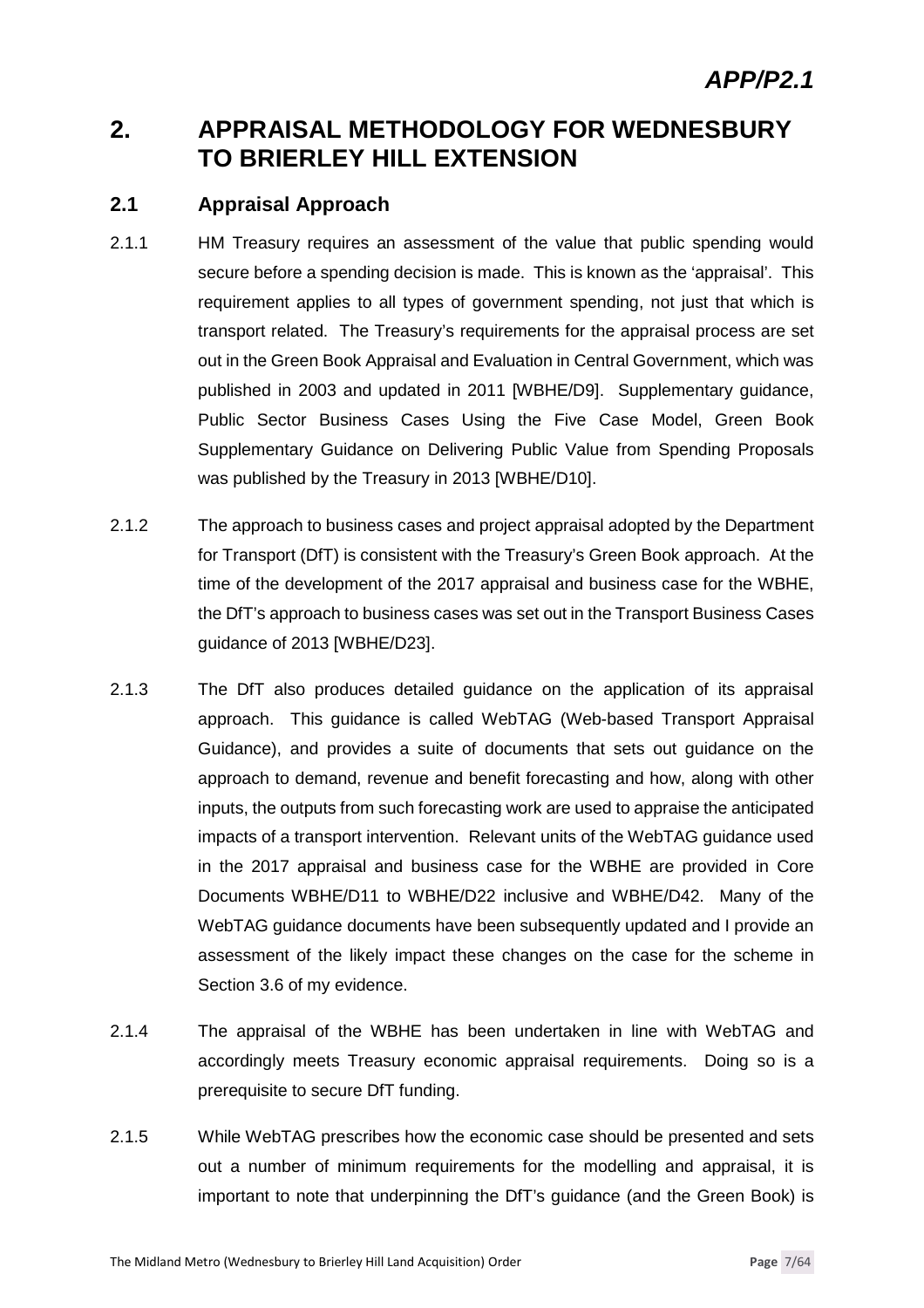the 'proportionality' principle. This states that the requirement for detailed modelling, collection of bespoke evidence and monetisation of benefits should vary with the scale and complexity of the scheme under consideration, as well as the nature and scale of its impacts. In my opinion, the appraisal of this scheme has been undertaken in a way that is proportional to the cost of the scheme and the scale of its impacts.

- 2.1.6 The approach to assessing the WBHE's Value for Money is comparable to and consistent with the approaches that were adopted to assess the Value for Money of the Midland Metro extension from New Street Station to Edgbaston that was awarded £60m DfT funding on 1<sup>st</sup> September 2017 and also for the Birmingham Eastside Extension, for which a Transport and Works Act Order Eastside Extension is currently being considered by the Secretary of State following a funding award of £137m.
- 2.1.7 With funding of £250m from the DfT's Transforming Cities Fund allocated the scheme in November 2017, as set out in the Funding Statement [WBHE/A6], I consider this to be evidence that the approach adopted for the appraisal of the WBHE is one that is both proportionate and meets DfT's expectations and requirements.

#### **2.2 The Five Case Model**

- 2.2.1 Consistent with the Treasury's approach, the DfT's WebTAG Transport Appraisal Process, DfT (January 2014) [WBHE/D11] requires the development of a 'Five Case' business case. The five cases are: Strategic Case, Economic Case, Financial Case, Commercial Case and Management Case. The purpose of the business case is to demonstrate that:
	- **O** There is a robust rationale for the proposed scheme (Strategic Cased)
	- **O** The proposed scheme will deliver Value for Money (Economic Case)
	- **O** The proposed scheme is affordable in terms of sources of funding (for construction and operation) (Financial Case)
	- **O** Robust procurement arrangements for the necessary elements of the proposed scheme exist (Commercial Case)
	- **O** Robust governance arrangements exist and effective project management is in place (Management Case)
- 2.2.2 The Business Case for WBHE has followed the Five Case model.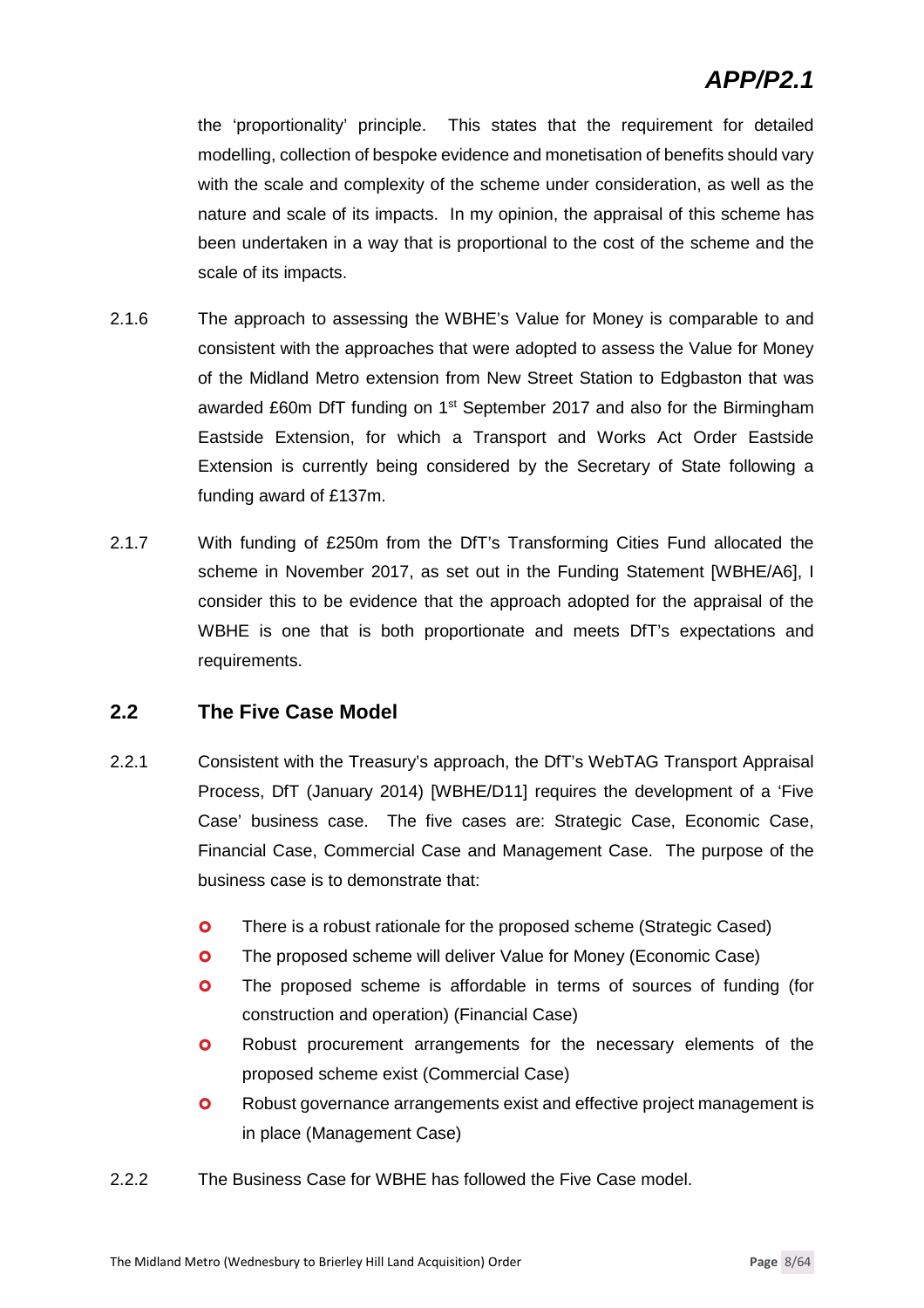2.2.3 My evidence presented here relates to the Economic Case. The other four cases in the Five Case model are addressed in the evidence of Peter Adams [APP/P1.1].

#### **2.3 Stages of Business Case Development**

- 2.3.1 The development of a transport business case is a staged process with progressive development of the details of each of the individual five cases. These stages are set out in the DFT's Transport Business Cases document [WBHE/D23] and are:
	- **O** Strategic Outline Business Case (SOBC). The purposes of the SOBC include defining the scope of the project, its outputs and its benefits; making the case for change; and confirming the scheme's strategic fit
	- **O** Outline Business Case (OBC). The purposes of the OBC are to confirm the strategic fit and the case for change; set out how the preferred solution was arrived at; and, provide details of the project's overall balance of benefits and costs against objectives (i.e. its Value for Money)
	- **O** Full Business Case (FBC). The purposes of the Full Business Case are to refine the Strategic and Economic Cases put forward at OBC stage in the light of final specification of the project and set in detail how the project will be procured and implemented.

#### **2.4 Status of the Business Case**

- 2.4.1 Although not formally referred to as an either an Outline Business Case (OBC) or a Full Business Case (FBC), the Wednesbury to Brierley Hill Business Case [WBHE/D1-D5] set out for Government consideration during the summer of 2017 effectively provided the OBC stage for the scheme in requesting funding from Government. The resulting allocation of £250m of funding from the Department for Transport's Transforming Cities Fund to WMCA announced on 20 November 2017 is reported in the Funding Statement [WBHE/A6].
- 2.4.2 The WBHE scheme has now moved somewhat beyond the normal OBC stage (ordinarily prepared to support any application for powers and to give funding authorities sight of the Value for Money case) in that, in the main, powers have already been obtained for the scheme through the 2005 Order [WBHE/B2], the Value for Money case has been assessed by DfT and funding has been allocated. However, the FBC stage has not yet been reached (ordinarily after the necessary powers have been awarded, with a firm price and contracts in place ready to be signed), in that a funding decision from Government has been made, although final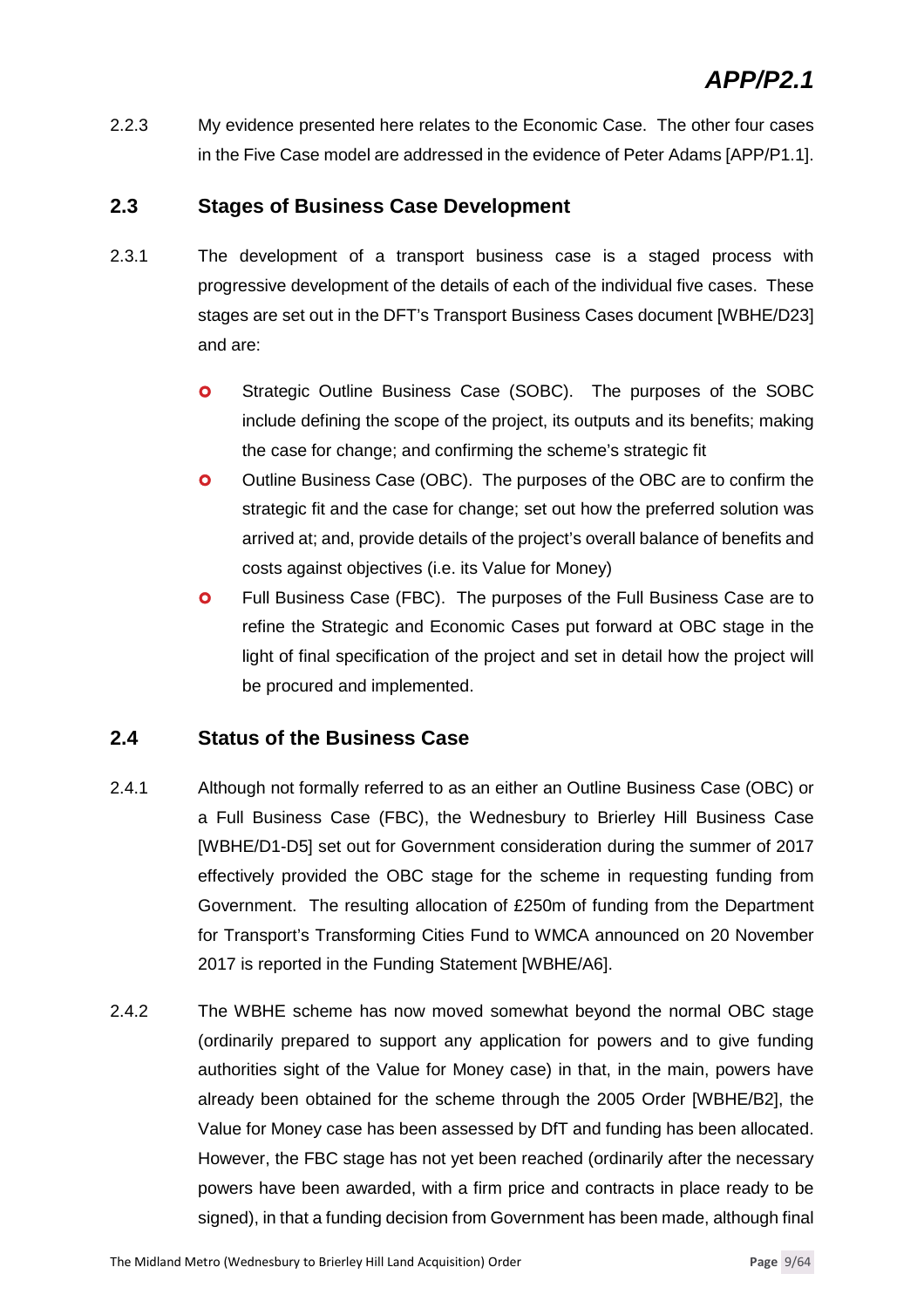specification and costs for the extension are yet to be finalised, with this determining the final funding requirements to be made from local sources managed by WMCA.

2.4.3 In common with most transport schemes in moving forward to delivery, and following submission of the Proposed Order, on-going design work is being undertaken by the Midland Metro Alliance (MMA). Similarly, further work on the forecast benefits of the scheme is underway, with both streams expected to inform a Final Business Case for approval through the WMCA's normal assurance and governance approval processes, to be completed once the Proposed Order has been granted.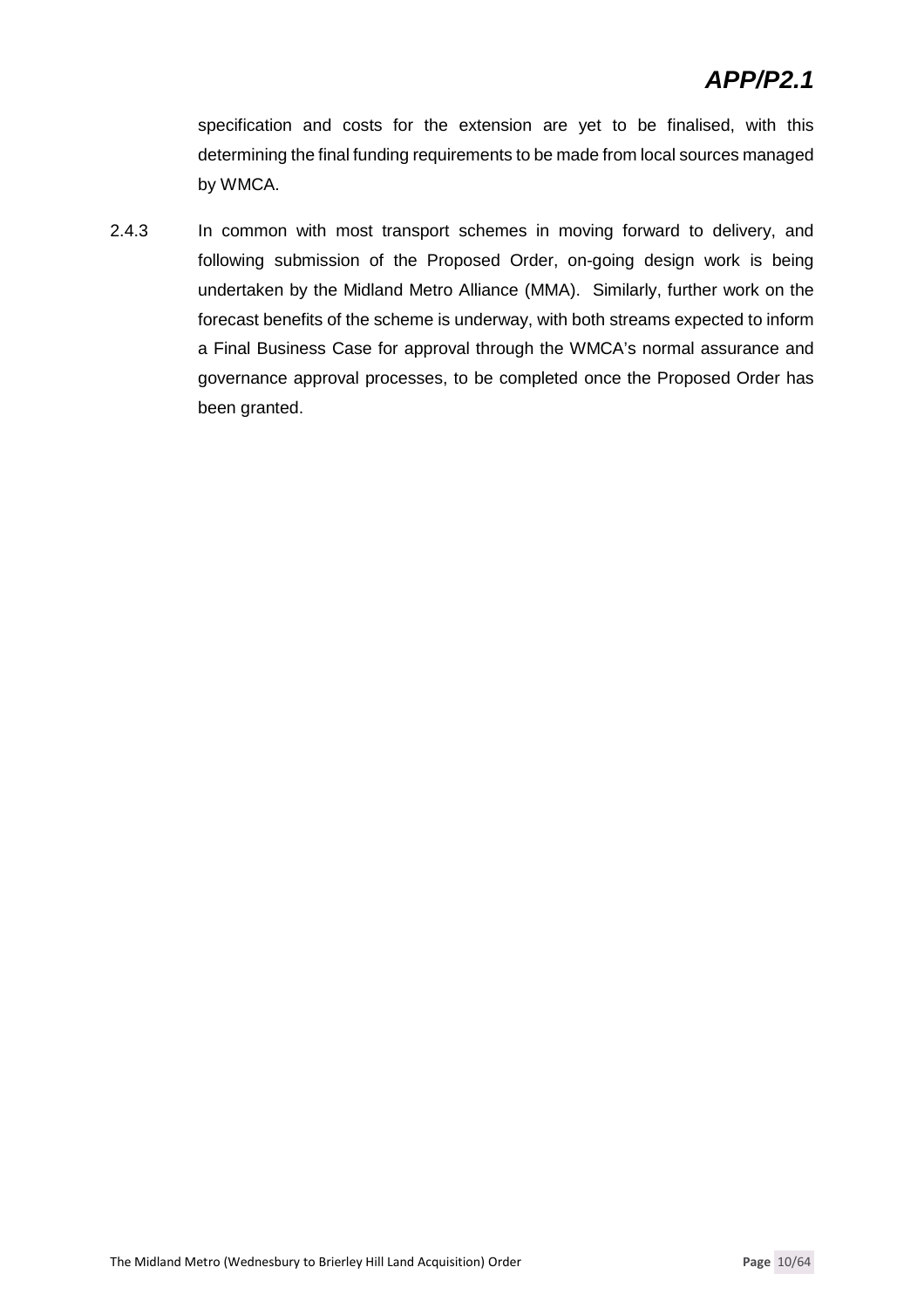### **3. APPRAISAL OF THE PERFORMANCE OF THE WEDNESBURY TO BRIERLEY HILL METRO EXTENSION**

#### **3.1 Introduction**

- 3.1.1 The need for the WBHE was established by the making of the Midland Metro 2005 Order [WBHE/B2]. Both the Inspector and Secretary of State agreed that the scheme would bring clear transportation, regeneration and socio-economic benefits to Dudley and Sandwell, that it was capable of achieving its stated objectives and that the benefits outweighed, by some margin, any adverse impacts on the local community or on the environment.
- 3.1.2 This is still the case, with the need for the scheme apparent across transport, economic and social policy drivers. In transport terms, connectivity and congestion challenges remain and have indeed been is reinforced by the current and future requirements for improved accessibility to and from Dudley and Sandwell, as well as across the Black Country and the West Midlands. The need, clearly accepted in 2005, was heightened further in 2018 by the start of HS2 construction works, with connectivity to HS2, via the Eastside Extension, essential to ensure that residents of the West Midlands can gain access to the opportunities afforded by the railway, and the associated, significant, growth areas in Birmingham.
- 3.1.3 The economic need for the scheme remains with the proposed route and stops contributing to the regeneration of existing areas in the Black Country and serving areas of new development that can contribute to economic vitality. The need for regeneration is demonstrated by the successful application in 2016 for the Brierley Hill Business and Innovation Enterprise Zone (now known as 'DY5') and confirmed by letters of support for the application such as that from The Association of Black Country Local Authorities ("ABCA") [WBHE/F2]. ABCA noted that the WBHE "*is vital to the future economic wellbeing of Dudley and Sandwell, the Black Country and indeed the wider West Midlands and that it will help to unlock and support regeneration projects across the boroughs of Sandwell and Dudley encompassing commercial, residential, employment, educational and visitor economy developments. Crucially it will also play a key role in enhancing the development potential of the recently launched DY5 Enterprise Zone at Brierley Hill."*
- 3.1.4 In social terms, there remain a wide range of socio-economic difficulties that are exacerbated by the poor transport connectivity, including an on-going decline in traditional industrial manufacturing jobs, poor skill base with limited academic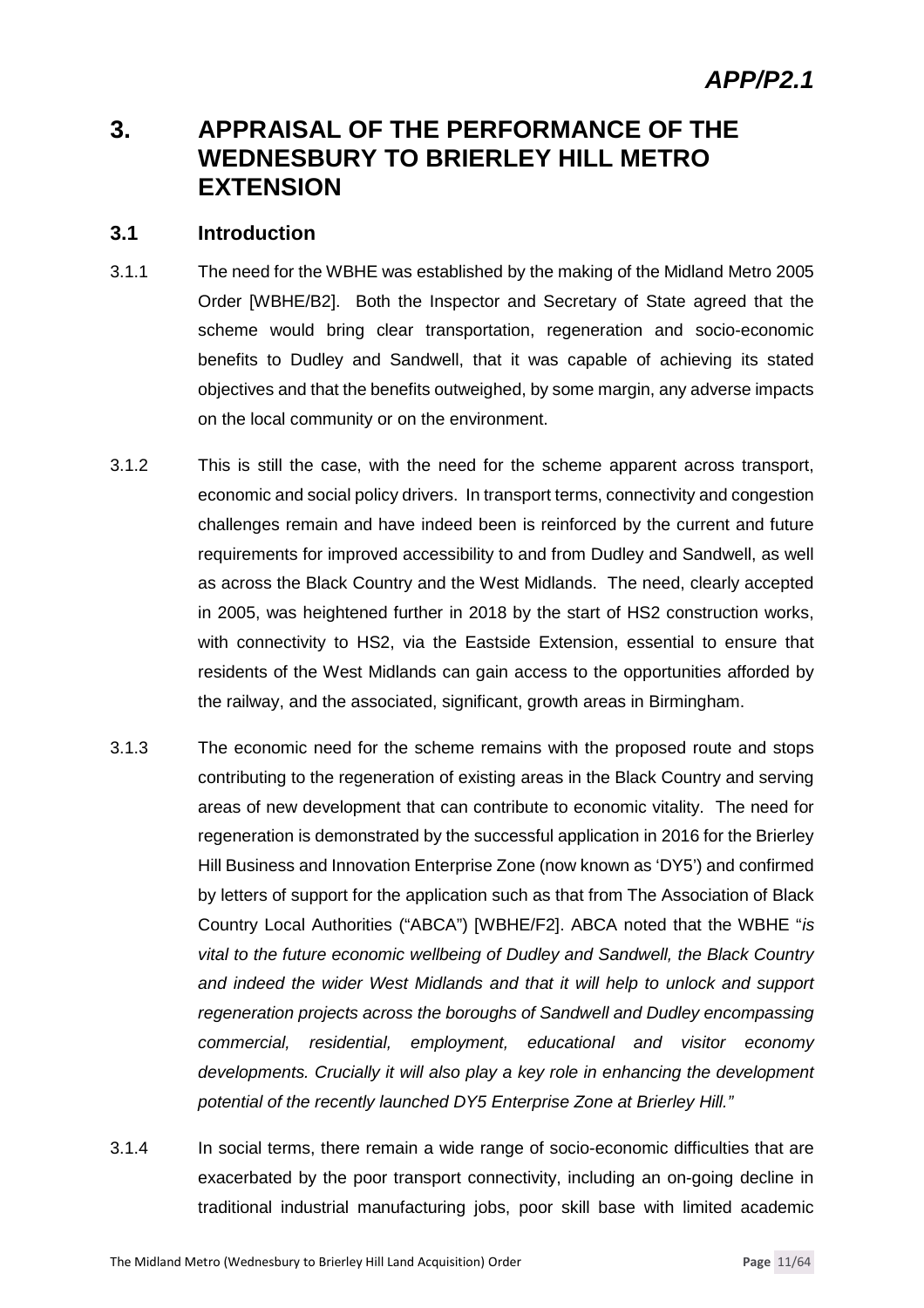### *APP/P2.1*

qualifications of resident population, significant areas of deprivation and poor access to employment areas. The Government's 2015 published Index of Multiple Deprivation ('IMD') [WBHE/D33] is evidence of the degree of deprivation in the area and is referenced in paragraphs 5.13 onwards of the Wednesbury to Brierley Hill Business Case - Strategic Case [WBHE/D5], which notes specifically that Sandwell and Dudley have significantly higher rates of unemployment than the national average.

- 3.1.5 The policy aims of the scheme are set out in the Concise Statement of Aims [WBHE/A4]. This explains how the WBHE is intended to meet the aims of the WMCA and the Black Country Local Enterprise Partnership (BCLEP) relating to transport in the Black Country, to achieve first-class international, national, regional and local connectivity. The aims of the WBHE support both national and local policies for growth and investment and the scheme forms part of a package of works that are supported and funded by the Government in order to maximise the benefits of investment in the High Speed 2 railway.
- 3.1.6 Supporting these aims are a number of core objectives of the WBHE, as set out in section 2.9 of the Wednesbury to Brierley Hill Business Case – Strategic Case [WBHE/D5], which establish the framework against which the success of the scheme can be judged and support the vision:
	- **O** Support regeneration in areas of high deprivation through improved connectivity with areas of opportunity;
	- **O** Support economic development by improving the accessibility of (major) employment and residential sites;
	- **O** Enhance the prosperity of Black Country residents and businesses through providing better access to employment and a wider workforce.
	- **O** Improve the education and skill base of the residents of Sandwell and Dudley by providing wider access to universities and colleges throughout the West Midlands.
	- **O** Encourage modal shift from private car by delivering a high quality and reliable public transport service;
	- **O** Support an integrated transport network through providing seamless interchange; and
	- **O** Deliver a high quality public transport service in a manner that supports local environmental and safety benefits.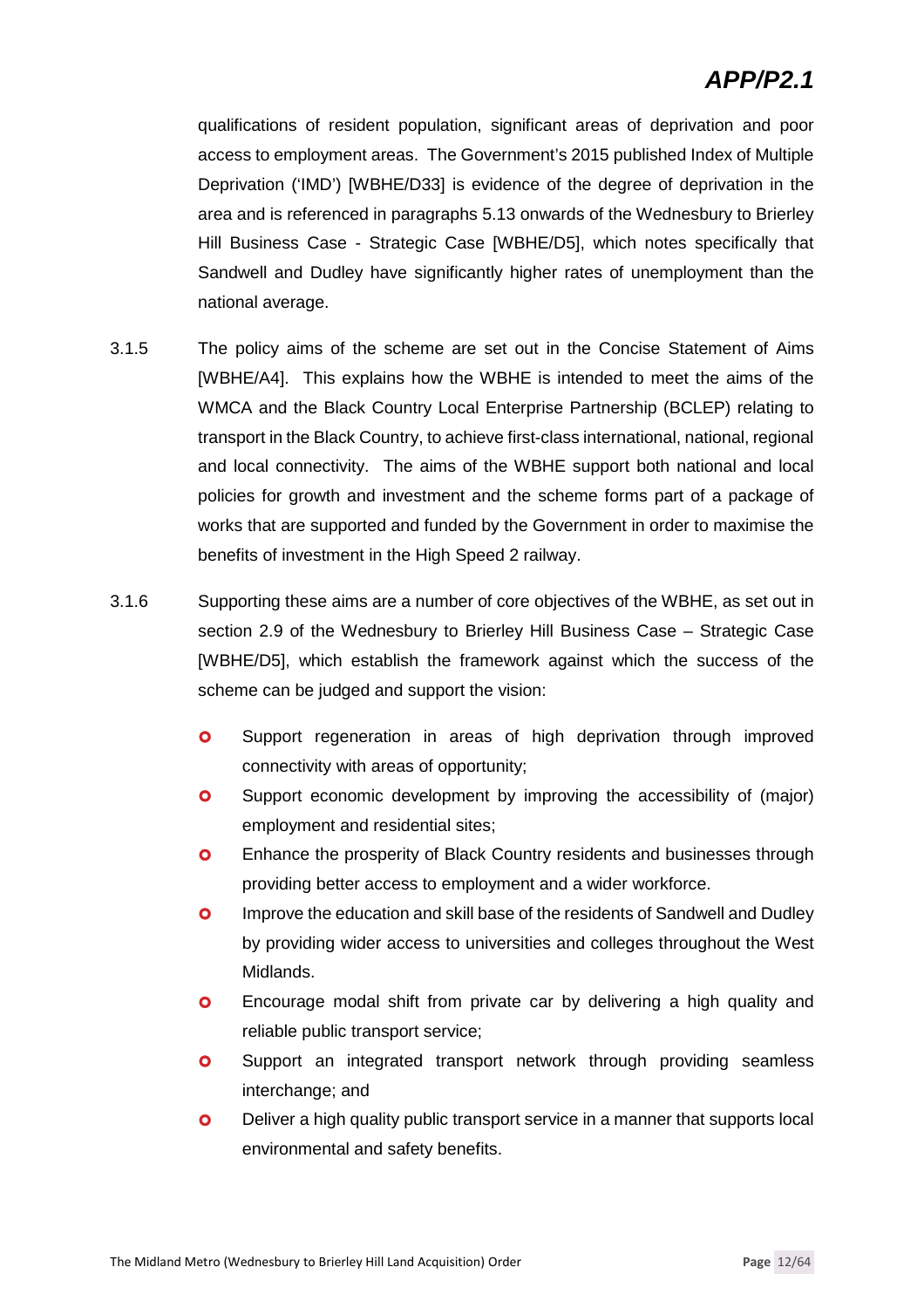### *APP/P2.1*

#### **3.2 Outline of Alternatives**

- 3.2.1 Detailed work was undertaken in 2010 by Steer Davis Gleave (SDG) to provide a corridor assessment of alternative modes to tram in the WBHE corridor, to determine whether there was any merit in the consideration of an alternative mode along the former railway corridor. This work reported, in the Black Country Access WBHS Corridor Options Economic Assessment, is included at Appendix S-1 to the Wednesbury to Brierley Hill Business Case - Strategic Case [WBHE/D5], and concluded that the tram options provide the quickest journey times between key centres and would therefore achieve the greatest patronage. Since little strategic development or public transport investment has taken place in the study corridor since 2010, the overall picture within the corridor has not changed significantly, highlighting the continued need for transformational investment to support jobs and growth. The delivery of HS2 to the West Midlands and related growth hub proposals enhances the urgent need for the investment.
- 3.2.2 In 2015, the Black County Rapid Transit Network Review Officer Group commissioned SDG to undertake the Black Country Rapid Transit Study [WBHE/E4] to review the various rapid transit studies undertaken earlier across the Black Country and to identify those schemes that best meet current objectives for the region and have the best chance of being funded and delivered. The study considered four rapid transit networks developed from the earlier schemes identified, and configured to provide connectivity in the corridors between economic and population centres in the Black Country and to Birmingham City Centre. An outline assessment of demand and benefits of each package was carried in order to establish the rapid transit transport priorities for the region.
- 3.2.3 The study considered four alternatives modes:
	- **o** light rail (referred to as Metro);
	- **O** Bus Rapid Transit (BRT) on highway or segregated alignment (referred to as Sprint);
	- **O** Tram-train, involving vehicles which could operate both on a light rail network and the national rail network; and
	- Very light rapid transit (VLRT) involving a vehicle which, at the time, was being prototyped by a consortium led by Warwick Manufacturing Group and which was planned to be further developed in a purpose-built Innovation Centre in Dudley.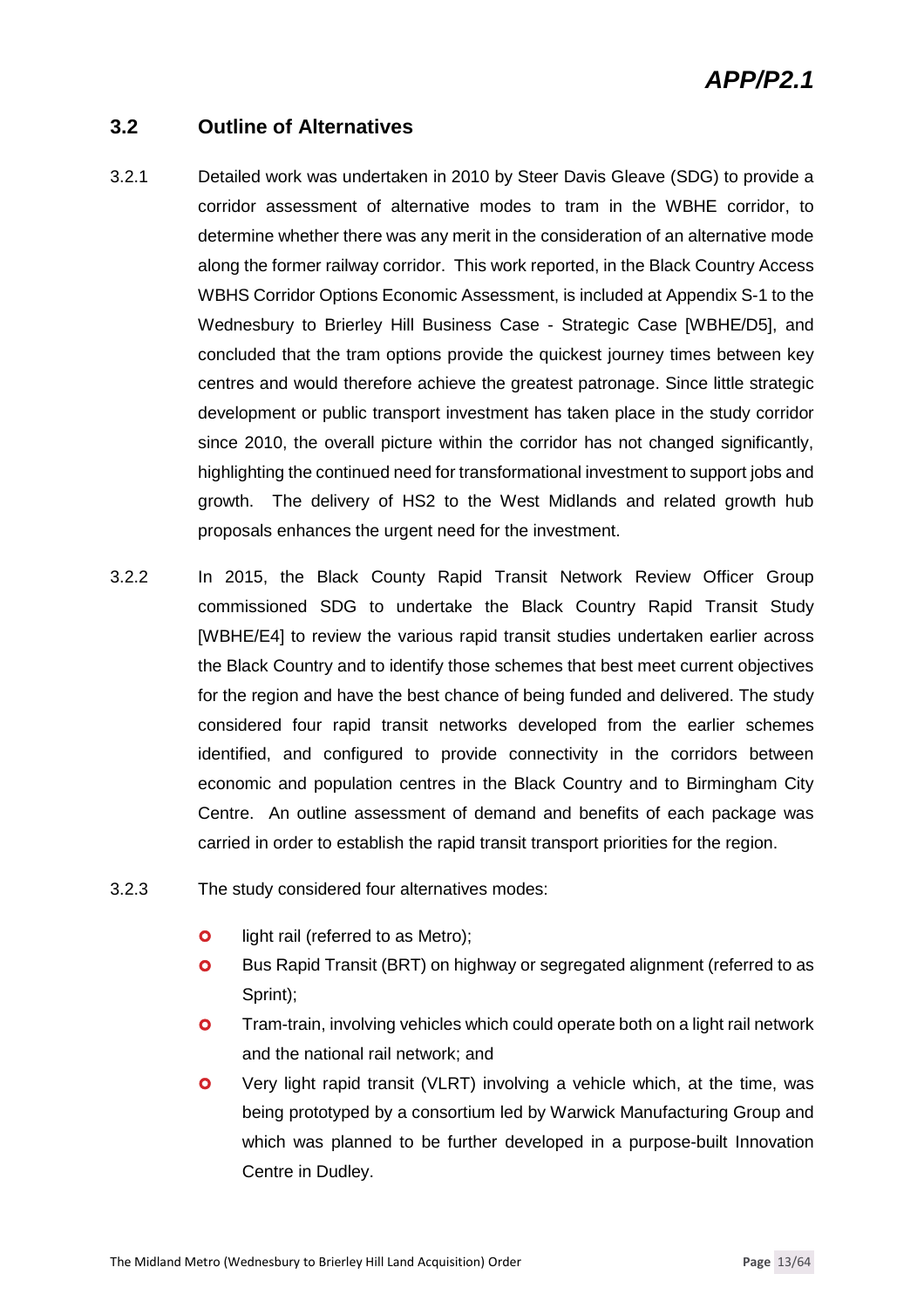- 3.2.4 The study worked through a staged approach of reviewing delivery corridors, considering all schemes before developing a series of network scenarios for assessment. An options assessment followed that was used to identify a set of priority schemes and future aspirations throughout the Black Country. The study reconfirmed that light rail should remain the transport mode of choice for connecting Brierley Hill to Birmingham City Centre and other strategic centres.
- 3.2.5 The study report (at paragraph 5.3) specifically identifies the 'Metro scheme between Wednesbury to Brierley Hill via Dudley performs best:
	- **O** Suitability: it would extend the current successful Metro system providing an east-west connection in the Black Country and ensuring the vital fast link into Birmingham. It will also link to the strategic centres of Wolverhampton and West Bromwich (via existing Metro Line 1)
	- **Peasibility:** The design has been undertaken to a more advanced level of detail than other schemes in the Black Country and it is based on known technology
	- **O** Deliverability: The scheme already has the works and planning powers from the 2005 Order [WBHE/B2]. It also generates sufficient demand to give the potential to develop a fundable business case through further optimisation.'
- 3.2.6 The report notes, in paragraph 5.5, that "Sprint will have a significant impact on the highway network in this corridor which is unlikely to be acceptable to highway users and stakeholders. These highway dis-benefits will also impact negatively upon the economic case."
- 3.2.7 In paragraph 5.14, the Black Country Rapid Transit Study [WBHE/E4] concludes that, "in the assessment of the Black Country rapid transit network options we [SDG] can conclude that there are a group of scheme which can be recommended for priority delivery:
	- Wednesbury to Brierley Hill Extension from Midland Metro Line 1. This provides connectivity between Brierley Hill and Birmingham. It also links Brierley Hill to two Black Country Strategic Centres - Wolverhampton and West Bromwich."
- 3.2.8 It is clear from the conclusions of these reports that the configuration of rapid transit in the corridor as an extension to the current West Midlands Metro offers the best way of connecting Brierley Hill, Dudley town centre and Wednesbury to Birmingham and Wolverhampton via the existing Metro route and in my view, they remain valid.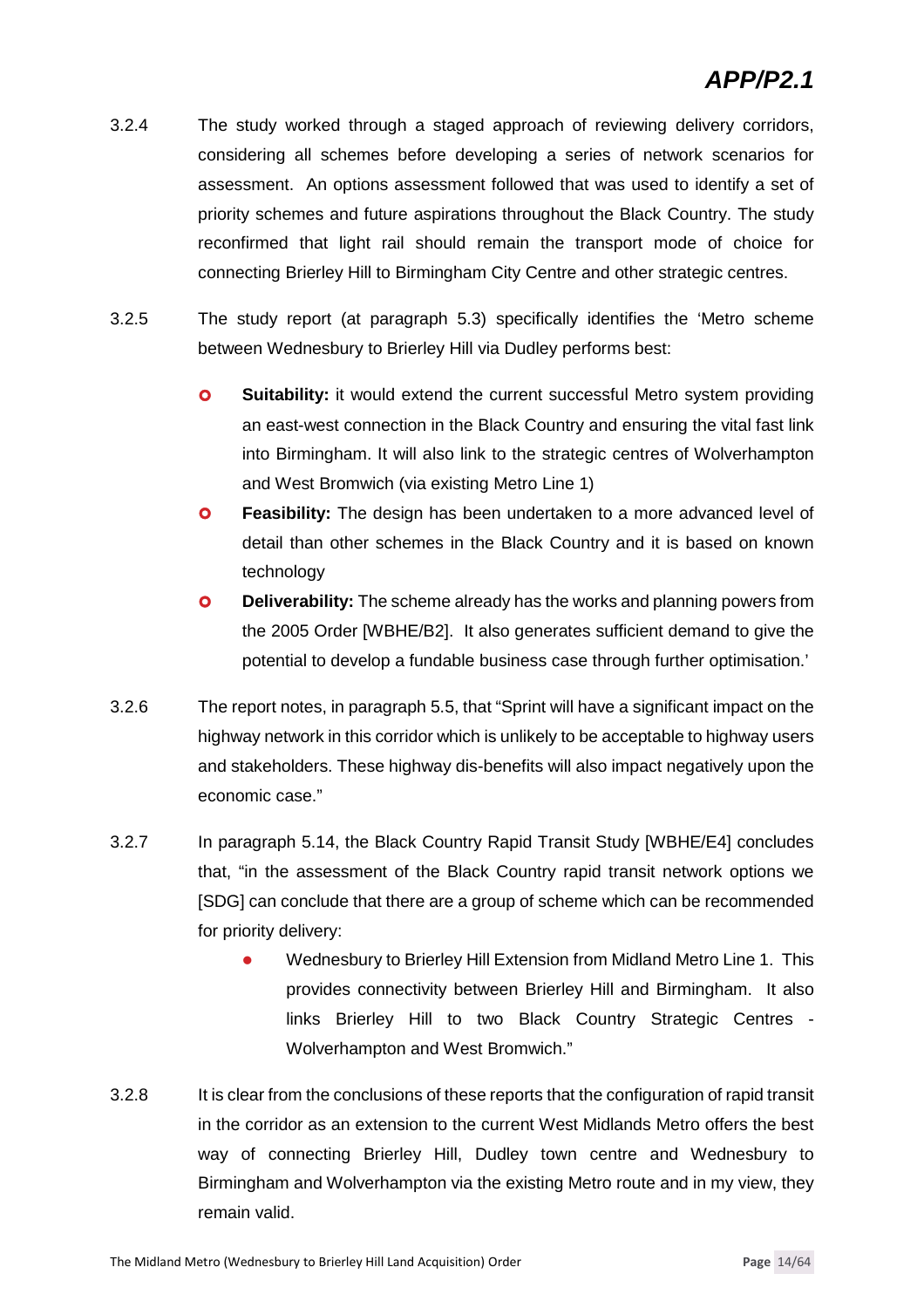#### **3.3 Appraisal Approach**

- 3.3.1 A quantitative and qualitative approach has been used to assess the impacts of the scheme, as reported in the series of Wednesbury to Brierley Hill Business Case documents [WBHE/D3-D7]. The appraisal considers the forecast performance of the scheme against the situation without the scheme against the range of criteria set out in WebTAG [WBHE/D11-D22, WBHE/D24 and WBHE/D42]. As part of the appraisal framework, an economic appraisal has been undertaken, where monetised costs and benefits of the scheme have been compared against the situation without the scheme. The social, environmental and distributional impacts of the scheme have been assessed qualitatively, as reported in the Appraisal Summary Table on Page E-35 in the Wednesbury to Brierley Hill Business Case – Economic Case [WBHE/D7].
- 3.3.2 Underpinning the quantified patronage, revenue and benefit estimates that drive the economic case for the Wednesbury to Brierley Hill extension is the series of forecasting models. The well-established West Midlands models have been used extensively to support the development and delivery of major transport schemes throughout the West Midlands.
- 3.3.3 Forecasts for the Wednesbury to Brierley Hill extension have been developed through the strategic transport model called PRISM (Policy Responsive Integrated Strategy Model) developed as a strategic model for the West Midlands by the seven district authorities, Highways England and West Midlands Combined Authority. The PRISM model forecasts the total demand for private and public transport across the West Midlands, passing the 'main mode' public transport (PT) forecasts down to the WMCA's public transport model, referred to here as the PT VISUM model.
- 3.3.4 The impact of future year provision of HS2 on local demand patterns has been taken into account in the PRISM and PT VISUM models for the 2031 modelled year. The PRISM and PT VISUM model have three modelled time periods; AM peak period (0700-0859), interpeak period (1000-1159) and PM peak period (1600-1759).

#### **PRISM main mode choice model**

3.3.5 PRISM was used for forecasting the economic impacts of the WBHE reported in the Wednesbury to Brierley Hill Business Case - Economic Case [WBHE/D7]. The model has a base year of 2011 and is capable of forecasting the total demand for private and public transport across the study area. The scheme has been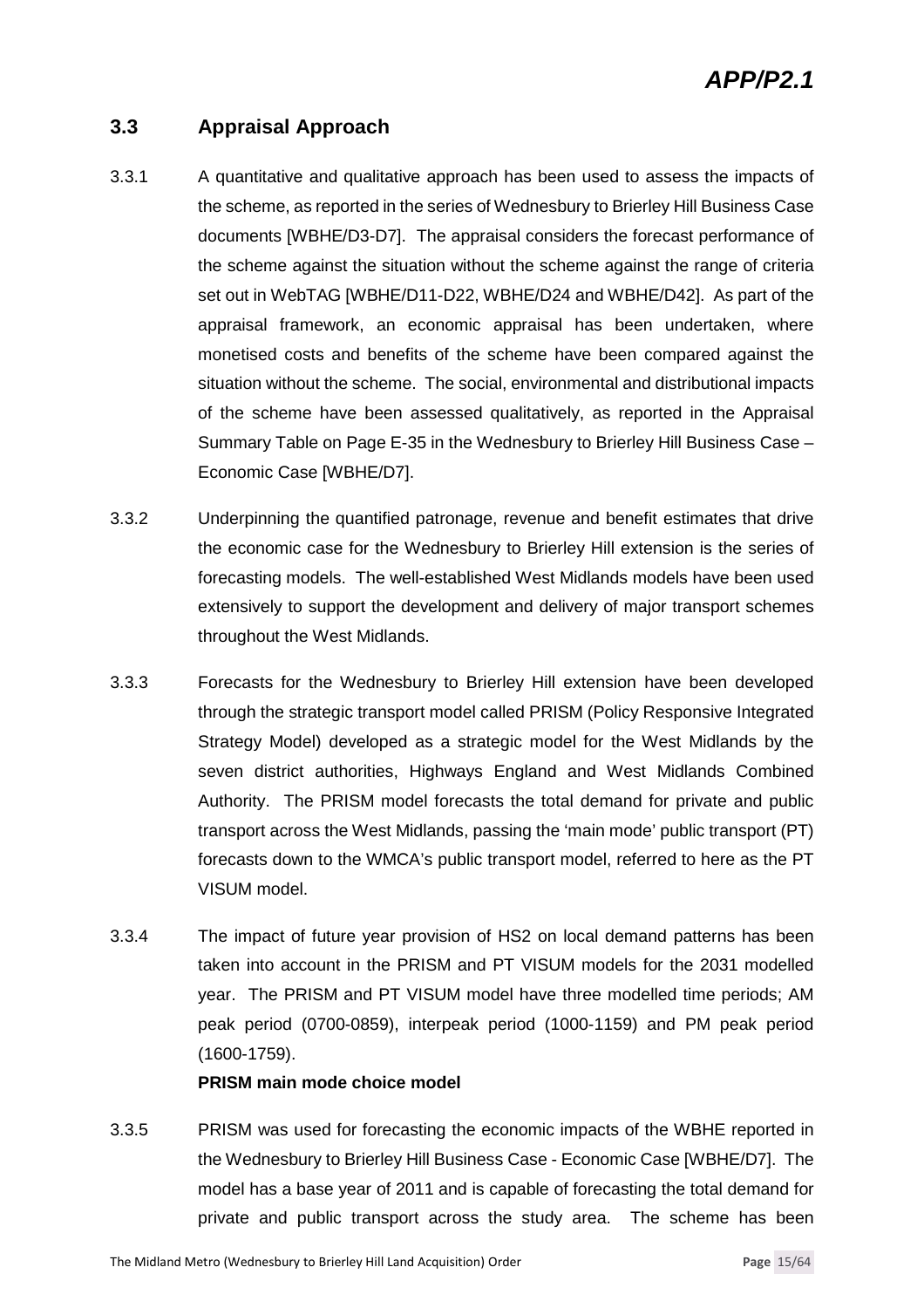assessed in two forecast years, 2021 and 2031, and with forecasts generated for the three modelled time periods referred to above.

3.3.6 PRISM version 4.5 used which is based on the DfT's Trip End Model Presentation Program (TEMPRO) version 6.2. The resultant Variable Demand Model outputs contain all travel demand growth associated with committed and planned developments within the West Midlands between 2011 and 2021/2031. The PRISM Local Model Validation Report and Forecasting Reports are provided in Appendix A to the Wednesbury to Brierley Hill Business Case - Economic Case [WBHE/D7].

#### **WMCA PT VISUM public transport model**

3.3.7 The WMCA's PT VISUM model has been used to assign the public transport element of the PRISM model forecast demand. Based on the same zone structure, networks and data, the PT VISUM model assigns the public transport demand, segmented into two travellers types; those paying fares at the time of travel and others travellers using concessionary or 'travelcard-type' tickets. Handling forecasts this way is an established practice used elsewhere to feed the forecasts from strategic multi-modal demand models (handling, say, highway and public transport demand) down to uni-modal assignment models (addressing, say, public transport only travel demand). This approach is used, for example, in London using the strategic multi-modal London Transportation Studies model and the more detailed Railplan public transport model.

#### **'Do Minimum' and 'Do Something' Scenarios**

- 3.3.8 The forecasting models include a representation of transport schemes being developed or likely to be developed in the future. The economic appraisal compares the scheme costs and benefits, in a 'do something' scenario, with the situation without the scheme, known as the 'Do Minimum'. Where monetisation of benefits is possible, a benefit cost ratio has been generated.
- 3.3.9 The Do Minimum scenario includes a representation of Midland Metro Line 1, alongside three committed network extensions:
	- **O** New Street to Edgbaston (Centenary Square and Edgbaston Extensions)running from Stephenson Street via Victoria Square and Paradise Circus to Centenary Square, including complementary highway measures, then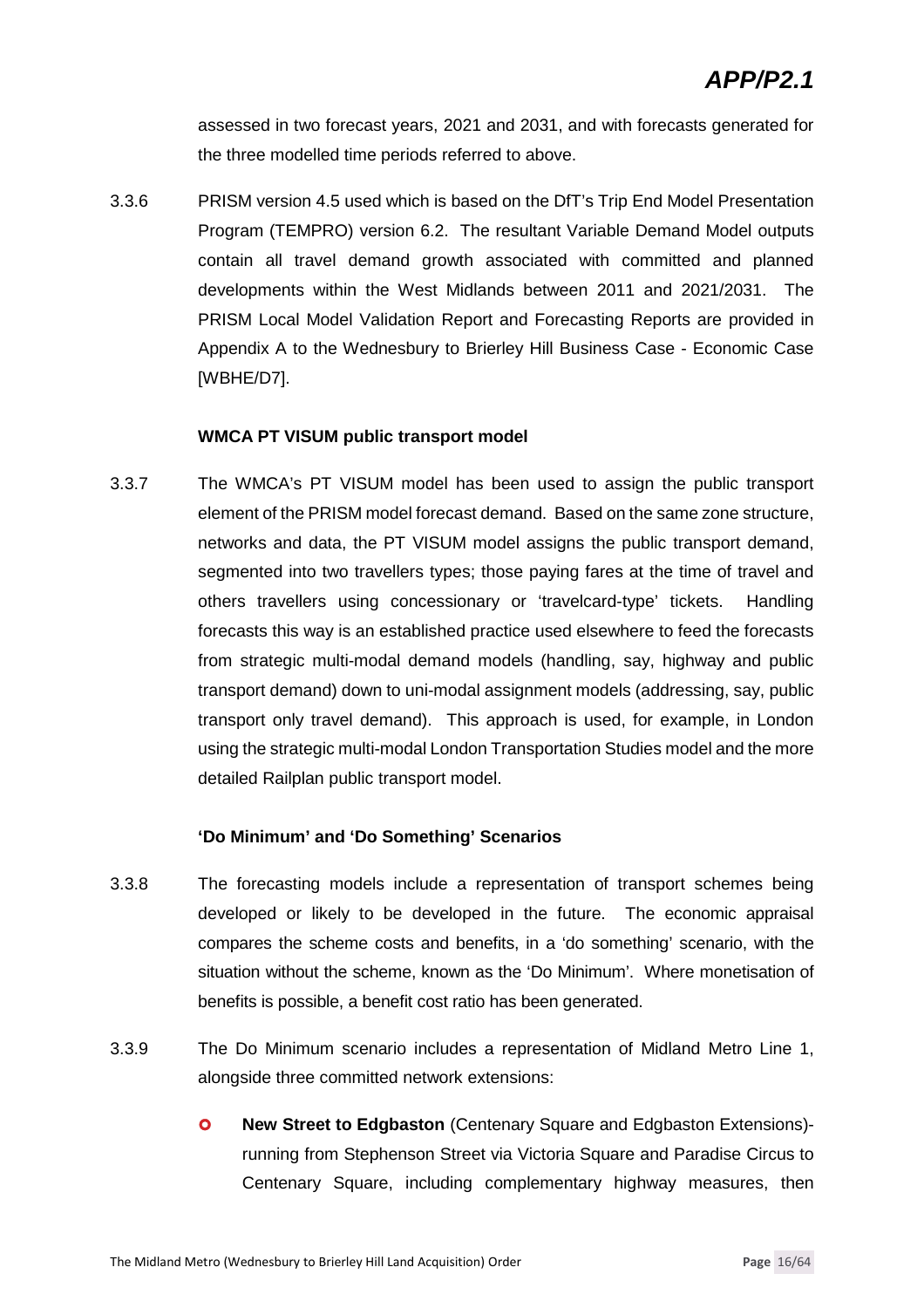continuing along Broad Street from Centenary Square to Five Ways to a terminus adjacent to the landmark 54 Hagley Road office building.

- **Birmingham Eastside Extension** (BEE) This route will run between the city centre and the Eastside area of Birmingham serving the redevelopment of this area and also the HS2 Curzon Street Station.
- **Wolverhampton City Centre Extension** extension of the line along Pipers Row to connect with the bus and railway stations.
- 3.3.10 The Centenary Square, Edgbaston and Wolverhampton extensions are currently under construction. The BEE has a principal funding commitment set out in the Greater Birmingham and Solihull Growth Deal [WBHE/D35] and the Transport and Works Act Order is awaiting a determination by the Secretary of State following a public inquiry in November 2017. Although the BEE will provide some valuable connectivity benefits for travellers from the Black Country using the WBHE, especially in access HS2 services from 2026, even without this extension, I am confident that the case for the WBHE will remain largely unchanged.
- 3.3.11 The Do Something scenario includes a representation of the WBHE. Whilst the Proposed Order provides for the construction of the infrastructure associated with the WBHE, it is does not specify the levels of services to be operated over the route.
- 3.3.12 In order to maximise the direct economic benefits to the residents of Sandwell and Dudley in terms of access to employment, leisure and retail opportunities, the service specification for the WBHE has been configured to provide direct access all parts of the current/proposed Midland Metro network.
- 3.3.13 Alternative service configurations and service frequencies could be possible during the lifetime of the new service, within the operating constraints of vehicle fleet size and network capacity. It may be possible that some nuances of the service specification could deliver slightly different quantified economic appraisals. However, in strategic terms, the specification identified in Table 1 below provides a representation of the expected service levels that will deliver both the quantified transport benefits set out in the business case and the wider social and economic benefits driven by the improved connectivity offered by the WBHE scheme.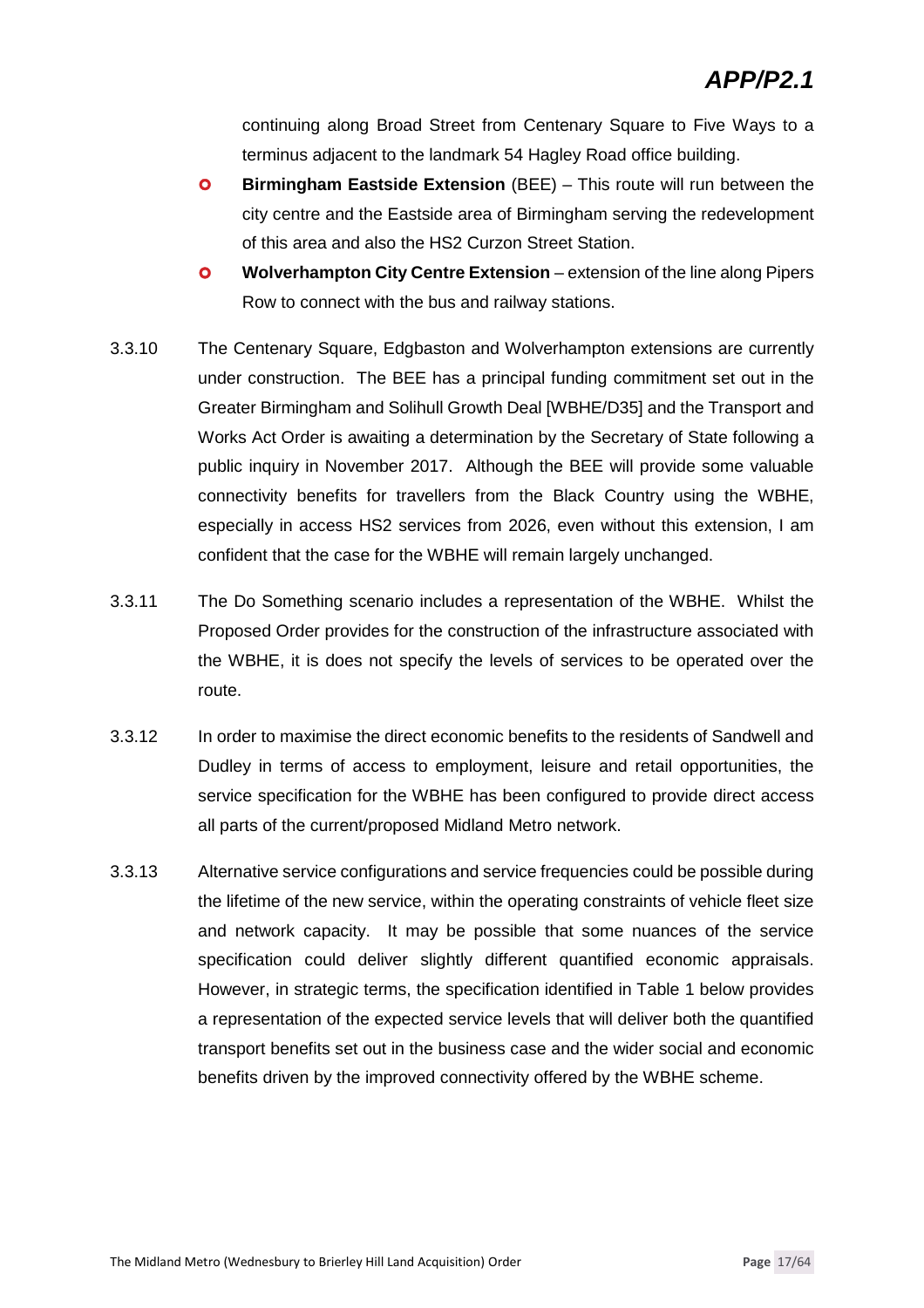| <b>Time Periods</b> |       |        | <b>Route Frequencies (VEH/H)</b> |                 |                 |  |  |
|---------------------|-------|--------|----------------------------------|-----------------|-----------------|--|--|
|                     |       |        | Brierley Hill -                  | Brierley Hill - | Brierley Hill - |  |  |
|                     | Start | Finish | Wednesbury -                     | Wednesbury -    | Wednesbury -    |  |  |
|                     |       |        | Wolverhampton                    | Birmingham      | Birmingham      |  |  |
|                     |       |        | Interchange                      | Eastside/HS2    | Edgbaston       |  |  |
| AM Off-Peak         | 05:15 | 07:00  |                                  |                 | $\mathfrak{D}$  |  |  |
| AM Peak             | 07:00 | 09:30  | 4                                | $\mathcal{P}$   | 4               |  |  |
| Daytime Inter-Peak  | 09:30 | 15:35  | 2                                |                 | 4               |  |  |
| <b>PM Peak</b>      | 15:35 | 19:47  | 4                                | $\overline{2}$  | 4               |  |  |
| PM Off-Peak         | 19:47 | 23:59  |                                  |                 | 2               |  |  |

#### **Table 1. Wednesbury to Brierley Hill Extension – Weekday Service frequencies**

- 3.3.14 The services will operate seven days a week and will mirror the time periods of the current Midland Metro network with trams running from around 5am to midnight on weekdays. This ensures the accessibility benefits of the scheme to local residents, employment areas and retail facilities are accessible throughout the majority of the week.
- 3.3.15 The end-to-end journey times for each of the proposed four current terminuses are as follows:
	- $\bullet$  Brierley Hill to Wolverhampton  $-43$  minutes
	- **O** Brierley Hill to East Side 58 minutes
	- $\bullet$  Brierley Hill to Edgbaston 66 minutes
- 3.3.16 As noted above, the appraisal of the WBHE has been based on modelled years of 2021 and 2031. Following Royal Assent of the Act that gives the Government powers to construct and operate HS2 Phase 1, in line with the Government's implementation timescale, it is assumed that HS2 Phase 1 is operational from 2026, this too is considered to be a committed scheme and so part of the Do Minimum for the 2031 model.
- 3.3.17 The WBHE will introduced into the existing public transport network in the Black Country. Under current legislation the local bus network is deregulated with services operated by a mix of commercial and locally tendered services. The presence of the WBHE is likely to lead to changes in the provision of some bus services in the corridor as bus operators respond to changes in demand patterns.
- 3.3.18 The Do Something scenario therefore incorporates a series of changes to the bus service frequencies and routes in order to represent the likely natural bus operator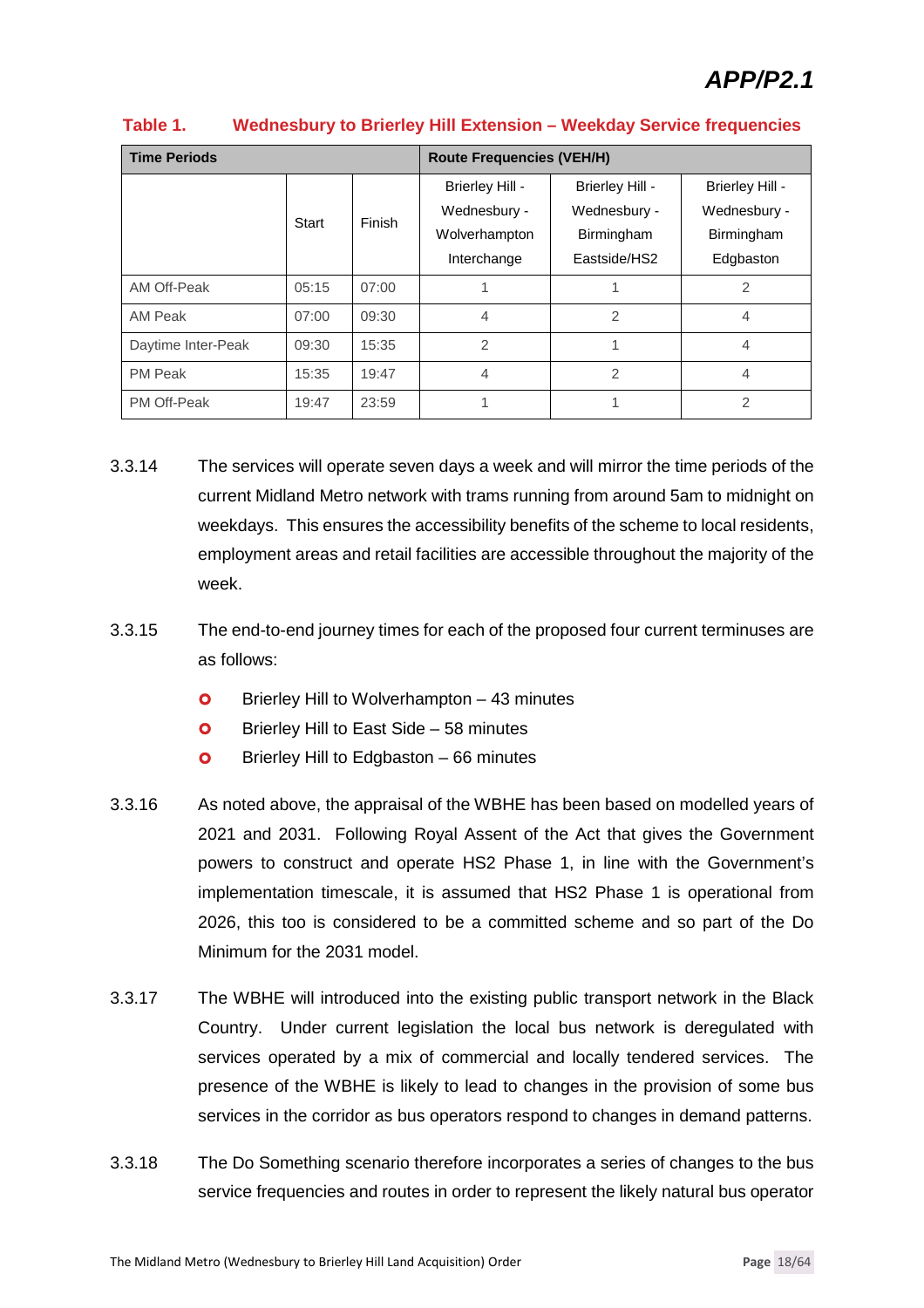### *APP/P2.1*

responses on the bus network arising as a result of the WBHE. A review of the bus network in the vicinity of the scheme was undertaken with a series of route and frequency changes being made to several bus routes in the vicinity of the WBHE as reported in Appendix B to the Wednesbury to Brierley Hill Business Case – Economic Case [WBHE/D7].

- 3.3.19 The majority of bus routes in the vicinity of the WBHE operate on a fully commercial basis. There are predominantly three likely impacts of Metro on current bus services:
	- **o** direct passenger abstraction due Metro offering more attractive alternative journey;
	- **o** direct passenger gains in journeys to Metro stops; and
	- **o** passenger gains due to Metro offering new journey opportunities that may include use of the bus for some of new journeys.
- 3.3.20 For the purposes of this assessment it has been assumed that the bus operators response to the competition provided by the WBHE will be to slightly reduce the frequency of a number of competing routes to reflect the changes in patronage and ensure that the routes continue to operate on a commercial basis. No change in the frequencies of longer trunk bus routes which serve the main locations on the WBHE have been assumed for the assessment.

#### **3.4 WebTAG benefits appraisal**

- 3.4.1 Transport interventions can have a wide range of impacts including economic, environmental, social and on public accounts. WebTAG requires that an Appraisal Summary Table (AST) is completed to set out the impacts on each of a number of appraisal criteria. Underpinning approaches adopted in the appraisal underpinning the business case are set out in a number of detailed WebTAG guidance documents [WBHE/D11-22, WBHE/D24, WBHE/D42].
- 3.4.2 The impacts that have been assessed for the WBHE are discussed in an Appraisal Summary Report which is provided in Appendix D to the Wednesbury to Brierley Hill Business Case - Economic Case [WBHE/D7], a summary of which is provided in Table 2. Underpinning elements of the appraisal is an assessment of transport user benefits undertaken using the DfT's standard software, TUBA (Transport User Benefit Appraisal), which is the approach recommended in WebTAG.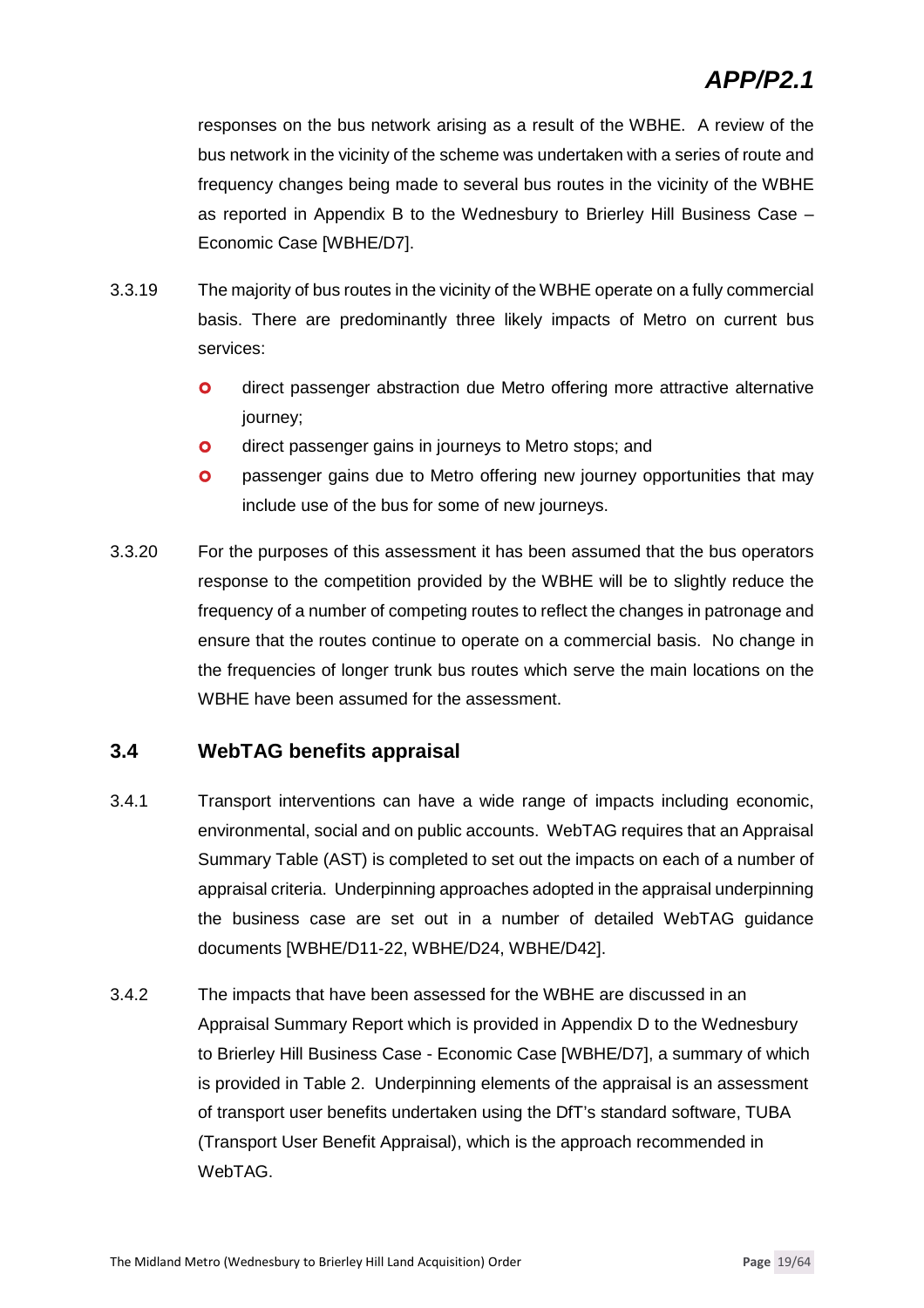### *APP/P2.1*

|               | Criteria                                                | <b>Assessment</b><br><b>Type</b> | Comments                                                                                                                                                                                                                                  |
|---------------|---------------------------------------------------------|----------------------------------|-------------------------------------------------------------------------------------------------------------------------------------------------------------------------------------------------------------------------------------------|
|               | <b>Business Users and</b><br><b>Transport providers</b> | Quantitative                     | Assessed using TUBA with standard economic parameters                                                                                                                                                                                     |
|               | Reliability Impact on                                   | Qualitative                      | The scheme will generate modal change from bus to Metro                                                                                                                                                                                   |
| ECONOMY       | <b>Business Users</b>                                   |                                  | which will have an impact on journey time reliability                                                                                                                                                                                     |
|               | Regeneration                                            | Quantitative                     | <b>Land Value Uplift</b>                                                                                                                                                                                                                  |
|               | <b>Wider Economic</b><br>Impacts                        | Quantitative                     | Assessed using WebTAG approach based on WITA and<br>the DfT's Wider Impacts Dataset                                                                                                                                                       |
|               | <b>Noise</b>                                            | Quantitative &<br>qualitative-   | Reported in the 2005 Order - Environmental Statement Vol<br>1 [WBHE/B9]                                                                                                                                                                   |
|               | Air Quality                                             | Quantitative &<br>qualitative-   | Reported in the 2005 Order - Environmental Statement Vol<br>1 [WBHE/B9]]                                                                                                                                                                  |
|               | <b>Greenhouse Gases</b>                                 | Quantitative                     | Assessed using TUBA with standard economic parameters                                                                                                                                                                                     |
| ENVIRONMENTAL | Landscape and<br>Townscape                              | Qualitative                      | The street running sections through Dudley and Brierley Hill<br>will be accompanied by major upgrade to the quality of the<br>Townscape in these areas. Outline assessment of the<br>'urban realm' benefits noted in section 3.4.48 below |
|               | Biodiversity                                            | Not assessed                     | Surveys are being undertaken                                                                                                                                                                                                              |
|               | <b>Water Environment</b>                                | Not assessed                     | No significant impact is anticipated                                                                                                                                                                                                      |
|               | Commuting and<br><b>Other Users</b>                     | Quantitative                     | Assessed using TUBA with standard economic parameters                                                                                                                                                                                     |
|               | Reliability                                             | Qualitative                      | The scheme will generate modal change from bus to Metro<br>which will have an impact on journey time reliability                                                                                                                          |
|               | <b>Physical Activity</b>                                | Not assessed                     | No significant impact is anticipated                                                                                                                                                                                                      |
|               | Journey Quality                                         | Qualitative                      | The scheme will generate modal change from bus to Metro<br>which will have an impact on journey quality.                                                                                                                                  |
| SOCIAL        | Accidents                                               | Quantitative                     | Assessed using WebTAG approach and utilising COBALT<br>software. COBALT (COst and Benefit to Accidents - Light<br>Touch) is a computer program developed analysis of the<br>impact of transport interventions on accidents                |
|               | Security                                                | Not assessed                     | No significant impact is anticipated                                                                                                                                                                                                      |
|               | Accessibility                                           | Qualitative                      | The scheme is a crucial element in enhancing connectivity<br>and accessibility. A distributional impact appraisal of<br>accessibility has been undertaken                                                                                 |
|               | Affordability                                           | Not assessed                     | The scheme will have limited impacts on the money costs of<br>travel. Any changes to vehicle operating costs will be<br>captured in TUBA.                                                                                                 |
|               | Severance                                               | Qualitative                      | Assessment in accordance with WebTAG A4-1 (Ch 5)                                                                                                                                                                                          |
|               | <b>Option Values</b>                                    | Not assessed                     | No significant impact is anticipated                                                                                                                                                                                                      |

#### **Table 2. Summary of Key Appraisal Impacts**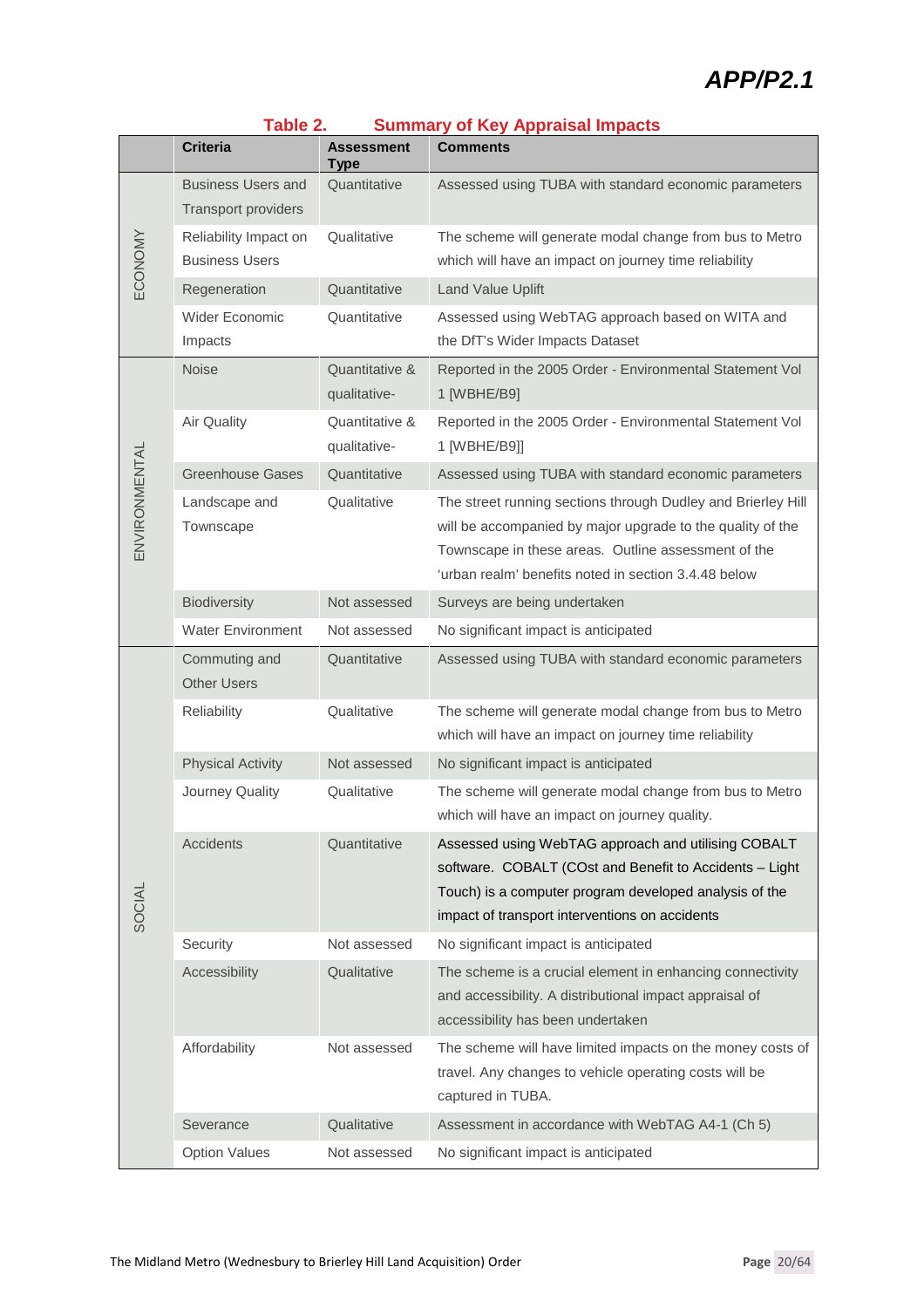#### **Forecast Annual Metro Patronage**

3.4.3 The additional services operating on the WBHE, alongside the bus operator responses to the new service, are forecast to generate a significant increase in Metro patronage across the appraisal period. Table 3 provides the forecast annualised Metro demand estimates in 2021 and 2031 for the Do Minimum and the Do Something scenarios.

| Table 3.                                                                                                                                   | <b>Metro Patronage Forecasts (m passenger annum)</b> |                                                                                               |                                              |  |  |  |  |  |
|--------------------------------------------------------------------------------------------------------------------------------------------|------------------------------------------------------|-----------------------------------------------------------------------------------------------|----------------------------------------------|--|--|--|--|--|
| Do Minimum, including<br>committed Metro network<br><b>Forecast</b><br>(Edgbaston, Eastside and<br>Year<br>Wolverhampton<br>Interchange) A |                                                      | Do Something, including<br><b>Metro network with</b><br><b>Wednesbury to Brierley</b><br>Hill | $\frac{0}{2}$<br>Change<br>from<br><b>DM</b> |  |  |  |  |  |
| 2021 B                                                                                                                                     | 11.3                                                 | 16.2                                                                                          | 43%                                          |  |  |  |  |  |
| 2031                                                                                                                                       | 12.2                                                 | 17.5                                                                                          | 44%                                          |  |  |  |  |  |

Note: A – Do Minimum scenario includes Eastside Extension Metro route, but not the Eastside Masterplan development proposals. B - Forecasts for 2021 represent a scenario were the Eastside Extension to be open in 2021.

#### **Economic Appraisal – Transport User Benefits**

- 3.4.4 The WBHE will offer benefits to users in the form of changes to journey times and cost. The user benefits resulting from these changes have been estimated using TUBA.
- 3.4.5 The appraisal of transport user benefits has been based on PRISM model outputs from the 2021 and 2031 models. As PRISM only models 2021 and 2031, the 2021 model outputs have been used as a proxy for the 2023 year of opening, with this being consistent with TUBA guidance which states that if the scheme opening is only 1 or 2 years after the first modelled year then the modelled year data can be used to represent the WBHE opening year.
- 3.4.6 WebTAG requires that most transport investments, including light rail schemes, are appraised over a period of 60 years so that the benefits which accrue over the long term can be compared with the investment costs. Benefits arising after 2031 have been calculated based on the 2031 model outputs with an assumption of zero 'unit' or 'volume' growth in the underlying benefit stream, but with 'value' growth reflecting increases in the underlying TUBA values, such as value of time and vehicle operating costs in line, with parameters altered in line with WebTAG guidance.
- 3.4.7 Transport user benefits were estimated using TUBA V1.9.7 with standard parameters including discounting assumptions as stated in WebTAG Unit A1.1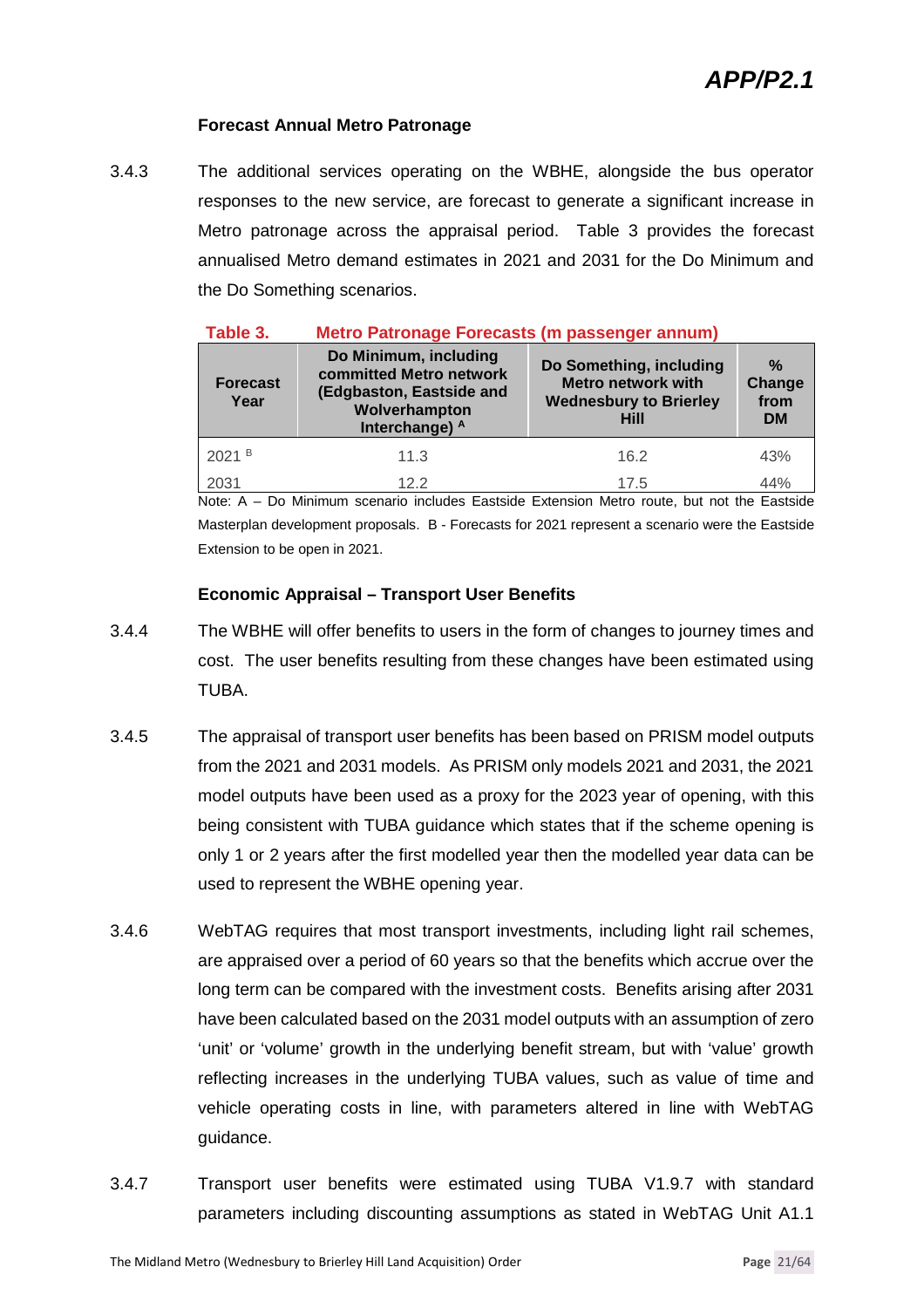### *APP/P2.1*

Cost Benefit Analysis, DfT (Nov 2014) [WBHE/D13]. A new version of the WebTAG Databook was released in March 2017 [WBHE/D42]. The main changes relate to values of time and default purpose splits (ie proportion of business, commute and other person type and type of vehicle for each time period). The economics files used within the TUBA assessment were updated to take account of these new values.

- 3.4.8 Section 3.6 below discusses more recent updates to the WebTAG guidance, noting that I would not expect any changes to the guidance to materially alter the appraisal of the wider performance of the WBHE and the conclusions that can be drawn from this.
- 3.4.9 Section 5 of the Wednesbury to Brierley Hill Business Case Economic Case [WBHE/D7] provides details of the 'purpose splits' used in the appraisal that identify the share of travel demand allocated between travellers on company business, commuters, and others journey purposes, with the respective values of time for each of these segments specified in the WebTAG Databook, DfT (March 2017) [WBHE/D42]. This section of the Economic Case also set out the 'annualisation factors' that have been used to factor up the individual modelled forecasts for each time period annual estimates.
- 3.4.10 In the appraisal, transport user benefits have been derived for public transport users, calculated from changes in travel time and costs from the Do Minimum and Do Something scenarios represented in the PT VISUM model and were only adjusted to meet the format requirements of TUBA. Forecasts of zone-to-zone travel times, fares and demand, representing travel conditions across the West Midlands were taken directly from the model and used in TUBA.
- 3.4.11 Analysis of the TUBA outputs on a sector-to-sector level showed sensible user time benefits. A large proportion of these benefits were generated from sectors within close vicinity of the scheme with fewer benefits arising from sectors further away from the route. For this reason, public transport benefits and disbenefits for all sectors within the model have been included in the appraisal.
- 3.4.12 The highway user benefits in the appraisal were calculated using PRISM highway model outputs, and are expected to arise primarily due to reductions in highway vehicle kilometres, reducing congestion as some travellers switch mode from car to Metro. Time, distance, demand and charge changes from the Do Minimum and Do Something scenarios were taken from the PRISM model and were only adjusted to meet the format requirements of TUBA. An established 'masking'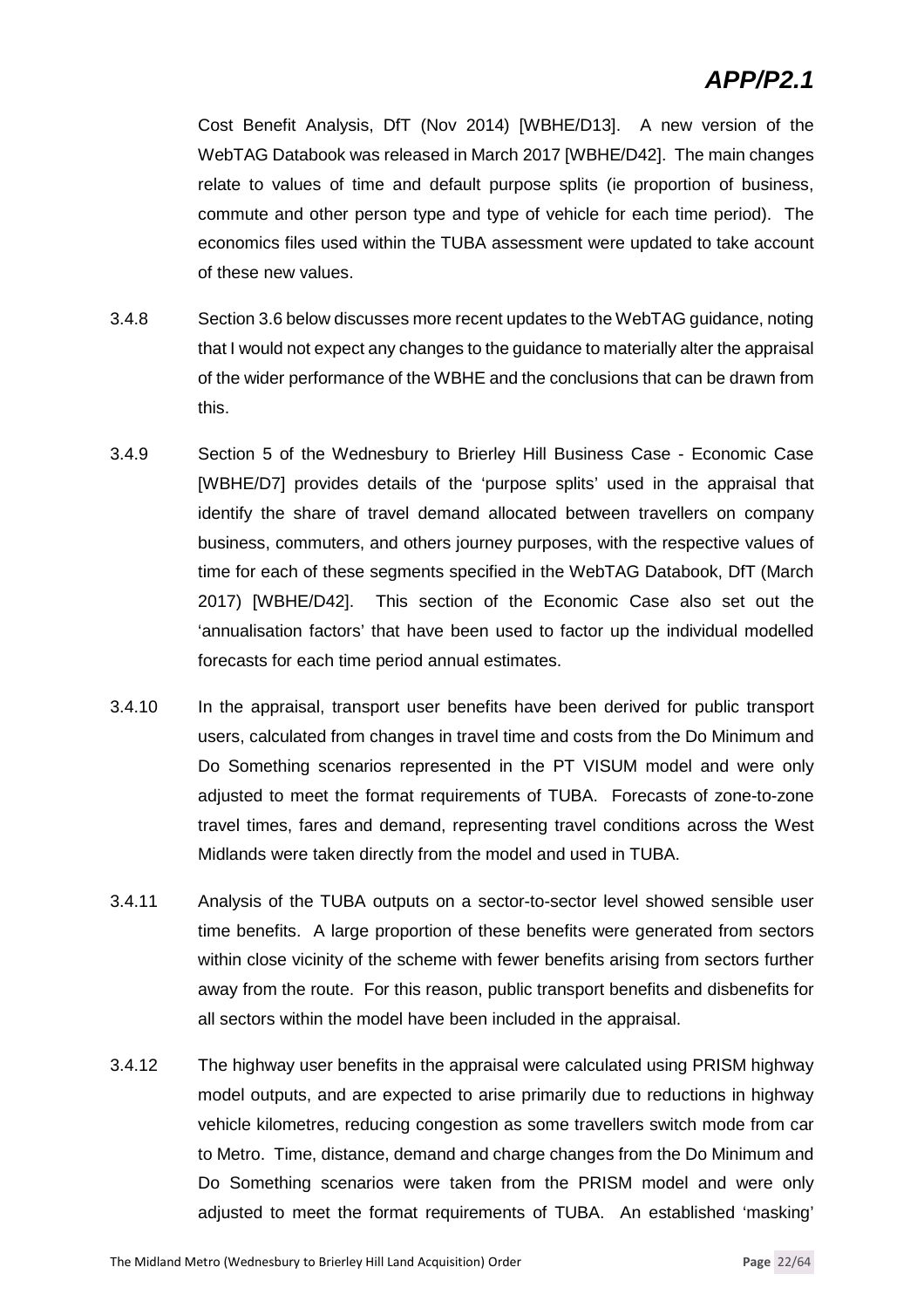process, described in more detail in the Wednesbury to Brierley Hill Business Case - Economic Case [WBHE/D7], was used ensure that benefit (and dis-benefit) estimates were directly related to the scheme.

- 3.4.13 The masking process, operating at a sector to sector level (aggregations of model zones) was checked for reasonableness before taking the benefit estimates through to the quantified appraisal.
- 3.4.14 As is conventional for rapid transit schemes, transport user impacts have not been modelled during the construction period. Compared to the 60-year benefits stream the construction impacts are small, especially for this scheme which utilises a former rail alignment for much of its route, occur for a limited period, have isolated geographic impacts, and will as far as possible be mitigated through appropriate traffic management arrangements. Additionally, without a detailed programme of construction works it would not be possible to generate reasonable estimate of the transport user impacts due to construction.
- 3.4.15 The PRISM model represents changes in travel patterns in response to the new journey opportunities created by WBHE, in both changes in travel model between car and public transport, and in potential changes to trip distribution patterns. It does not fully account for new trips that may be undertaken as a result of the Metro extension. These 'generated' trips do not come from other modes but are considered to be new journeys on the network attracted to travel due to increased connectivity. To account for the potential impact on the benefits generated by the scheme, the TUBA user and revenue benefits for specific sectors in close proximity to the Metro route were uplifted by 5% in the AM and PM peaks periods and 10% in the Inter Peak. The benefits have only been uplifted for sectors along the WBHE where a new trip may be generated by the scheme.
- 3.4.16 In transport appraisal, the user time and cost benefit are presented in a prescribed formal in the Transport Economic Efficiency (TEE) Table. The full table is presented in Table 5.3 of the Wednesbury to Brierley Hill Business Case – Economic Case [WBHE/D7] allocating benefits between road transport users (cars/light goods vehicles and other goods vehicle) and public transport users, between time, operating costs and other charges, and between business users and non-business users.
- 3.4.17 The total present value of Transport Economic Efficiency benefits of the WBHE is £201.8m over the 60-year appraisal period (present value, 2010 market prices), with the majority of time benefits associated with public transport users, but some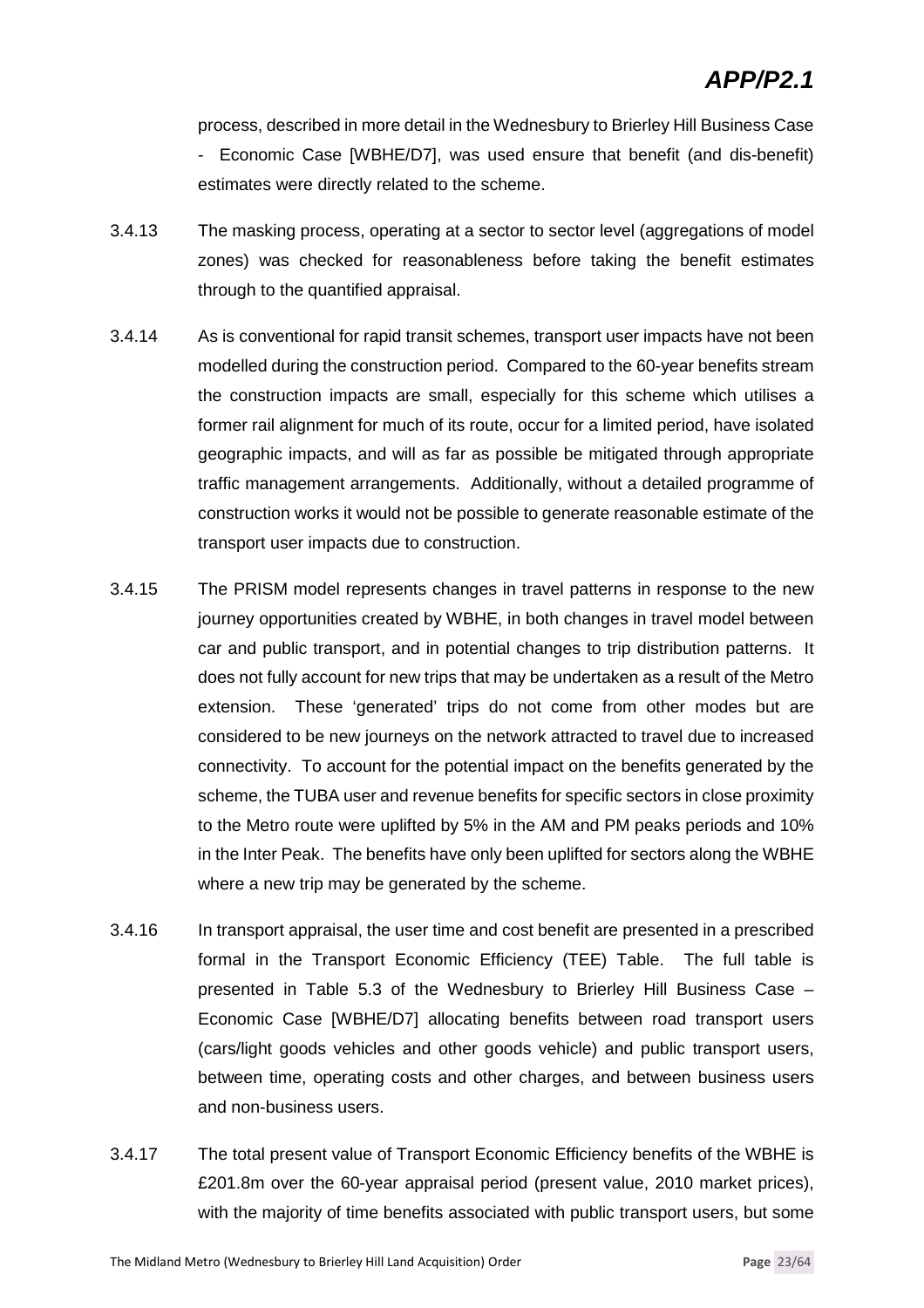benefits accruing to road users arising through modal shift reducing road traffic flows between the Do Minimum and Do Something scenarios.

3.4.18 The TEE analysis also includes the revenue implications of the scheme on private sector providers (here, local bus and rail operators). Whilst Metro experiences an increase in revenue over the appraisal period, bus revenue is forecast to reduce as passengers switch modes which is assessed as a disbenefit to the private sector providers. Associated with these reductions in revenues are a number of corresponding bus service changes, considered in 3.3.18 above, with the resulting operating cost changes included in the Analysis of Monetised Costs and Benefits supporting the cost benefit analysis and considered in section 3.5. The WBHE Metro revenues have been removed from the network-wide public transport revenue assessment in the TEE, as these revenue accrue to the public sector and are consequently handled in the Public Accounts appraisal (as considered later in section 3.5); the operation of Midland Metro having been taken in-house by Transport for West Midlands ((TfWM) trading as Midland Metro Limited.

#### **Economic Appraisal – Wider Economic Benefits**

- 3.4.19 The core objectives of WBHE, as set out in section 2.9 of the Wednesbury to Brierley Hill Business Case – Strategic Case [WBHE/D5], include a strong focus on the scheme on delivering regeneration and development benefits to the Black Country in order to sustain and develop economic vitality of the area.
- 3.4.20 These economic benefits have been considered in the evidence of Peter Adams [APP/P1.1] in general terms, in the evidence of Paul Ellingham [APP/P5.1] in planning terms, and in my evidence here in in respect of specific economic impacts that are considered in the economic appraisal.
- 3.4.21 There are two principal areas considered that have been quantified in the economic appraisal for the scheme:
	- **O** 'Wider Economic Impacts'; and
	- **O** Land Value Uplifts.
- 3.4.22 WebTAG Unit A2.1 Wider Economic Impacts Appraisal, DfT (Sept 2016) [WBHE/D16/A] in Box 1 notes that *"Wider economic impacts refers to economic impacts which are additional to transport user benefits. They arise because market failures in secondary markets (non-transport), such as the labour and land*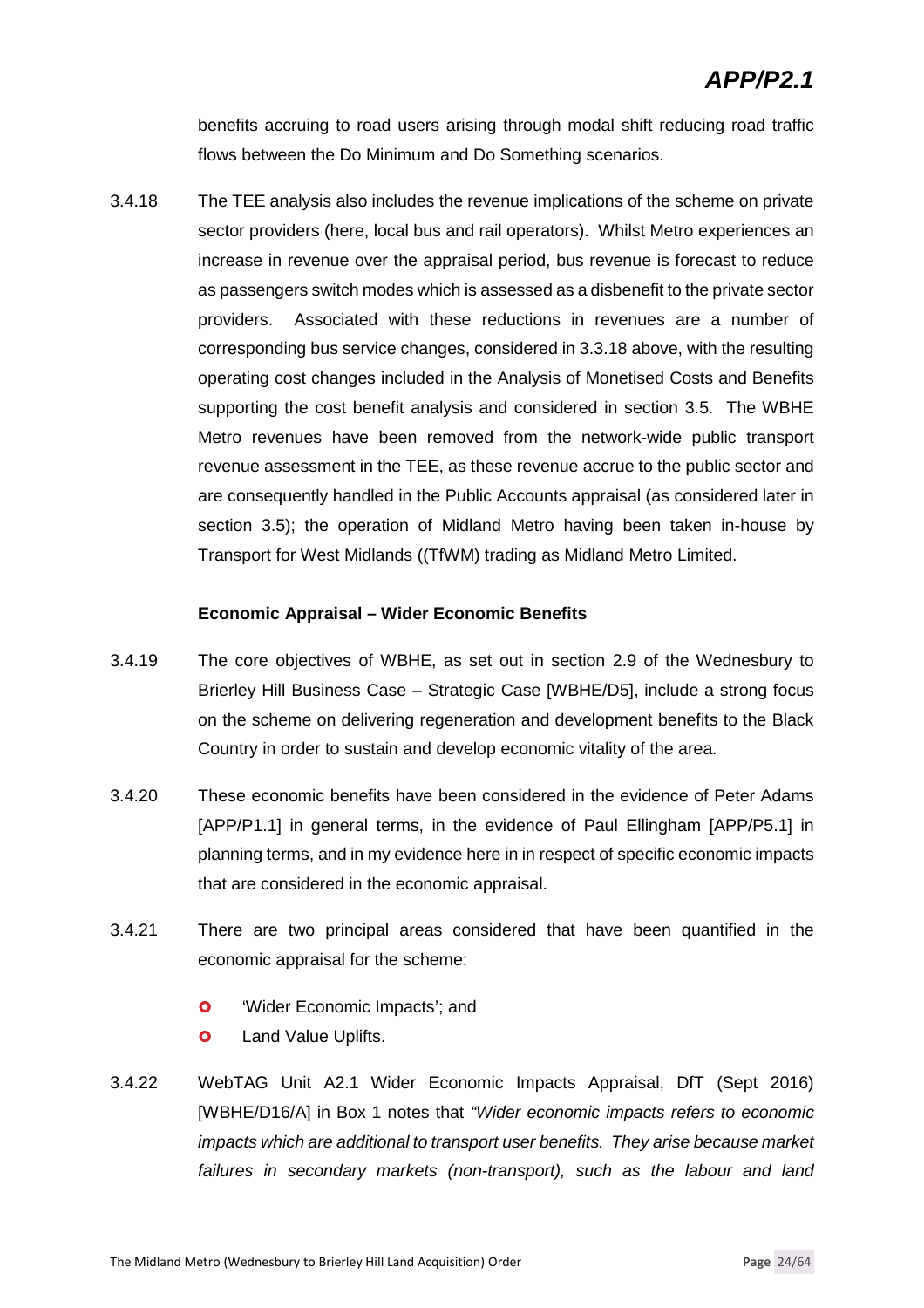*markets, mean that the full welfare impact of a transport investment may not be reflected in the transport market."*

- 3.4.23 Ordinarily transport schemes would be expected to have impacts in markets other than transport (such as the labour market, product market, and land market). In perfectly competitive markets, the value of increased output, for example, would be captured through the change in consumer surplus of business and freight traffic, whilst the value of increased employment would be captured through the change in consumer surplus of commuter traffic.
- 3.4.24 To support the estimation of these benefits, the DfT software 'Wider Impacts in Transport Appraisal' (WITA) was used in this assessment and addressed three types of Wider:
	- **o** WI1 Agglomeration
	- **o** WI2 Output change in imperfectly competitive markets
	- WI3 Tax revenues arising from labour market impacts (from labour supply impacts and from moves to productive jobs)
- 3.4.25 Agglomeration (indicator WI1) is the concentration of economic activity over an area. Agglomeration benefits arise because firms derive productivity benefits from being close to one another. If transport investment brings firms closer together and closer to their workforce this may generate an increase in labour productivity, product input, access to labour markets, knowledge and technology spill overs. These may be above and beyond that which would be expected from direct user benefits alone.
- 3.4.26 Output Change in Imperfectly Competitive Markets (indicator WI2) occurs where a transport intervention reduces transport costs for a firm and allows and output profitability to increase. Profitability and welfare gain increase as the gap between consumers' willingness to pay and the cost of production widens.
- 3.4.27 Tax revenues arising from labour market impacts (indicator WI3) arising in the appraisal as welfare benefits from labour market impacts are partially captured in commuter user benefits but the tax implications are not. This is because commuters value benefits in terms of post-tax incomes. Tax revenues include changes to income tax, national insurance contributions and corporation tax. As a Wider Impact, tax revenues can be affected by the two following labour market factors: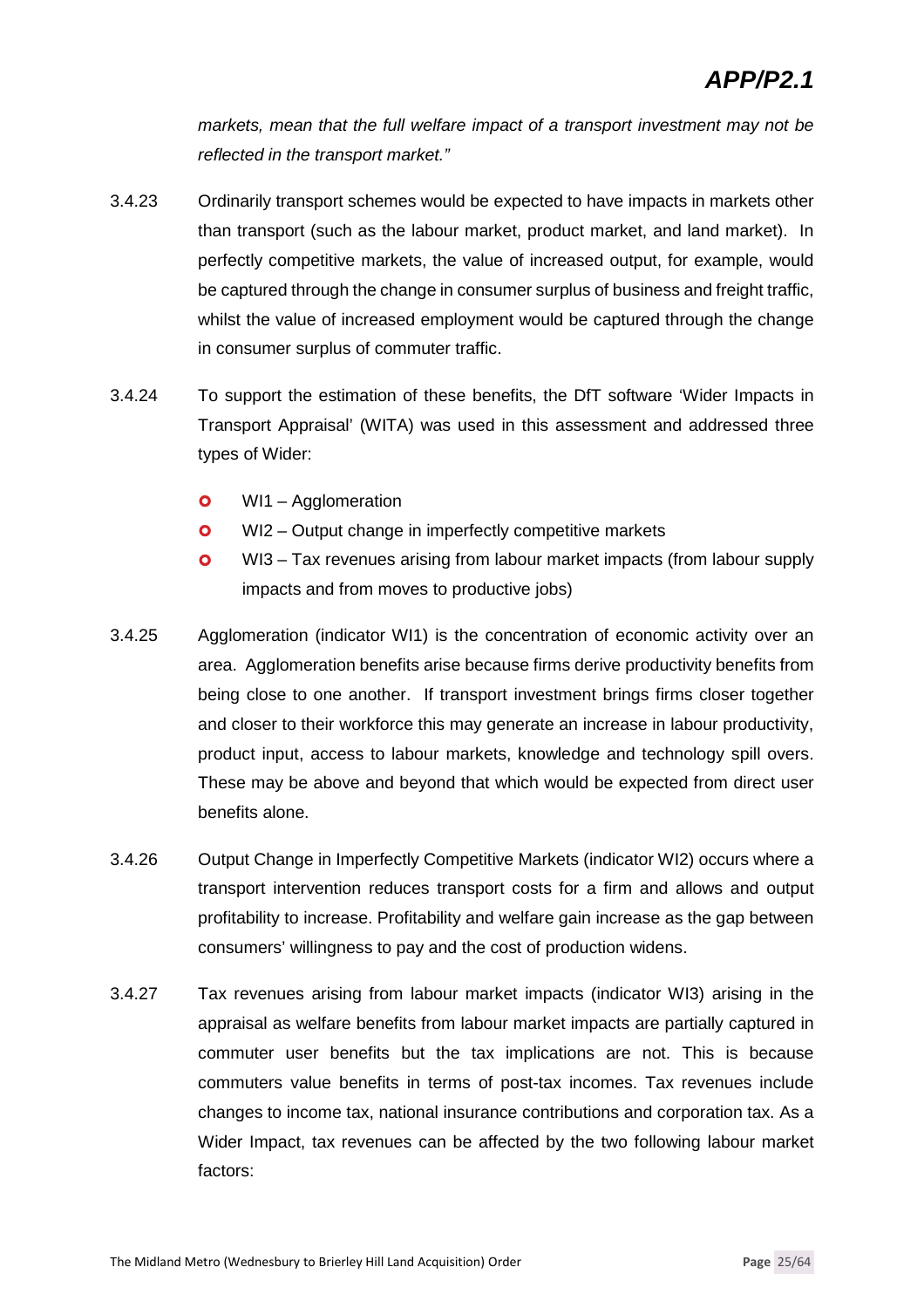- **O** Labour Supply Impacts Transport costs are likely to affect the overall costs and benefits to an individual from working. In deciding whether to work, an individual will weigh the costs of working, including travel costs, against the wage rate of the job travelled to.
- **O** Move to More or Less Productive Jobs -- Changes in transport costs are likely to affect the overall costs and benefits to an individual from working in different locations and the benefits to business of operating and employing people in different locations. This can potentially result in jobs moving between locations with differential productivity levels.
- 3.4.28 The Wider Impacts appraisal used WITA version 1.2, with the analysis undertaken at a Local Authority District level for the seven local authorities which form the West Midlands. WITA has used the same PRISM model data as used in TUBA, aggregated appropriately to a local authority level before running WITA. The results of the analysis are reported in Table 4.

| Table 4. |  | Wednesbury to Brierley Hill - Wider Impacts (£000, 2010 Price Base) |  |  |  |  |  |  |  |  |  |
|----------|--|---------------------------------------------------------------------|--|--|--|--|--|--|--|--|--|
|----------|--|---------------------------------------------------------------------|--|--|--|--|--|--|--|--|--|

| <b>Wider Impact</b>                                       | 2021  | 2031  | 60 Year Appraisal |
|-----------------------------------------------------------|-------|-------|-------------------|
|                                                           |       |       | <b>Period</b>     |
| <b>WI1: Agglomeration</b>                                 | 1.929 | 2.374 | 101,925           |
| <b>WI2:</b> Output in Imperfectly Competitive Markets     |       |       | 14,876            |
| <b>WI3:</b> Labour Supply Impact (no resident relocation) | 129   | 82    | 2,955             |
| <b>Total Wider Impacts</b>                                | 2.058 | 2.456 | 119,756           |

- 3.4.29 Also considered in the appraisal was land value uplift. Significantly improved transport accessibility to any development site is likely to result in any or all of the following: the site being developed earlier than it would otherwise be; an increase in the density of development of the site; and an increase in the unit value of the site.
- 3.4.30 The assessment of the potential for land-value uplift has followed the guidance set out in WebTAG Unit A2.2 Appraisal of Induced Investment Impacts [WBHE/D17/A]. A series of workshops and meetings with local authorities and stakeholders were organised to understand the likely locations of any developments dependent on the delivery of the WBHE, and the nature of the development, in simple terms for residential, retail, leisure or commercial uses. Table 5 provides a summary of the dependant developments which were identified in these discussions along with the expected land values based on the local unit values per acre for various land types as set out in 0. As the economic appraisal is undertaken to a 2010 price base,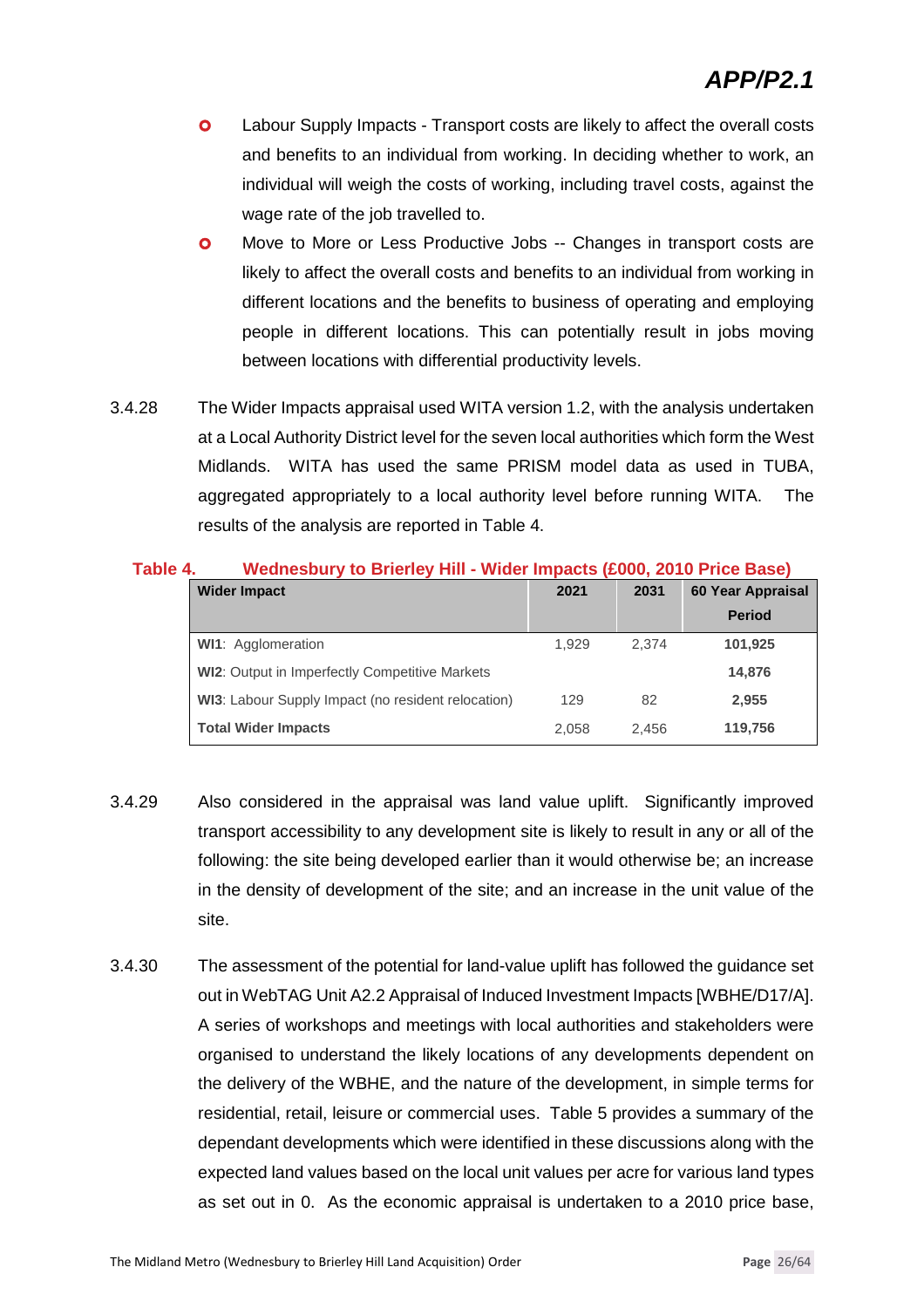these local values, provided by New Heritage Regeneration Ltd and as reported in the Wednesbury to Brierley Hill Business Case – Economic Case [WBHE/D7] are rebased to 2010 prices.

| Table 5. |  | Developments dependent on the Wednesbury to Brierley Extension |  |
|----------|--|----------------------------------------------------------------|--|
|          |  |                                                                |  |

| <b>Development</b>                     | <b>Current Land</b><br><b>Use</b> | <b>Expected Land Use</b>       | <b>Size</b> | <b>Expected</b><br><b>Land Value</b><br>(E'000) |
|----------------------------------------|-----------------------------------|--------------------------------|-------------|-------------------------------------------------|
| Merry Hill                             | Vacant Land                       | Residential and retail         | 222 acres   | 74.315                                          |
| Enterprise Zone                        | Vacant Land                       | Commercial                     | 172 acres   | 32.164                                          |
| Castlegate, Dudley                     | Castlegate $A$                    | Retail                         | 8 acres     | 3.181                                           |
| Flood Street, Dudley                   | Vacant Land                       | Residential and leisure centre | 7 acres     | 1,468                                           |
| Portesfield/Cavendish<br>House, Dudley | Vacant Land                       | Retail                         | 11 acres    | 5.384                                           |

Note A: Site currently occupied by the Castlegate development, but expect to be become higher value retail

| Table 6.            | Land Value by Types (2010 prices) |
|---------------------|-----------------------------------|
| <b>Type</b>         | £/acre                            |
| Residential         | 348,817                           |
| Leisure Centre      | 183,773                           |
| Retail              | 581,362                           |
| <b>Distribution</b> | 137,830                           |
| Commercial          | 278,889                           |
| Castlegate $A$      | 183,773                           |
| Vacant Land         | 91,886                            |

Note A: Land value for present use of Castlegate site

- 3.4.31 In addition to developments in Table 5, the impact of the Metro on the Black Country Living Museum and Dudley Zoo was also considered. The WBHE is seen as critical in meeting future growth objectives for both attractions. Highway congestion and parking restrictions constrain current visitor numbers, however, the presence of the Metro will provide a fast, reliable and sustainable alternative for visitors. It is anticipated that by 2022 (after the implementation of the Metro) they will experience an additional 280,000 visitors over and above their general yearon-year growth; reference in 5.77 of Wednesbury to Brierley Hill Business Case – Economic Case [WBHE/D7].
- 3.4.32 The two quantified approaches identified here generate significant quantified benefits; of just under £120 million present value in 2010 prices across the 60-year appraisal period in terms of Wider Impacts, and just over £120 million present value in 2010 prices in respect of the dependent developments. In addition, the WBHE will improve accessibility between Sandwell and Dudley and the wider West Midlands area, including Birmingham, generating welfare benefits and agglomeration benefits. Residents who live along the WBHE will be positively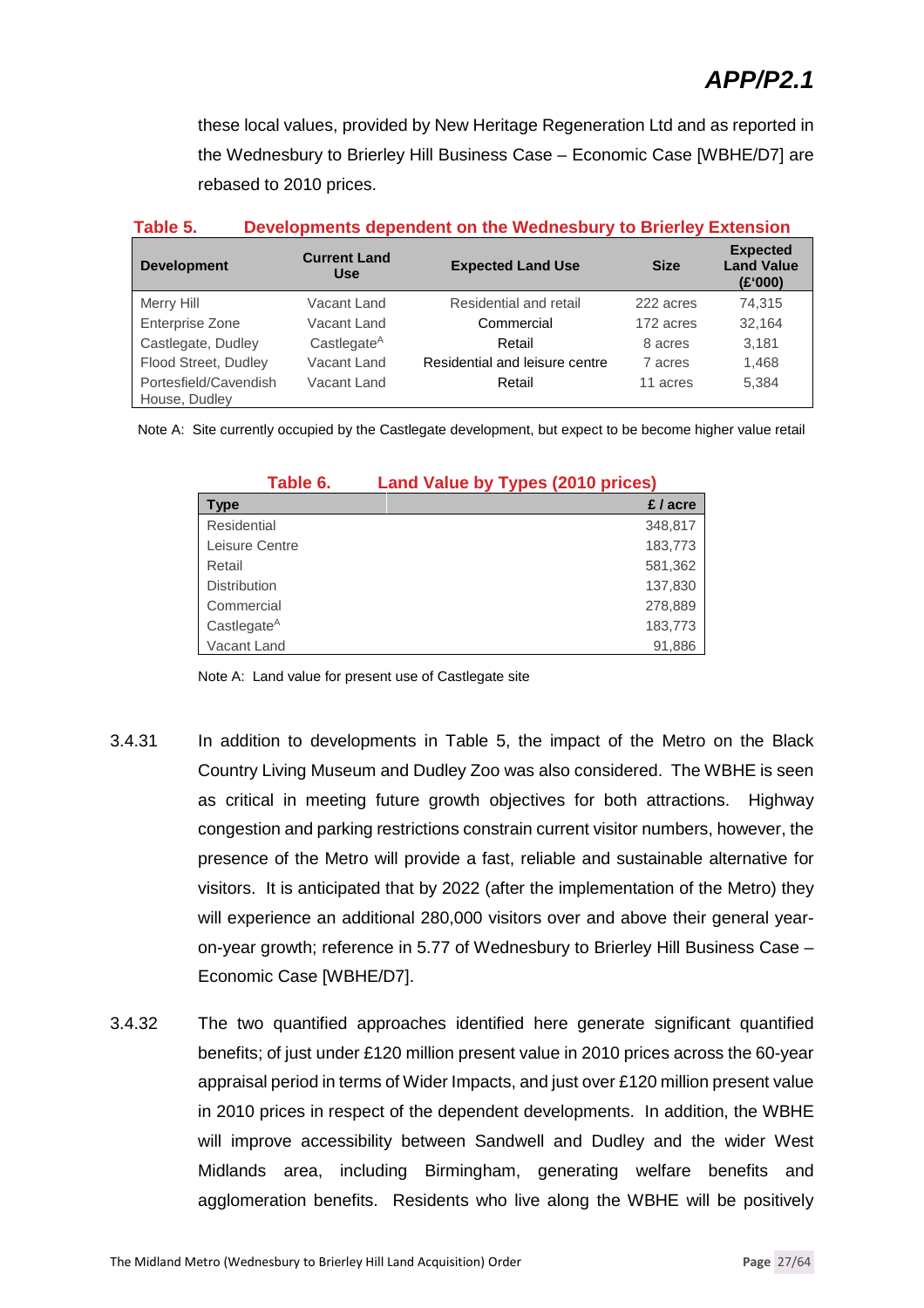### *APP/P2.1*

impacted since they will be able to access jobs in important and growing employment areas such as Birmingham City Centre. The scheme will also benefit firms located along the WBHE as their employees will be able to access work easier and quicker. This may increase their attractiveness as a place of work. The scheme will also to expand employee catchment areas for firms in Birmingham and Wolverhampton along the existing Metro network, allowing companies to employ employees from further afield. These jobs may be more skilled and higher paid to jobs presently available in Sandwell and Dudley and consequently provides an enhancement to economic prosperity and personal wealth.

#### **Economic Impacts Assessments**

- 3.4.33 In addition to the WebTAG driven assessment of economic impacts that has contributed to the formal economic appraisal of the WBHE economic case, a number of bespoke Economic Impact Assessments have been developed by specialist planning and development consultants focusing on identifying and quantifying some of the more tangible economic and local growth-oriented benefits of the scheme that would otherwise not be captured in the economic appraisal. In all cases the fuller range of benefits identified cannot be included in the formal Cost Benefit Analysis, but they do demonstrate the strength of the economic case for the delivery of the WBHE, and hence the case for the Proposed Order to provide the required land acquisition powers.
- 3.4.34 The Economic Impact Study for the Brierley Hill Regeneration Partnership [WBHE/D31] conducted by Hunt Dobson (now Quod) in 2002 estimated that regeneration at Brierley Hill could provide 10,000 new jobs of which some 60% would be taken by Dudley residents. This study was followed in 2006 by the Regensis report on The Economic Impact of the Expansion of Brierley Hill/Merry Hill [WBHE/D32], which concluded that, based on the development proposals of the Black Country, there would be an estimated growth of 16,000 jobs by 2031, of which 80% would be in office employment.
- 3.4.35 Independent specialist planning and development consultants, Lichfields, were commissioned by Dudley Metropolitan Borough Council in partnership with Sandwell Metropolitan Borough Council, BCLEP and the Black Country Director of Transport to assess and quantify the scale of economic impacts associated with the WBHE and was configured to complement the separate DfT compliant Business Case being developed at around the same time.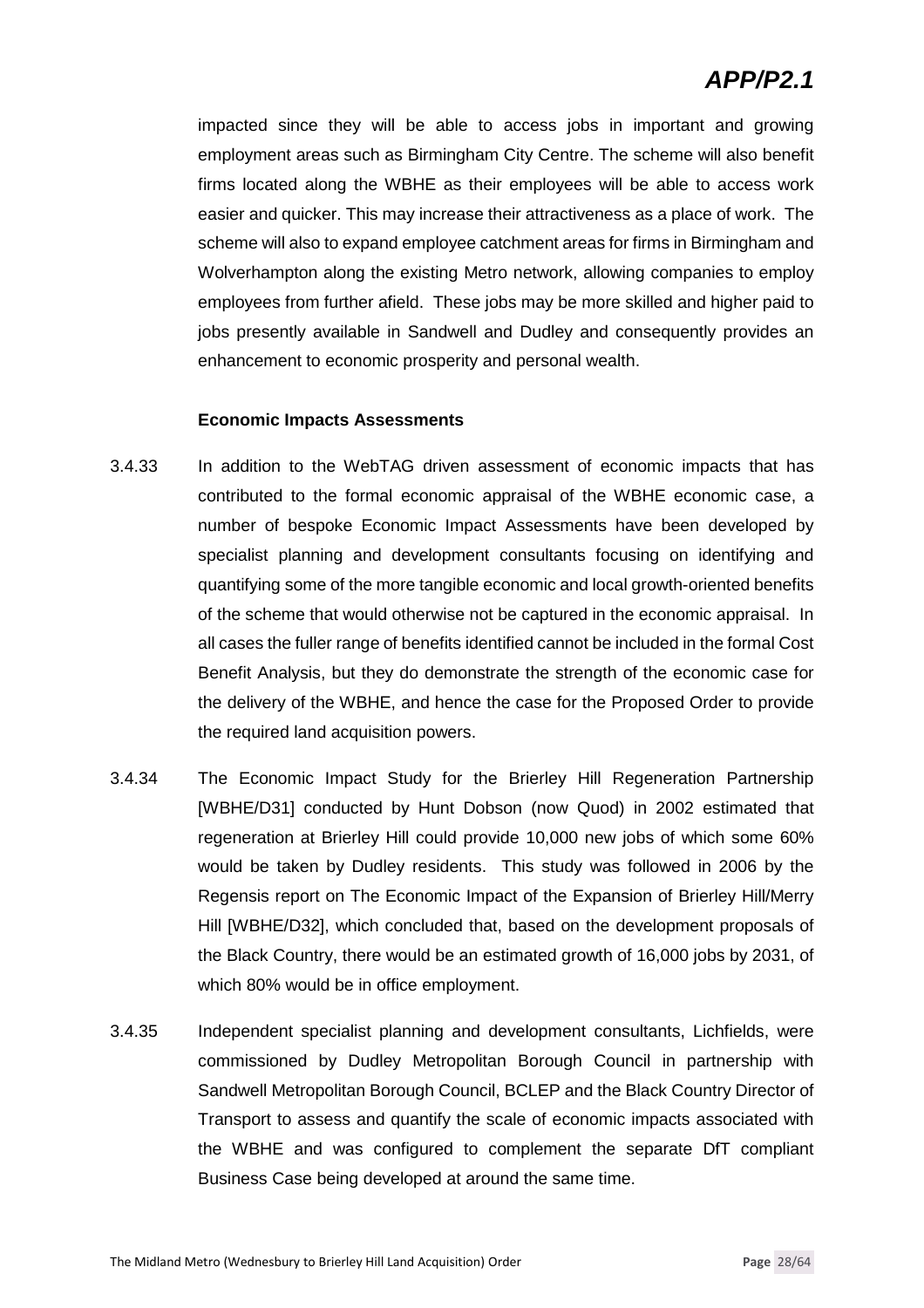- 3.4.36 The Lichfields study, the Wednesbury to Brierley Hill Metro Extension Economic Impact Assessment [WBHE/D28], which was published in August 2017 considered the overall economic impact of the scheme as well as direct and indirect benefits to the wider West Midlands economy.
- 3.4.37 The study identified and quantified some of the more tangible economic and local growth-oriented benefits associated with the WBHE, including the benefits associated with the development value that the WBHE unlocks or enhances, and associated outcomes that it supports.
- 3.4.38 The report of the Lichfields assessment states at paragraph 2.8 that: "*The extension of the Metro through Wednesbury to Brierley Hill provides a gamechanging opportunity for the economic, social and environmental regeneration of the area. The location of Metro stations has the potential to facilitate growth and regeneration, including being the focus of higher density development, as well as enhancing connectivity with other public transport modes."*
- 3.4.39 The study confirmed that the WBHE would act as a significant enabler and accelerator of growth in the area, as summarised in the infographic at the front of the report, which compares the 'With Metro Extension'/Do Minimum and 'Without Metro Extension'/Do Something scenarios. In the Do Something scenario, the report, at Table 6.1, predicted the following outcomes, assessed across the West Midlands region, when compared with the Do Minimum:
	- A 36% increase in the annual delivery of commercial floorspace (from 634, 500m² to 865,900m²);
	- A 29% increase in permanent jobs (from 26,070 to 34,560 over a 25-year appraisal period);
	- Almost double the economic output (from £14.4bn to £28.6bn over a 25-year appraisal period);
	- A 46% increase in council tax receipts (from £396.5m to £580.5m over a 25 year appraisal period); and
	- A 160% increase in business rates (from £121.1m to £318.1m over a 25-year appraisal period).
- 3.4.40 Whilst not eligible for inclusion in the economic appraisal for the business case, the Lichfields' Wednesbury to Brierley Hill Metro Extension Economic Impact Assessment report [WBHE/D28] confirms the strength of the economic case for the scheme and the support it will offer to the regeneration and development of the Black Country.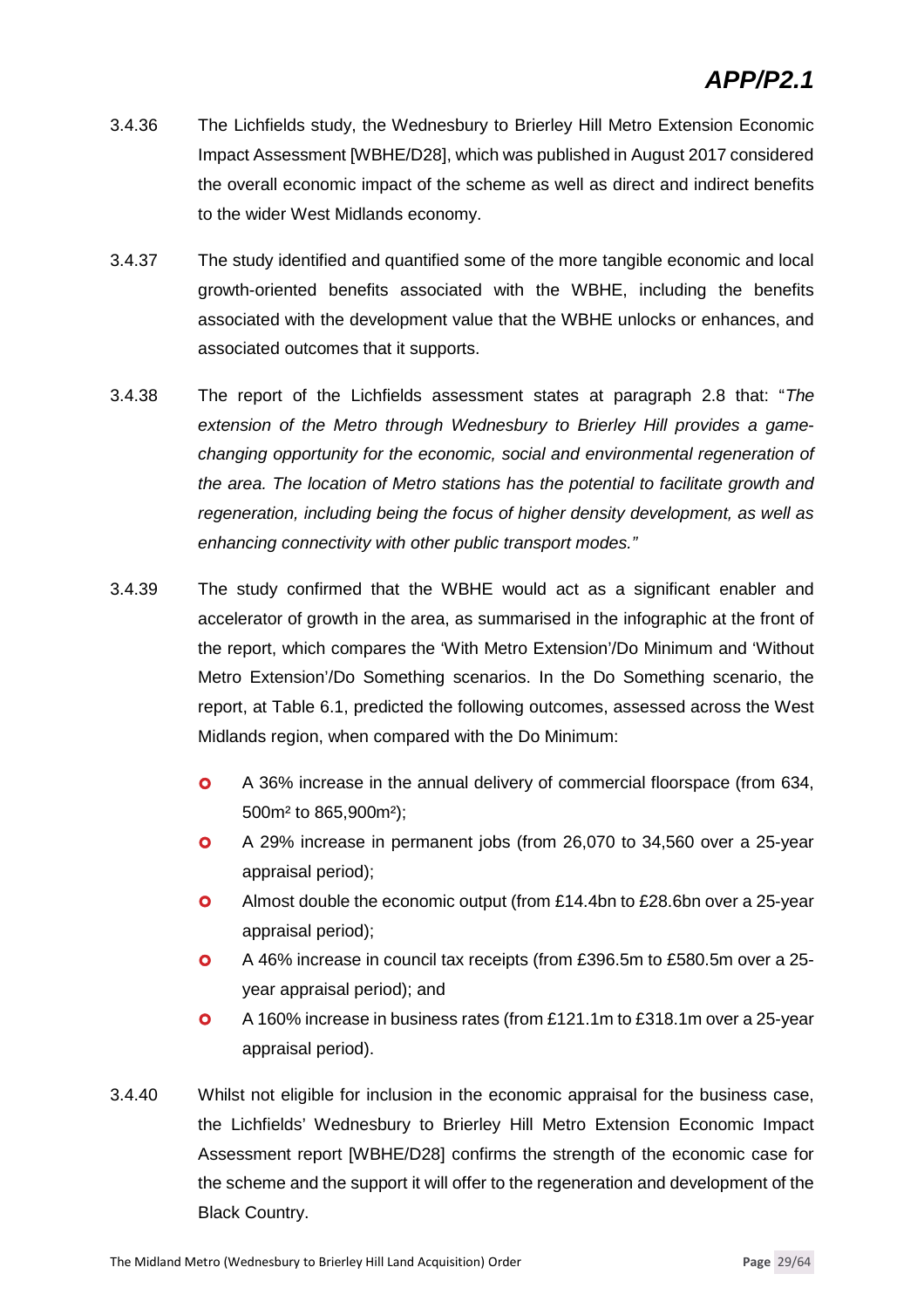#### **Environmental Appraisal**

- 3.4.41 The key environmental impacts of the WBHE were assessed in detail in developing the 2005 Order - Environmental Statement Vol 1 [WBHE/B9] submitted with the application for the 2005 Order [WBHE/B2]. With the scheme remaining, in infrastructure and service delivery terms, largely the same as that assessed in the ES, and following the proportionality principle, a full updating across all environmental indicators used on the WebTAG appraisal has not been undertaken.
- 3.4.42 In respect of noise, a detailed assessment was undertaken by Environmental Resources Management (ERM) in developing the 2005 Order - Environmental Statement Vol 1 [WBHE/B9]. ERM is an independent environmental consultancy with extensive experience of undertaking EIAs for major transport infrastructure schemes, including light rail schemes throughout the UK. Their assessment, in section 6.4.10 of the 2005 Order - Environmental Statement Vol 1 [WBHE/B9], concluded that:

'*Noise impacts have been assessed against the most stringent noise impact threshold criteria, taking into account changes in ambient noise expected to result from the proposed scheme. As a result, potentially significant noise impacts have been predicted in four areas (Lindley Avenue, Cochrane Road, Tudor Court and Harrowby Drive) affecting up to approximately 130 properties. Mitigation measures will be considered for each of these properties, although there is no statutory requirement to do this'.*

- 3.4.43 Local noise impacts will be considered further during detailed design. Any expected impacts will be governed by the Conditions 10 and 11 attached to the deemed planning consents [WBHE/B7].
- 3.4.44 The impact of the on local air quality of the provision of the WBHE was also assessed by ERM in developing the 2005 Order - Environmental Statement Vol 1 [WBHE/B9], concluding, in section 6.5.10 that:

*'The Wednesbury to Brierley Hill scheme is predicted to have a negligible impact on local air quality in the Brierley Hill area.*

*The majority of the changes in traffic flows as a result of traffic management and redistribution are minimal, with only Mill Hill and Pedmore Road experiencing increases greater than 10%. Sensitive receptors along these two routes (Primary School on Mill Street and 2 Nottingham Way) are predicted to experience negligible*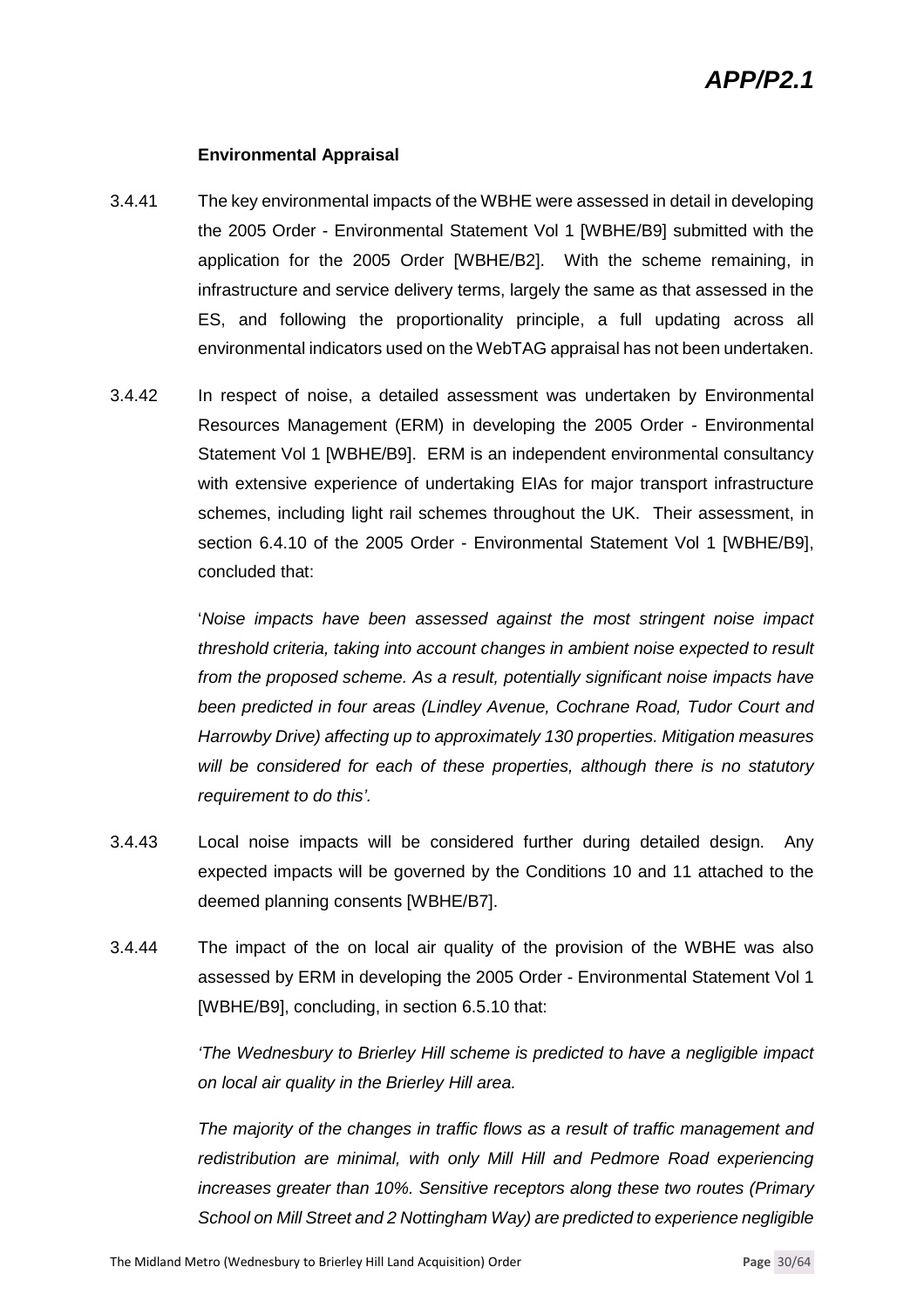*increases in pollutant concentrations. It is predicted that there will be a negligible decrease in pollutant concentrations at the former Brier School and St Mary's Roman Catholic School, also identified as potentially sensitive receptors.*

*In terms of regional and global air quality there is a predicted to be a slight reduction in carbon dioxide emissions from the vehicle fleet travelling within the study area. The annual emissions of carbon dioxide at the source of the electricity generated to power the trams are predicted to be in the region of 6000 tonnes"*

3.4.45 The Greenhouse Gases impacts of the scheme have been obtained from the TUBA assessments based on changes in forecast traffic flows and monetised using WebTAG Unit A3 Environmental Impact Appraisal [WBHE/D21] guidance. This appraisal has identified a small monetised benefits due to the predicted reduction in Greenhouse Gas emissions during the lifetime of the scheme of £0.257m (present value, 2010 prices).

#### **Landscape, Townscape and Historical Environment Impacts**

- 3.4.46 The WBHE is predominantly to be constructed on a disused railway line. As a result, the Landscape, Townscape and Historic Environment impacts, as ordinarily assessed through WebTAG guidance will be minimal along these sections.
- 3.4.47 However, the street running sections through Dudley and Brierley Hill will result in changes in Townscape, with the opportunity to significantly improve the street environment. As considered in the evidence of Paul Ellingham [APP/P5.1], it is envisaged that a combination of new tree and shrub planting and high quality surface treatments along and parallel to the tramway will be used to provide a step change in the urban environment to complement the new transport infrastructure provision. Detailed designs for hard and soft landscaping have not yet been developed, but will be considered further during detailed design, as considered in the evidence of Paul Ellingham [APP/P5.1].
- 3.4.48 The potential for the WBHE to deliver urban realm benefits associated with improved ambience experienced by pedestrians and others in areas with street running Metro services has been considered. These benefits have been monetised, although these are not included in the formal appraisal of the scheme. This approach is described in the Wednesbury to Brierley Hill Business Case – Economic Case [WBHE/D7] and uses a methodology developed by Transport for London to capture the intrinsic value of how users assess enhanced urban realm, alongside an assessment of the underlying quality of the pedestrian environment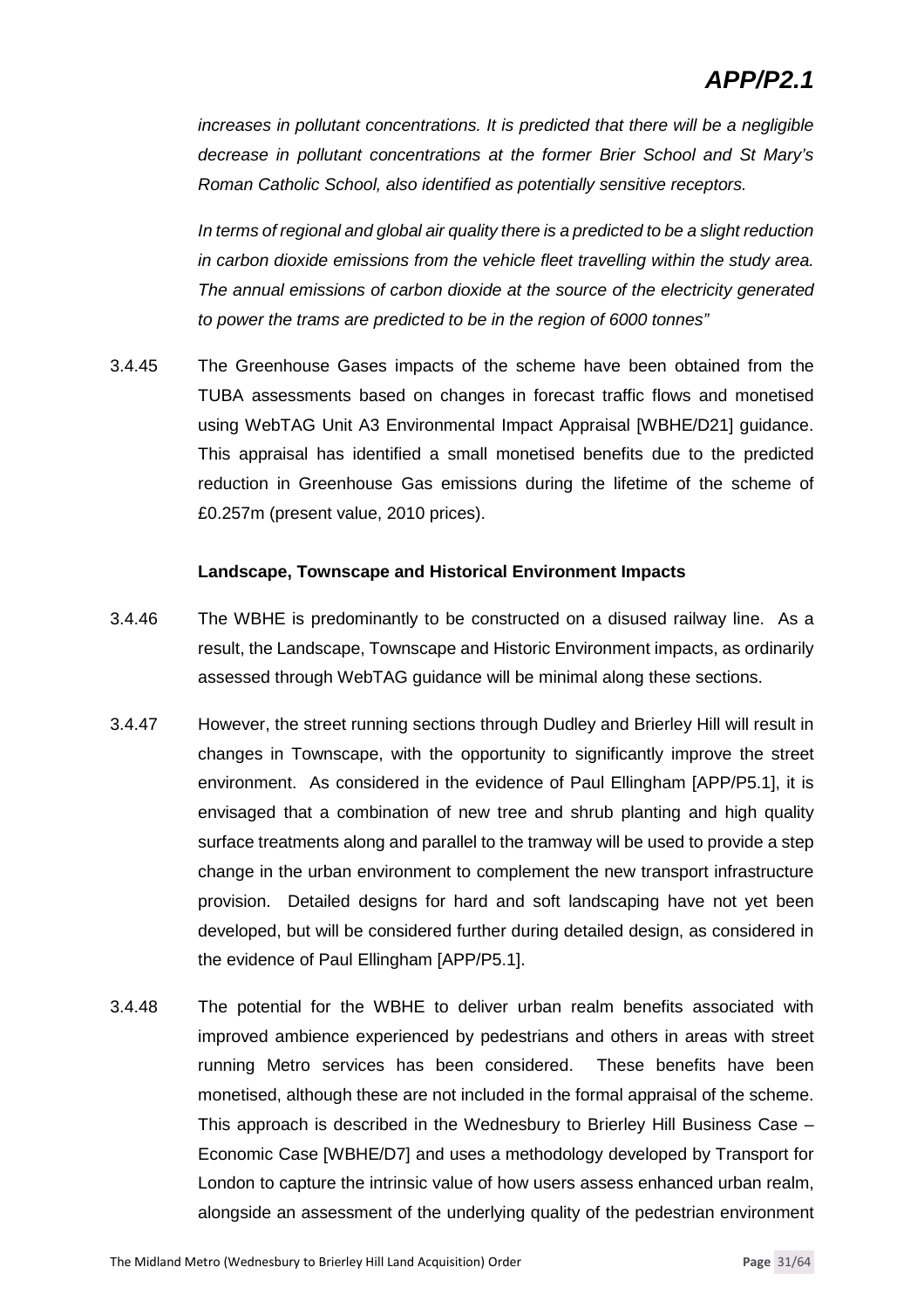and proposed improvements. The resulting analysis, modified to accommodate the socio-economic differences between the study area and London, suggests monetised benefits of £0.544m (present value, 2010 prices) for the street running section of route. An additional assessment considering the improvements made around Metro stations elsewhere on the route generated benefits of £0.216m (present value, 2010 prices).

#### **Biodiversity and Water Environment**

- 3.4.49 As considered in the evidence of Paul Ellingham [APP/P5.1], it is envisaged that a biodiversity management plan will be put in place to manage the delivery of the scheme and longer terms impacts on biodiversity. There will be a need to an undertake clearance of vegetation that has grown over time after regular user of the former railway corridor ceased, as well for stops, equipment and access to temporary work sites. For the longer term, the management plan will look to encourage biodiversity in the corridor, with supplementary planting used to complement the landscape quality of the route.
- 3.4.50 The impact of the scheme on the local water environment has not been undertaken as the impacts are deemed insignificant.

#### **Social Appraisal**

- 3.4.51 The social appraisal impacts of the WBHE were assessed using a number of indicators set out in WebTAG Unit 4.1 Social Impact Appraisal, DfT (Nov 2014) [WBHE/D22] and primarily concern a number of transport related impacts and how these impact on direct groups of transport users and local residents.
- 3.4.52 **User Benefits.** Transport user time and cost benefits to commuting and other users of the transport network, including Metro users and those remaining on the bus and road networks, are included in the user benefit appraisal presented earlier and form part of the TUBA benefits outlined in the economy appraisal of the WBHE.
- 3.4.53 In line with WebTAG requirements for social appraisal, set out in WebTAG Unit 4.1 Social Impact Appraisal, DfT (Nov 2014) [WBHE/D22], a distributional impact appraisal of non-business journeys has been carried out to demonstrate the distribution of user benefits. Table 7 below tabulates these user benefits according to area deprivation and shows that the WBHE has a positive impact on all income distribution quintiles. The largest benefit is associated with areas which fall within the most deprived quintile (0%<20%). This includes Brierley Hill and Dudley town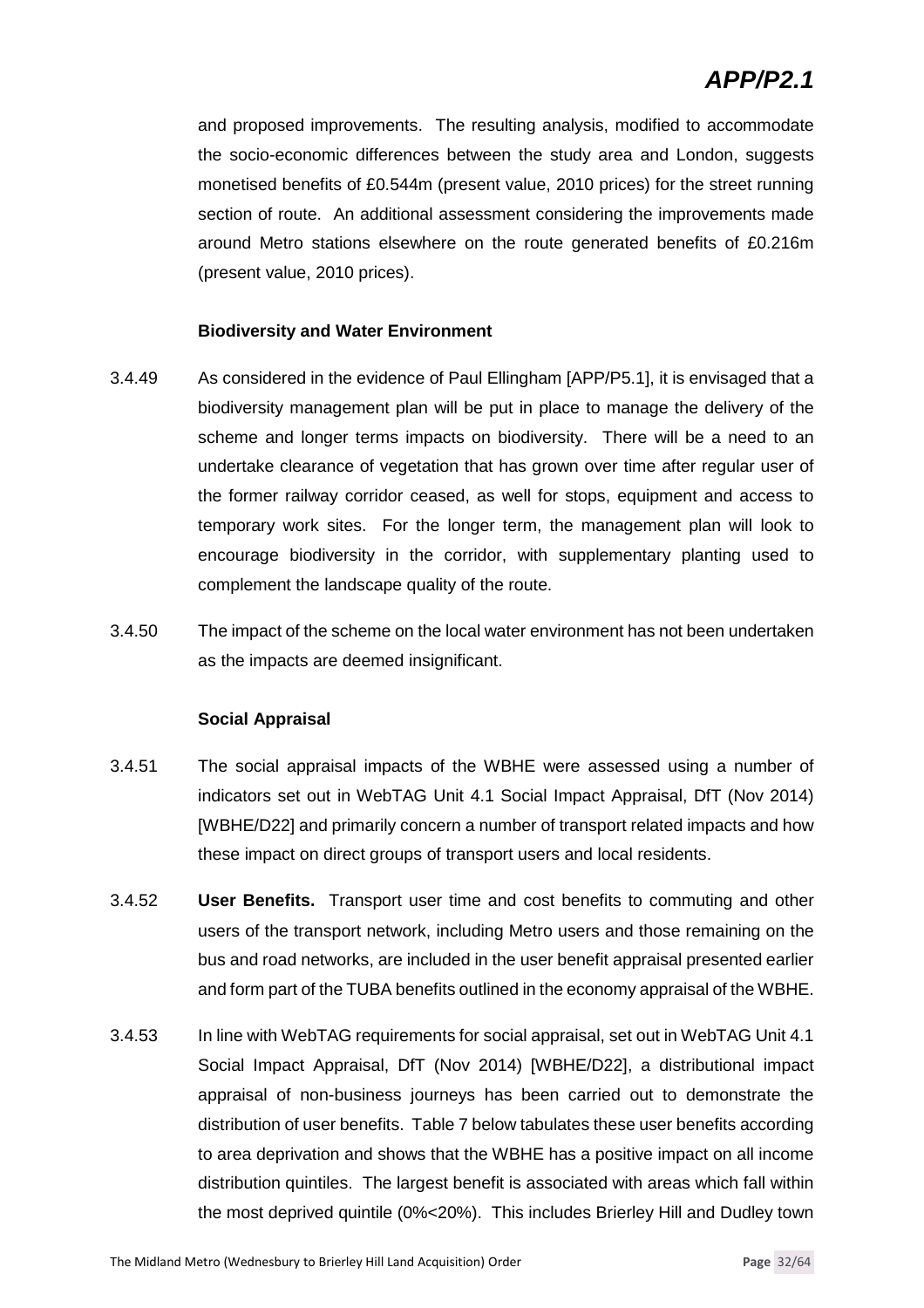### *APP/P2.1*

centres and also Great Bridge. The WBHE also provides benefits to deprived areas on the existing Metro line between Wolverhampton and Birmingham. These benefits come from the improved frequency of the Metro and enhanced connectivity to areas of Dudley and Sandwell.

| Tapie 7.                                  | DISTINGUIDITAL INIDACES. OSCI DENCHES DY INID DANIUS |                              |         |         |                      |       |  |  |  |
|-------------------------------------------|------------------------------------------------------|------------------------------|---------|---------|----------------------|-------|--|--|--|
|                                           |                                                      | <b>IMD Income Domains £m</b> |         |         |                      |       |  |  |  |
|                                           |                                                      | Most deprived areas          |         |         | Least deprived areas |       |  |  |  |
|                                           | $0\% < 20\%$                                         | 20%<40%                      | 40%<60% | 60%<80% | 80%<100%             | Total |  |  |  |
| Total benefits ( <i>SLSOAs</i> )          | 186.5                                                | 48.6                         | 52.9    | 3.8     | 1.9                  | 293.6 |  |  |  |
| Total disbenefits ( $\Sigma$ LSOAs)       |                                                      | 0                            |         |         | 0                    | 0     |  |  |  |
| Share of user benefits                    | 63%                                                  | 17%                          | 18%     | $1\%$   | $1\%$                | 100%  |  |  |  |
| Share of user disbenefits                 | 0                                                    | 0                            | 0       |         | 0                    | $0\%$ |  |  |  |
| Share of population in the<br>impact area | 54%                                                  | 27%                          | 16%     | 2%      | $1\%$                | 100%  |  |  |  |
| Assessment                                | $\sqrt{\sqrt{}}$                                     |                              | v١      |         | $\sqrt{\sqrt{2}}$    |       |  |  |  |

**Table 7. Distributional Impacts: User Benefits by IMD Bands**

- 3.4.54 **Reliability.** One of the key objectives of the scheme is to provide a high quality and reliable public transport service that can drive modal shift and support economic vitality. Operating on a largely segregated alignment, the WBHE will have a beneficial impact on reliability for passengers switching mode from bus and car to the WBHE
- 3.4.55 Transport network reliability affects the Black Country and wider West Midlands through congestion leading to unreliability of highway journey times and the consequential impact on bus journey times. The WBHE is expected to provide a more reliable, higher quality mode of transport within the Black Country and between the Black Country, Birmingham and Wolverhampton.
- 3.4.56 Regular monitoring of the perceptions of public transport service delivery is undertaken by Transport Focus. The Transport Focus Tram Passenger Survey [WBHE/F16] identified on pages 2 and 5 that, for Midland Metro, 92% of users were satisfied with service punctuality. In contrast, the Transport Focus Bus Passenger Survey for West Midlands [WBHE/F15] suggests on pages 3 and 9 that although satisfaction with bus punctuality improved from Spring 2017 to Spring 2018 in the West Midlands, only 76% of users were satisfied with how punctual their service was in 2018 (up from 72% in 2017).
- 3.4.57 **Journey Quality.** WebTAG appraisal also consider the wider measure of journey quality, and whilst this indicator should not 'double-count' benefits considered explicitly elsewhere in the appraisal, assessing 'quality' as a stand-alone issue can be challenging. Although there is an element of double-counting through the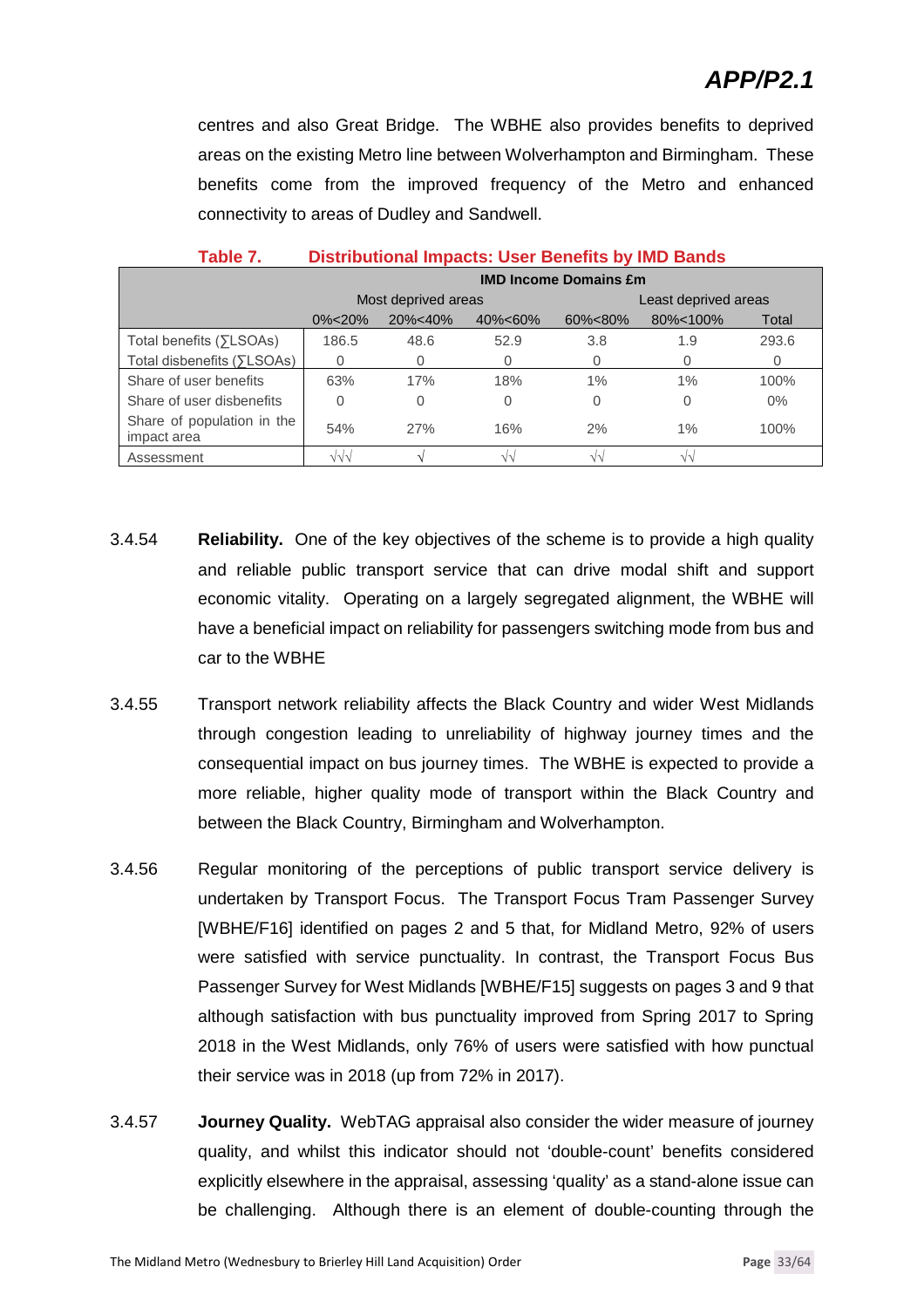Transport Focus services, their overall measure of passenger satisfaction can provide a useful guide to a journey quality measure, even if not entirely consistent to the WebTAG definition.

- 3.4.58 The Transport Focus Tram Passenger and Bus Passenger Surveys for Midland Metro and the West Midlands (respectively) provide overall satisfaction scores for Midland Metro of 90% [page 2 of WBHE/F16] and for West Midlands buses of 88% [page 3 of WBHE/F15] This suggest that the WBHE is likely to have a small beneficial impact on journey quality for passengers switching mode from bus to Metro.
- 3.4.59 **Physical Activity.** The scheme will have limited impacts on levels of physical activity, although by encouraging modal shift from car some minor benefits are expected in respect this WebTAG component. A detailed assessment of this element has not been undertaken.
- 3.4.60 **Accidents.** The WBHE will generate a modal shift from car to public transport, reducing the volumes of car journeys that otherwise take place. The congestionrelief benefits of this are considered in the user benefit estimates, whilst the impact on the number road network accidents can be analysed as part of the economic appraisal based on WebTAG unit A4.1, DfT (Nov 2014) [WBHE/D22]. This recommends that COBALT software is used for this accident assessment.
- 3.4.61 COBALT (COst and Benefit to Accidents Light Touch) is an Excel spreadsheet based computer program developed by the DfT to undertake accident analysis in accordance with WebTAG. COBALT uses 'Without-Scheme' and 'With-Scheme' forecast highway model flows, speeds, distances and road types alongside predefined accident rates, costs and growth rates to assess the safety benefits of a particular road schemes. As outlined in the Section 5.5.5 to 5.5.8 and Appendices J and K to the Wednesbury to Brierley Hill Business Case – Economic Case [WBHE/D7], the COBALT assessment suggests that over the 60-year appraisal period, the scheme will result in an overall accident benefit of £1.249m (present value, 2010 prices).
- 3.4.62 **Security.** The scheme will have little material impact on security, although the Transport Focus Tram Passenger Survey for Midland Metro and their Bus Passenger Survey for West Midlands identified that passenger satisfaction with personal security is higher for Midland Metro passengers at 83% (on the tram) and 81% (at tram stops) [pages 16 and 15 respectively of WBHE/F16], than for West Midlands bus travellers at 79% (on the bus) and 76% (at bus stops) [pages 13 and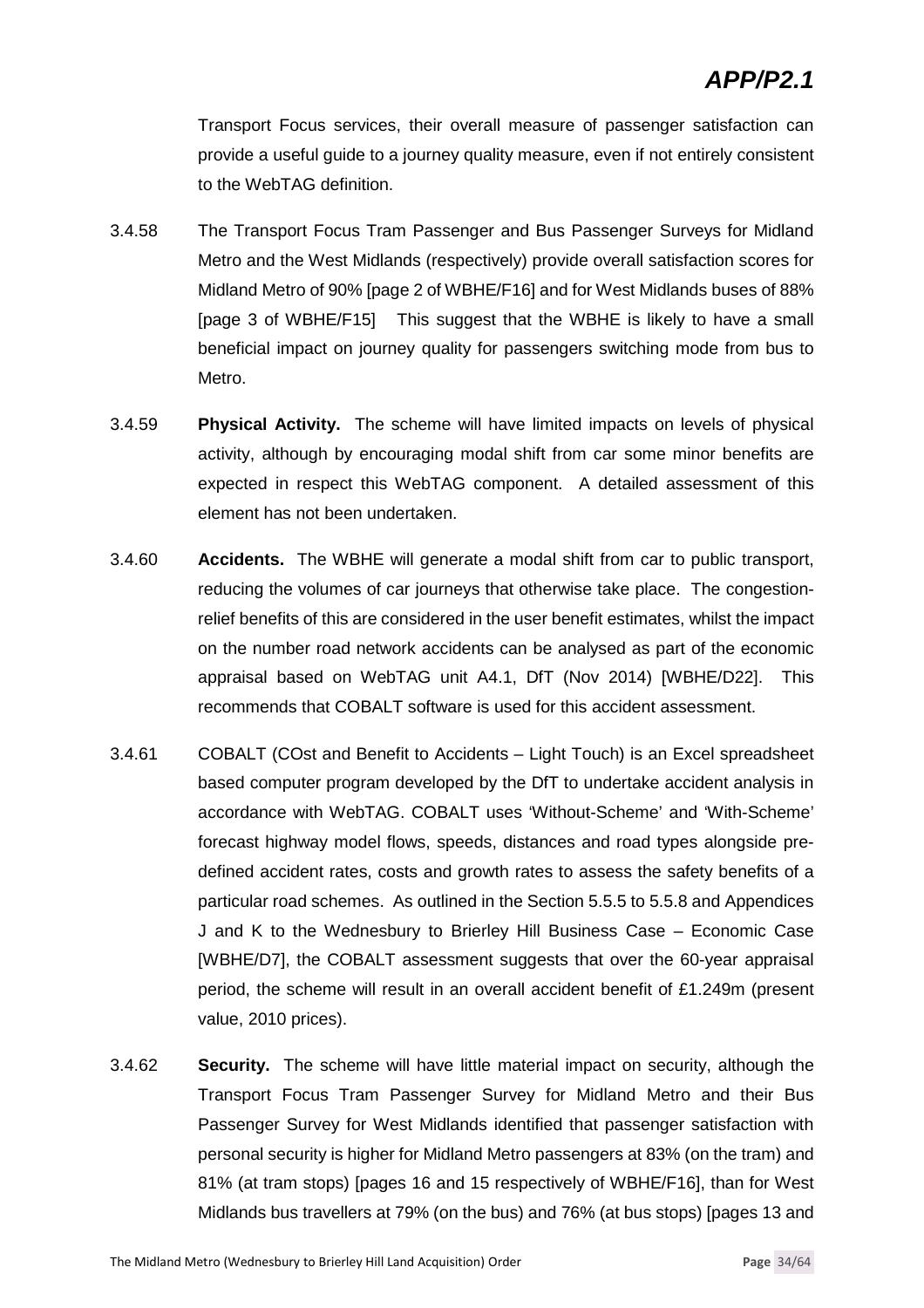5 respectively of WBHE/F15]. A detailed assessment of this element has not been undertaken.

- 3.4.63 **Accessibility.** The WBHE is a crucial element in enhancing connectivity and accessibility both within the Black Country and between the Black Country and the wider West Midlands. In an area characterised by unemployment, low wages and low car ownership, a reliable and affordable public transport system which increases movement and connects people to area of workplaces is crucial element in promoting economic growth and increasing living standards.
- 3.4.64 In line with WebTAG Unit A4.2 Distributional Impact Appraisal, DfT (Dec 2015) [WBHE/D18], an appraisal of accessibility has been undertaken. A strategic accessibility assessment has been carried out at for two strategic locations along the WBHE; Dudley Town Centre and the Merry Hill Shopping Centre. Both of these were chosen due to their regional importance as they are key areas of employment, education, recreation and retail.
- 3.4.65 The detailed assessment, provided in the Wednesbury to Brierley Hill Business Case – Economic Case [WBHE/D7] from section 5.60 to 5.69 used average weighted journey times for each origin and destination pair from the PT VISUM model for Do Minimum and Do Something scenarios from each zone to Dudley and Merry Hill to provide an indication of the overall score for accessibility for Car and No Car Households from Large Beneficial to Large Adverse as summarised within Table 15 of WebTAG Unit A4.2 Distributional Impact Appraisal, DfT (Dec 2015) [WBHE/D18].
- 3.4.66 An overall score for each time period and destination is shown in Table 8.

| Table 8.          | <b>Distributional Impacts: Overall Score</b> |                   |                  |  |  |  |  |
|-------------------|----------------------------------------------|-------------------|------------------|--|--|--|--|
|                   | <b>AM Peak</b>                               | <b>Interpeak</b>  | <b>PM Peak</b>   |  |  |  |  |
| <b>Dudley</b>     | Large Beneficial                             | Slight Beneficial | Large Beneficial |  |  |  |  |
| <b>Merry Hill</b> | Large Beneficial                             | Slight Beneficial | Large Beneficial |  |  |  |  |

- 3.4.67 The scheme increases the accessibility to and from Dudley. The WBHE has a large beneficial impact on both households with and without a car, and the benefits are larger for households without a car. With the WBHE in place, the number of people living between a 31-40 minute journey time away from Dudley significantly increases.
- 3.4.68 The scheme has a large beneficial impact on Merry Hill which is an important employment, retail and leisure area. The scheme significantly increases the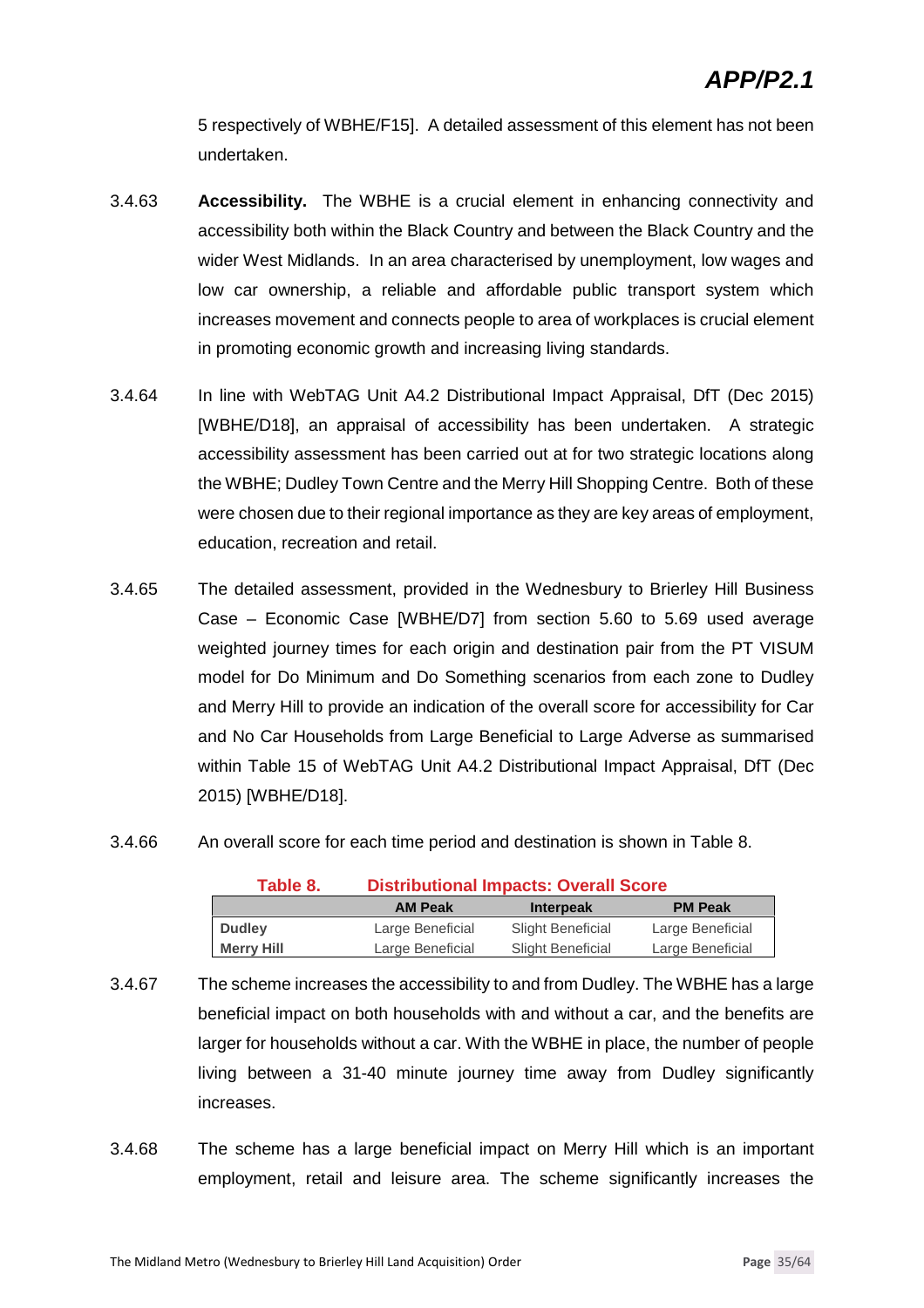number of households within a 41 - 60 minute public transport journey time of Merry Hill.

- 3.4.69 **Severance.** The scheme is expected to have no additional negative impact on severance as the line will generally utilise an existing railway alignment. There are existing crossing points of the disused rail line and in some instances the quality of these links, and new additional links, are likely to be provided as part of the design for new stations. The scheme creates some new access routes at stops along the route providing a small benefit. For the on-street sections of route, careful designs and handling of pedestrian crossings of the tramway and ro0ad networks also has the potential to generate small severance benefits.
- 3.4.70 **Option Values.** The scheme is expected to enhance the local public transport network and in doing so improve the options available for those requiring access to current and future residential, commercial, and leisure sites in the area.

#### **3.5 Wednesbury to Brierley Hill Extension Value for Money**

- 3.5.1 A central part of the appraisal of WBHE is a cost benefit analysis (CBA). The CBA compares two futures, one with the scheme and one without, DfT's Transport Appraisal Process, DfT (January 2014) [WBHE/D11] sets out that those costs and benefits that can be monetised in a consistent and comparable way should be included in the CBA. The guidance recognises that not all costs and benefits can be readily monetised, but sets out methods for assessing non-monetised costs and benefits, which can be done in either quantitative or qualitative ways, depending on the particular impact concerned.
- 3.5.2 Whilst the monetised cost and benefits components drive the value for money assessment, other non-monetised elements contribute to the allocation of a value for money category, and they form an important and integral part of the overall economic case, as considered above, and in the Wednesbury to Brierley Hill Business Case – Economic Case [WBHE/D7].

#### **Scheme Costs**

3.5.3 The Wednesbury to Brierley Hill Business Case - Financial Case [WBHE/D4] provides estimates for the expected out-turn capital costs for the scheme, alongside the funding sources from which they will be met.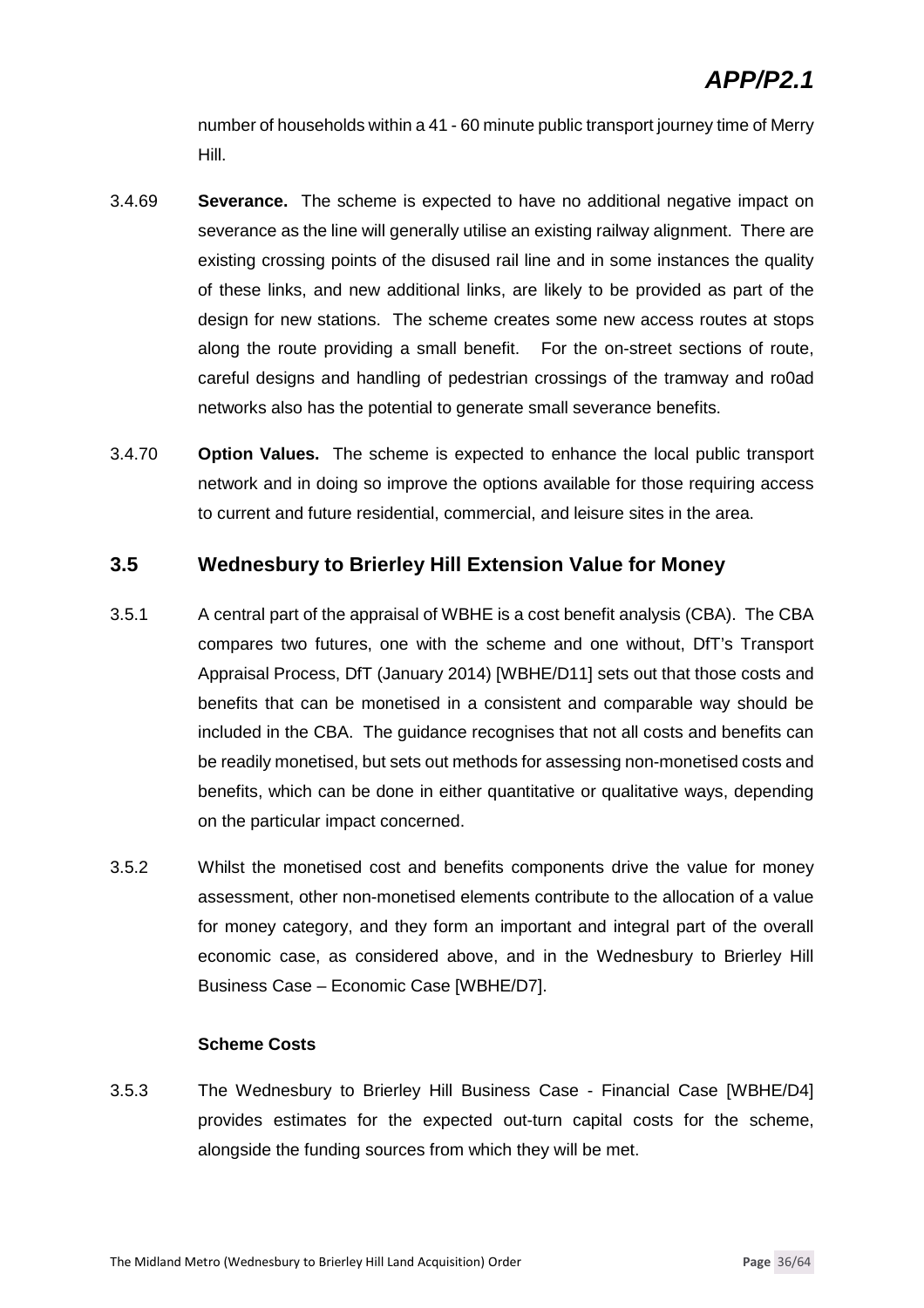- 3.5.4 In the appraisal of the scheme, the underlying investment costs in the infrastructure required to the build the scheme, and in the vehicles required to operate the service, were developed by MMA to include preparation, construction, supervision and land costs. Investment cost profiles were developed for spending between 2017 and 2024, with the main spends occurring in 2021 and 2022, in advance of the 2023 opening of the extension. The costs of trams was spread over a fouryear period paid for and delivered between 2020 and 2023, with this being based on the current payment profiles for the commissioning of new vehicles agreed with the manufacturer by MMA.
- 3.5.5 The Funding Statement [WBHE/A6] describes WMCA's proposals for funding the costs of implementing the extension, with a headline out-turn cost estimate, including forecast inflation, to be £343.6 million, with around £69.0m of these costs relating to the acquisition of new vehicles. This assumes construction of is completed, in its entirety, by October 2023.
- 3.5.6 For appraisal purposes, the underlying costs have been adjusted to take out 'sunk costs' in 2016/17 and prior years, and further adjusted for additional delivery risk premium and optimism bias over and above the estimated risks included in the underlying costs of £343.6m. An uplift of 4.4% was applied to all scheme cost components to reflect delivery risk.
- 3.5.7 Optimism bias is a demonstrated, systematic, tendency for project appraisers to be overly optimistic. To redress this tendency, empirically based adjustments to the estimates have been developed based on out-turn project costs across a wider range of project times and stage of development, as described in the Public Sector Business Cases Using the Five Case Model, Green Book Supplementary Guidance on Delivering Public Value from Spending Proposals [WBHE/D10]. In line with the stage of scheme development optimism bias at 20% has been applied to all non-tram scheme cost components, with a lower optimism bias premium of 6% applied to the tram costs, reflecting an increased certainty around future tram costs relative to the more uncertain construction costs elements, especially given the recent track record in vehicle purchases for the Line 1 fleet renewal and expansion.
- 3.5.8 Allowing for delivery risk and optimism bias, but excluding 'sunk costs' of £1.8m spent in advance of the business case submission (£0.310m in 2015/16 and prior years and £1.521m in 2016/17) the appraisal of the WBHE used out-turn cost estimate, including forecast inflation, of £418.1m.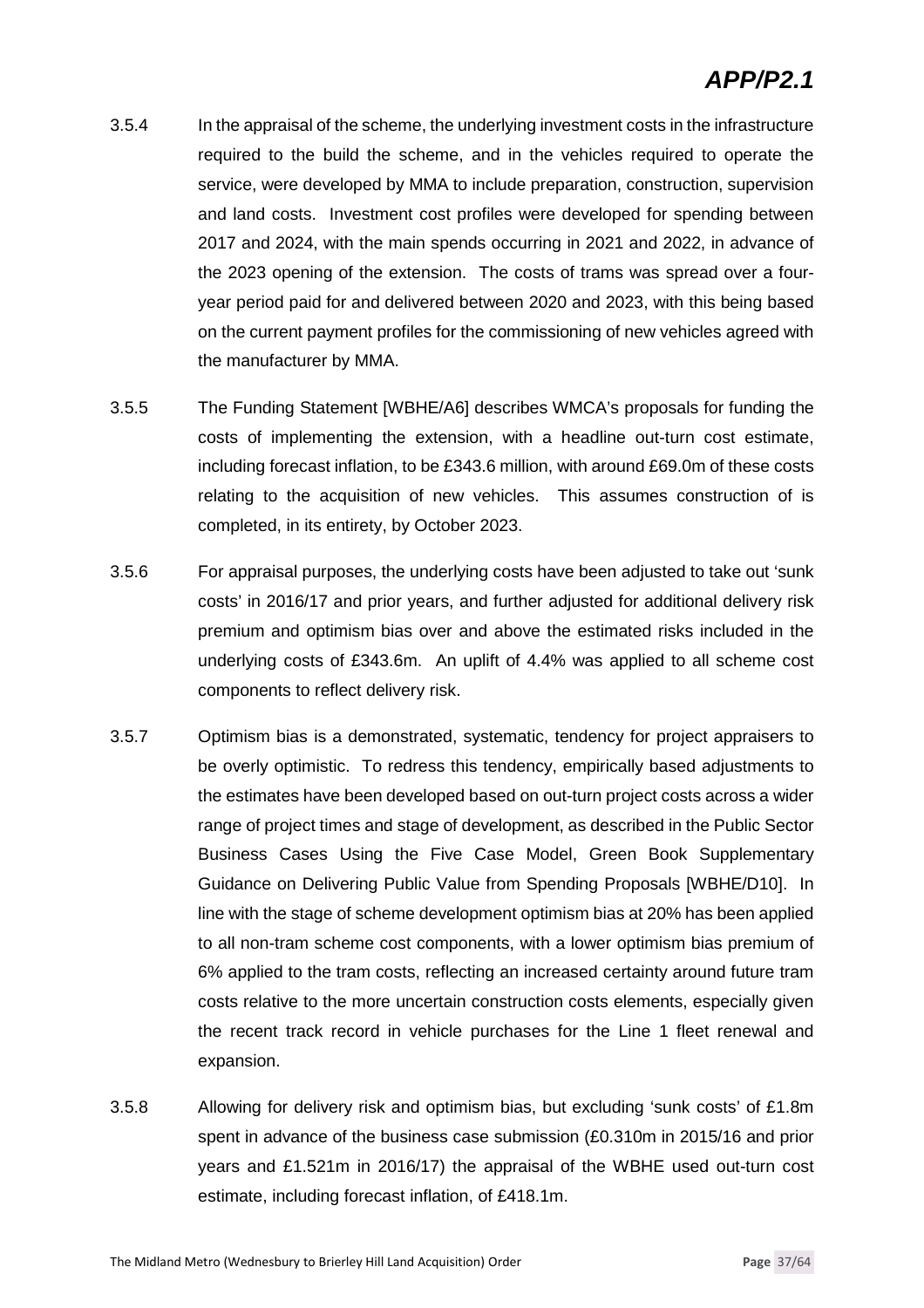- 3.5.9 For the appraisal, the scheme cost of £418.1m including delivery risk and optimism bias, was converted to 2010 discounted market prices using the standard GDP deflator based on September 2016 RPI figures, the standard indirect tax correction factor (1.19) and the Green Book schedule of discount rates provided in Table 6.1 of Annex 6 to the Green Book Appraisal and Evaluation in Central Government, HM Treasury (2003 – as updated in 2011) [WBHE/D9]. The value of the capital costs of the proposed extension is £288.6 million (present value, 2010 prices).
- 3.5.10 The operating costs for the WBHE were derived from a bespoke operating cost model utilising operating costs from the existing Line 1 Metro line. The model assumes that unit costs remain the same between the existing Metro operation and the WBHE extension. Costs were estimated to take account of:
	- **O** Daily operating duration (in units of vehicle hours)
	- **O** Daily operating kilometres (in units of vehicles kilometres)
	- **O** Number of stops in the system
	- **O** Length of the system (in units of kilometres)
- 3.5.11 The marginal operating costs of the proposed extension were generated from models of the extended system operations with and without the WBHE, as considered in section 3.3.9 above. An uplift of 4.4% has been applied to all scheme cost components to reflect risk. In line with WebTAG Unit A1.2 Scheme Costs, DfT (Nov 2014) [WBHE/D14], no optimism bias was applied to operating costs.
- 3.5.12 For the appraisal, the operating costs were converted to 2010 discounted market prices using the standard GDP deflator based on September 2016 RPI figures, the standard indirect tax correction factor (1.19) and the Green Book schedule of discount rates provided in Table 6.1 of Annex 6 to the Green Book Appraisal and Evaluation in Central Government, HM Treasury (2003 – as updated in 2011) [WBHE/D9]. The value of the final 60-year stream of operating costs for the proposed extension is £152.7 million (present value, 2010 prices).

#### **Appraisal Assumptions**

- 3.5.13 The appraisal reported in the Wednesbury to Brierley Hill Business Case Economic Case [WBHE/D7] was undertaken using the following assumptions:
	- **O** The WBHE is planned to open in 2023. Apart from capital costs which are spent prior to opening, operating costs and benefits streams have only been included from this opening year.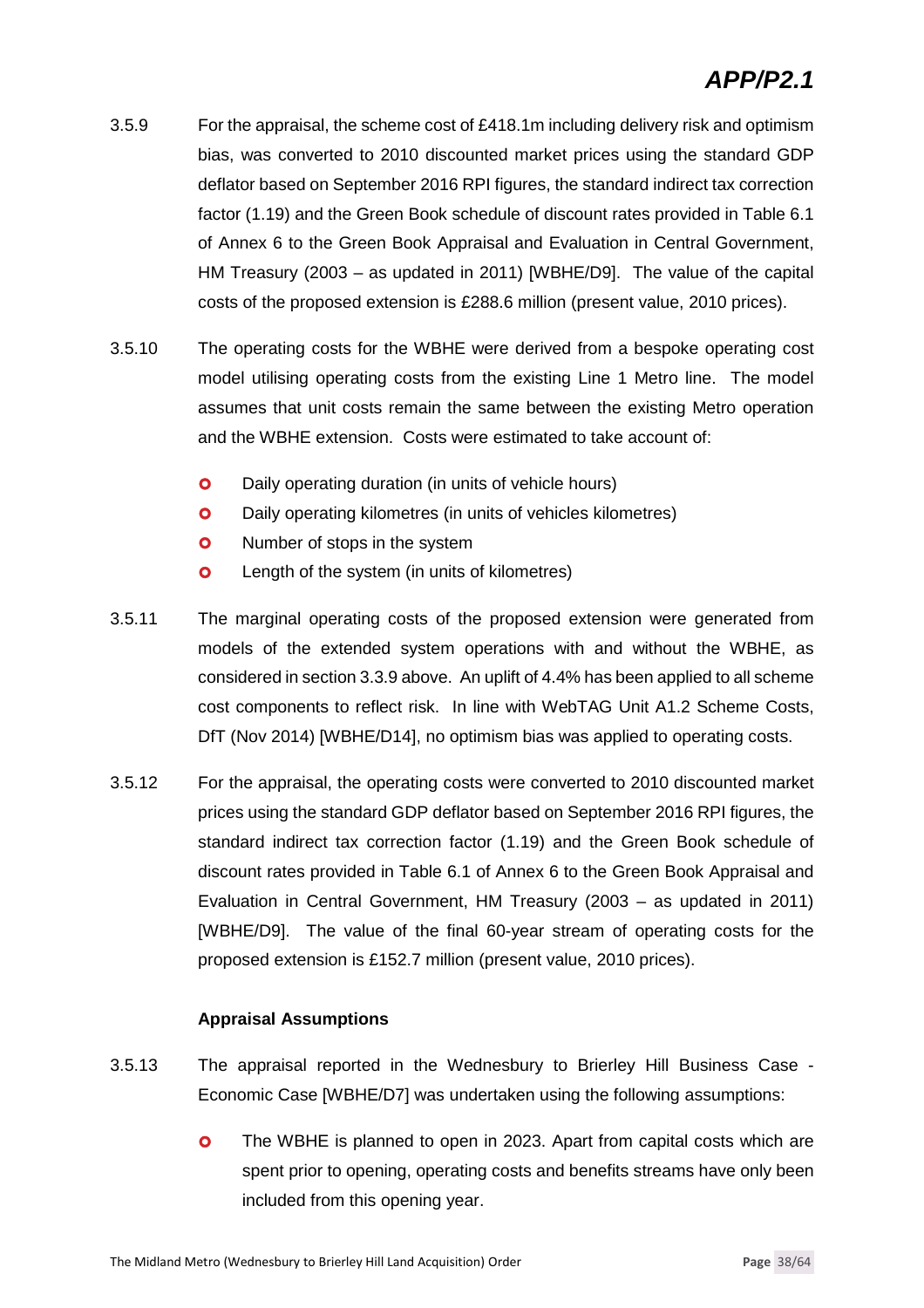- **O** The WBHE has been appraised over a 60-year period from opening, from the point when the full scheme is open in 2023, but with capitals costs incurred in earlier prior to opening.
- All prices have been re-based to 2010 prices, using a GDP deflator, consistent with WebTAG Transport Appraisal Process guidance [WBHE/D11].
- **O** All costs and benefits have been discounted to 2010. As per guidance, a discount rate of 3.5% per annum has been applied for the next thirty years, with the rate reducing to 3.0% from then on.
- 3.5.14 With the operating concession for Midland Metro taken in-house through MML, the appraisal allocates system operation to the public sector, with any revenue surpluses accrues to the public sector. In cost benefit terms, this revenue surplus reduces the overall cost of the scheme to the public sector over the appraisal period and is treated as a negative cost in the cost part of the benefit cost ratio (i.e. as part of the denominator).

#### **Analysis of Monetised Costs and Benefits**

- 3.5.15 In accordance with WebTAG guidance Unit A2.1 Wider Economic Impact Appraisal, DfT (Sept 2016) [WBHE/D16/A], three variations of the Analysis of Monetised Costs and Benefits (AMCB) table were developed for the Business Case to set out the principal economic performance for the scheme:
	- **O** Level 1 assessment: initial BCR focusing on user benefits and assuming a fixed land use scenario.
	- Level 2 assessment: adjusted BCR reflecting wider economic impact benefits assuming a fixed land use scenario
	- Level 3 assessment: adjusted BCR reflecting dependent development and associated land value uplift benefits (regeneration benefits)
- 3.5.16 The Level 1 appraisal, is focused around user benefits, with greenhouse gas benefits derived from TUBA, accident benefits derived from COBALT, private sectors revenue and operating costs, and Metro-related operational costs and infrastructure costs. This initial appraisal generates a net present value for around £34m (present value, 2010 prices), and an initial benefit to cost ratio of 1.16.
- 3.5.17 The Level 2 appraisal extends the analysis to include the wider economic impacts generated using the DfT's WITA software. This expanded appraisal generates a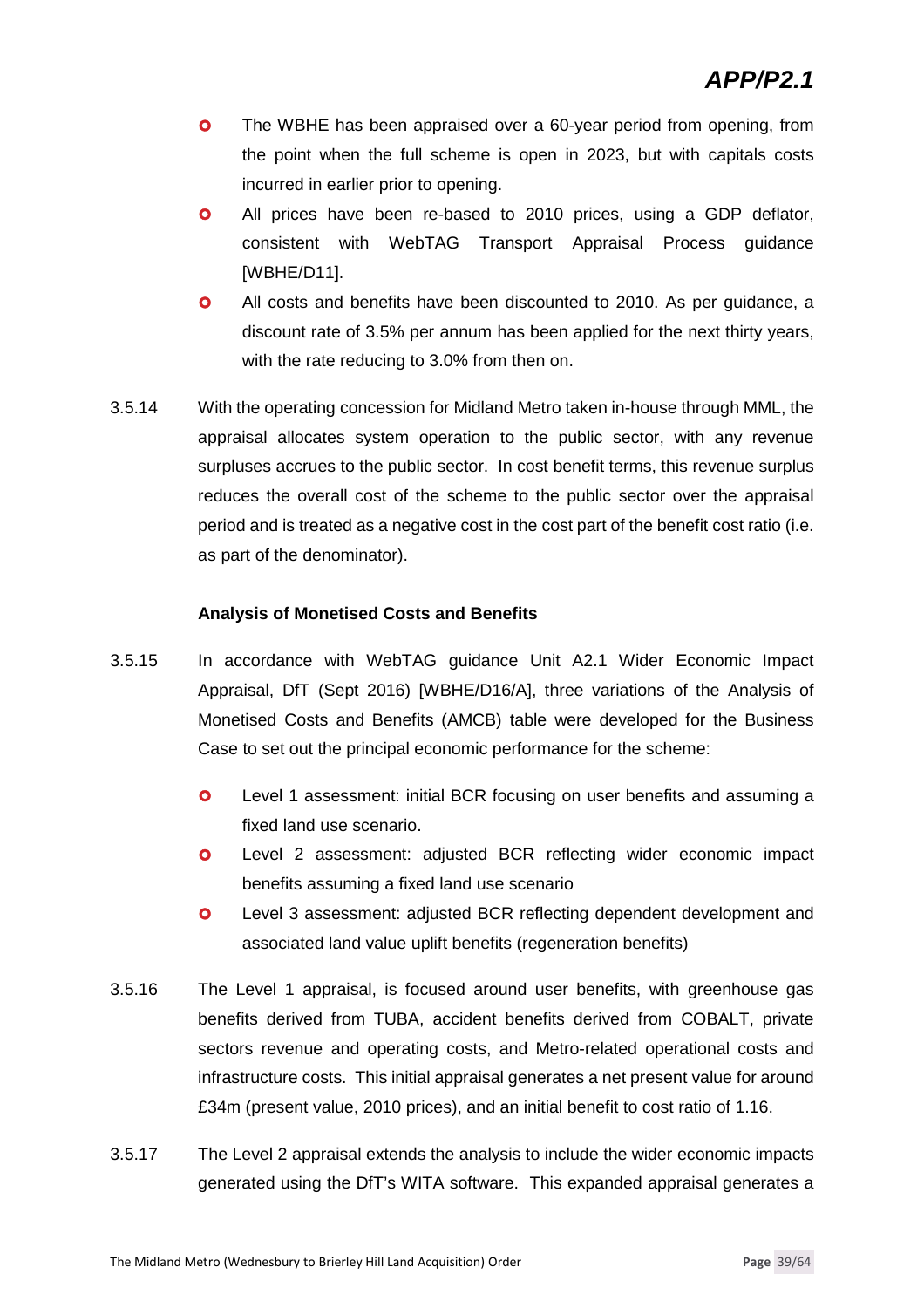net present value for £154m (present value 2010 prices), and an adjusted benefit to cost ratio of 1.71.

- 3.5.18 Table 9 below presents a full AMCB table for the Level 3 appraisal which takes account of Land Value Uplift. This is based on the core present value of benefits, expanded to includes the wider economic impacts generated using WITA and the benefits arising from the Metro scheme 'unlocking' development along the corridor. The costs include both operational costs and infrastructure costs.
- 3.5.19 For the Level 3 appraisal, the scheme generates a net present value of £275m (present value 2010 prices), and an adjusted benefit to cost ratio of 2.27.

|                                                            | £'000 (present<br>value 2010 prices) |
|------------------------------------------------------------|--------------------------------------|
| Greenhouse Gases                                           | 257                                  |
| Accidents                                                  | 1,115                                |
| Smarter Choices and Travel Planning Initiatives (benefits) | 23,200                               |
| Network Rail Maintenance Saving                            | 3,087                                |
| Economic Efficiency: Consumer Users (Non-Business)         |                                      |
| user time, car operating costs, user charges               | 270,047                              |
| Economic Efficiency: Business Users and Providers          |                                      |
| user time, car operating costs, user charges               | 18,101                               |
| private sector bus revenues                                | $-86,364$                            |
| Private sector bus operating costs savings                 | 44.794                               |
| Wider Public Finances (Indirect Taxation Revenues)         | $-23.249$                            |
| <b>Present Value of Benefits (PVB)</b>                     | 250,987                              |
| <b>Wider Economic Impacts</b>                              | 119,756                              |
| <b>Land Value Uplift</b>                                   | 121,141                              |
| <b>Adjusted Present Value of Benefits (PVB)</b>            | 491,884                              |
| <b>Broad Transport Budget</b>                              |                                      |
| Metro investment costs                                     | $-288,594$                           |
| Metro operating costs                                      | $-152,704$                           |
| Metro revenues                                             | 227,757                              |
| Smarter Choices and Travel Planning Initiatives (costs)    | $-3.317$                             |
| <b>Present Value of Costs (PVC)</b>                        | $-216,858$                           |
| <b>OVERALL IMPACTS</b>                                     |                                      |
| <b>Net Present Value (NPV)</b>                             | 275,026                              |
| <b>Adjusted Benefit to Cost Ratio (BCR)</b>                | 2.27                                 |

#### **Table 9. Net Present Value and Adjusted Benefit to Cost Ratio**

3.5.20 Table 9 above sets out the benefit to cost ratio for the WBHE and is supported by a number of standard analysis tables prescribed by WebTAG guidance. These are included as Table 4.4 (Public Accounts (PA)), Table 5.3 (Transport Economic Efficiency (TEE)) and Tables 6.1 - 6.3 (Analysis of Monetised Costs and Benefits (AMCB)) in the Wednesbury to Brierley Hill Business Case – Economic Case [WBHE/D7]. Also included in the Wednesbury to Brierley Hill Business Case – Economic Case [WBHE/D7] is the Appraisal Summary Table (AST) for WBHE,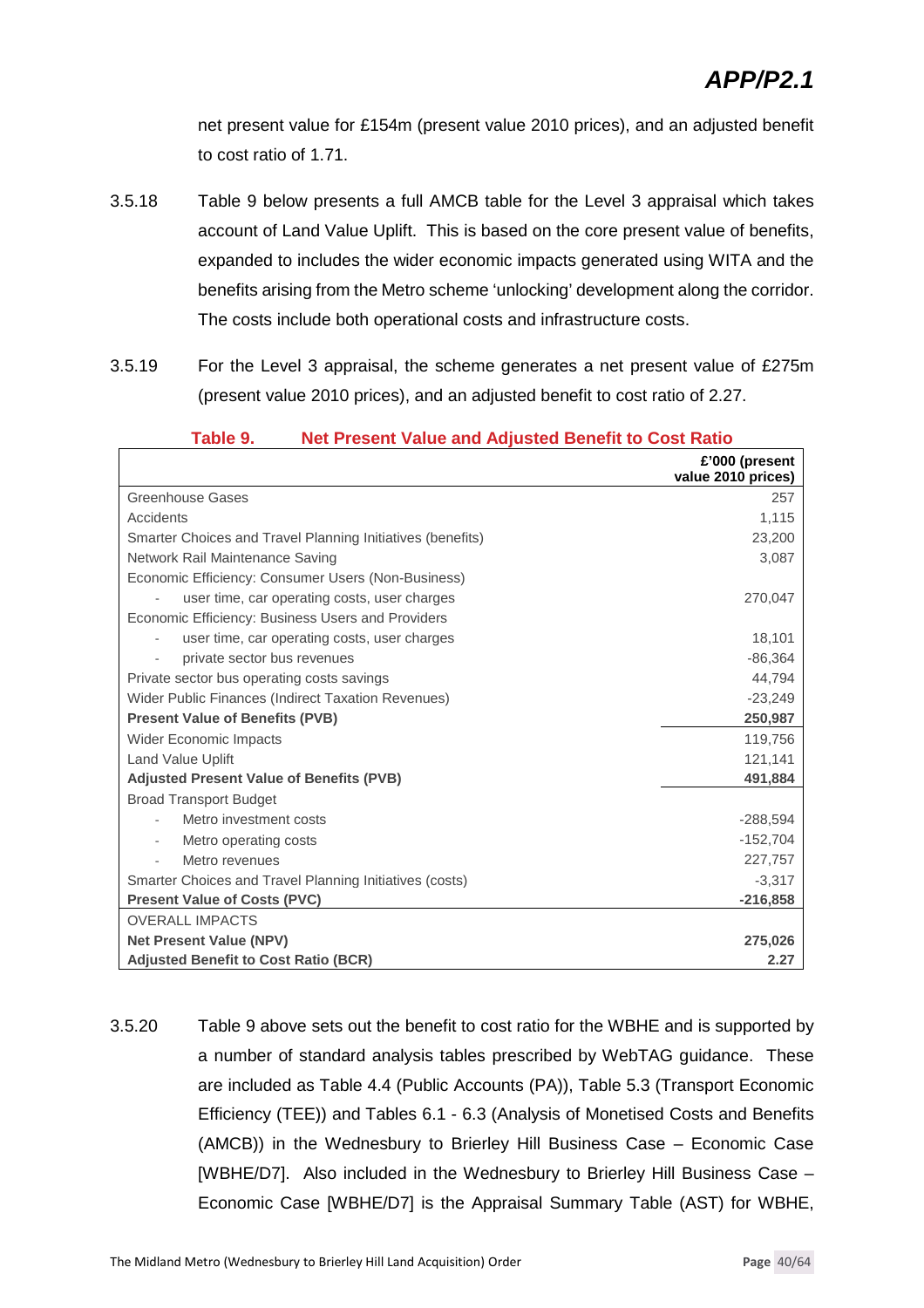which brings together all aspects of the appraisal in a summary format. Again. the format of the AST is prescribed by the Department for Transport.

#### **Value for Money**

- 3.5.21 The Department for Transport has established a set of categories for benefit cost ratios. At the time of the development of the business case the value for money categories were set out in the DfT's Value for Money Assessment Advice Note for Local Transport Decision Makers, DfT (Dec 2013) [WBHE/D24].
- 3.5.22 The Value for Money categories used at the time of the development for the Wednesbury to Brierley Hill Business Case – Economic Case [WBHE/D7] were:
	- **O** Poor VfM if the BCR is less than 1.0
	- **O** Low VfM if the BCR is between 1.0 and 1.5
	- **O** Medium VfM if the BCR is between 1.5 and 2.0
	- **O** High VfM if the BCR is between 2.0 and 4.0
	- **O** Very High VfM if the BCR is greater than 4.0
- 3.5.23 The Level 3 appraisal adjusted benefit to cost ratio of the WBHE of 2.27 suggests that it should be considered as offering 'high' value for money. Before concluding on the value money allocation, it is necessary to consider other non-monetised impacts which can either add or detract from the scheme's value for money. My review of the wider non-monetised appraisal impacts in section 3.5 above suggests that there are no significant adverse impacts that require a reduction in the value for money category for the scheme. Whilst there are some very strong economic development associated with the scheme, these have been captured in the monetised appraisal, and the wider beneficial impacts, whilst positive, are not sufficiently strong to require an increase the scheme's value for money category.
- 3.5.24 Whilst the new guidance has expanded assessment of the Value for Money case, including wider categorisations and introducing a stronger emphasis on uncertainty, in my opinion application of the new guidance would not materially change the value for money assessment of the scheme. It can be inferred that the DfT consider the scheme to offer sufficient value for money for the awarding of funding via the Transforming Cities Fund.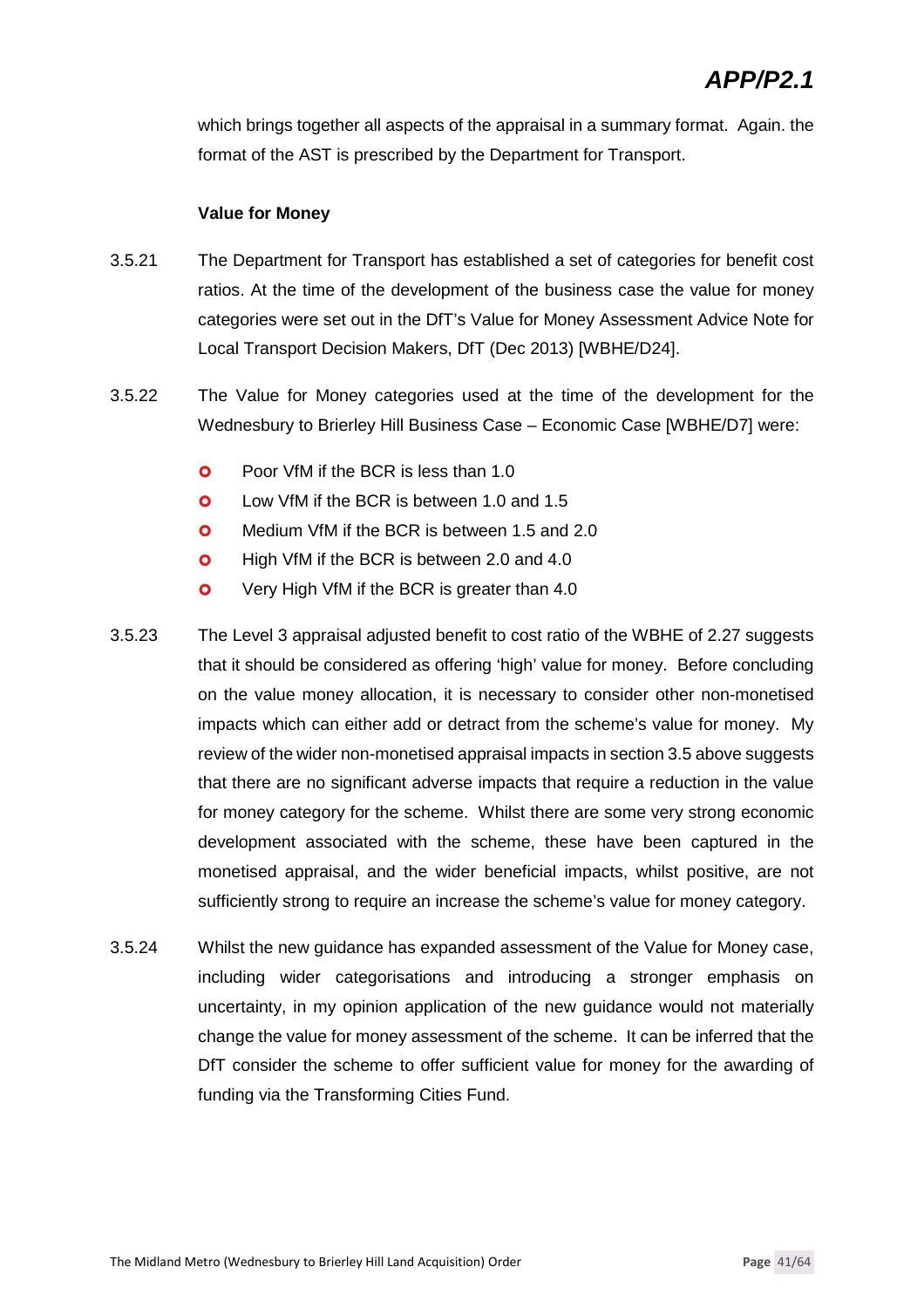#### **Value for Money Statement**

3.5.25 In my opinion, the economic performance the WBHE represents value for money. This view is derived from a consideration of the benefit cost ratio of the scheme driven by both by transport benefits and very strong wider economic benefits, alongside additional impacts that do not form part of the benefit cost ratio but provide strong policy support in terms of connectivity to employment and other facilities, and in supporting wider local and national policies. I would also suggest that this view is more widely held and confirmed by the DfT in awarding funding for the scheme through the Transforming Cities Fund.

#### **3.6 On-Going Updates to Transport Appraisal Guidance**

- 3.6.1 The 2017 business case for the WBHE, as set out in the Wednesbury to Brierley Hill Business Case [WBHE/D1-D5], was based on guidance applicable at the time.
- 3.6.2 Following the submission of the Wednesbury to Brierley Hill Business Case [WBHE/D1-D5], an update to the Green Book, the Green Book Central Government Guidance on Appraisal and Evaluation [WBHE/D9/A], was published in March 2018. In this section of my evidence, I have made an assessment of the likely impact of the new Green Book on the case the scheme.
- 3.6.3 Since the initial development of a comprehensive approach to the appraisal of transport proposals around 50 years ago, the appraisal processes have continued to evolve with guidance updated on a fairly regular basis. The 2017 business case for the WBHE was also based on guidance applicable at the time, with the awarding of funding via the Transforming Cities Fund on this basis.
- 3.6.4 In line with the proportionality approaches advocated in the WebTAG Proportionate Update Process [WBHE/D12], a full reappraisal of the case for the scheme following all new appraisal guidance has not been undertaken.
- 3.6.5 The updated appraisal guidance documents are provided to the Inquiry linked to the guidance used in the 2017 appraisal for the scheme, using a '/A' identifier as appropriate, for example, the update to the WebTAG Transport Appraisal Process, DfT (January 2014) [WBHE/D11] is provided as the WebTAG Transport Appraisal Process, DfT (May 2018) [WBHE/D11/A]. Table 10 and Table 11 provide a listing of the guidance documents used in support of the Business Case and a review of the changes made to the guidance and my view of the likely impacts of the changes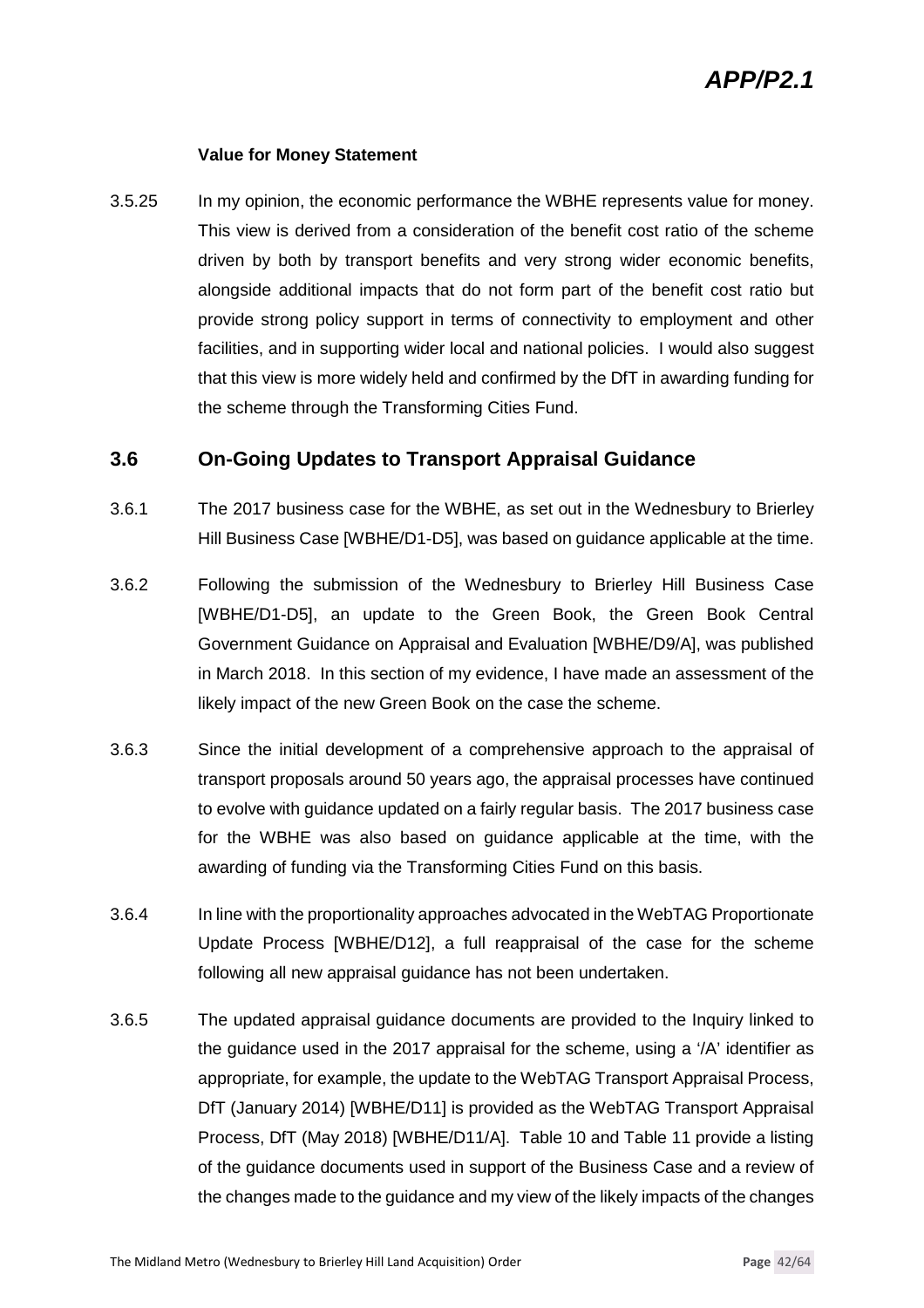on the case for the WBHE. Further details of the changes made in Transport Appraisal Guidance are provided in Appendix 1 to this Proof of Evidence [APP/P2.3].

| Table 10.<br>WebTAG Document Versions                                        |                  |                     |                                                        |
|------------------------------------------------------------------------------|------------------|---------------------|--------------------------------------------------------|
| <b>Document</b>                                                              | <b>Reference</b> | <b>Version Used</b> | <b>Subsequent Versions</b>                             |
| <b>Green Book Central Government</b><br>Guidance on Appraisal and Evaluation | WBHE/D9          | 2003-updated 2011   | March 2018                                             |
| <b>Transport Appraisal Process</b>                                           | WBHE/D11         | January 2014        | May 2018                                               |
| Proportionate Update Process                                                 | WBHE/D12         | January 2014        | No Updates                                             |
| A1.1 Cost Benefit Analysis                                                   | WBHE/D13         | November 2014       | May 2018                                               |
| A1.2 Scheme Costs                                                            | WBHE/D14         | November 2014       | <b>July 2017</b>                                       |
| A1.3 User and Provider Impacts                                               | WBHE/D15         | November 2014       | March 2017                                             |
| A2.1 Wider Economic Impact Appraisal                                         | WBHE/D16/A       | September 2016      | May 2018                                               |
| A2.2 Induced Investment Impacts                                              | WBHE/D17/A       | September 2016      | May 2018                                               |
| A4.2 Distributional Impact Appraisal                                         | WBHE/D18         | December 2015       | No Updates                                             |
| A2.3 Appraisal of Employment Effects                                         | WBHE/D19/A       | September 2016      | May 2018                                               |
| A2.4 Appraisal of Productivity Impacts                                       | WBHE/D20         | September 2016      | May 2018                                               |
| A3 Environmental Impact Appraisal                                            | WBHE/D21         | December 2015       | No Updates                                             |
| A4.1 Social Impact Appraisal                                                 | WBHE/D22         | November 2014       | December 2017                                          |
| VfM Advice Note for Local Transport<br>Decision Makers, DfT                  | WBHE/D24         | December 2013       | July 2017 - Renamed to<br>Value for Money<br>Framework |
| <b>WebTAG Databook</b>                                                       | WBHE/D42         | March 2017          | Multiple Updates, latest<br>version November 2018      |

#### **Table 10. WebTAG Document Versions**

#### **Table 11. WebTAG Versions Review**

**Green Book** new edition in 2018 replaced previous 2003 edition (updated 2011). The most notable changes are around environmental appraisal, and building monitoring and evaluation into all stages of policy development. Updates around fuel prices, carbon emissions etc have been adopted in the latest WebTAG databook. There is also the introduction of a lower discount rate for health and life impacts. Whilst these amendments may result in small changes in the appraisal, for example in increasing the value of the stream of accident savings, I consider it unlikely that the revisions in the new edition of the Green Book would have a material impact on business case and the value for money assessment of the WBHE.

**Transport Appraisal Guidance** has been updated to reflect changes to the individual sections described below, most notably the restructuring of the Wider Economic Impacts Guidance. It has also been updated to reflect changes to Value for Money Framework. The impact of these changes is described in each section below.

**A1.1 Cost Benefit Analysis** updates have covered minor changes to wording around extrapolation and long-term benefits, in particular requiring sensitivity testing where continued long-term growth is being assumed. The changes in the guidance do not affect the appraisal of the WBHE scheme and therefore I consider it unlikely that applying the new guidance would materially alter the business case.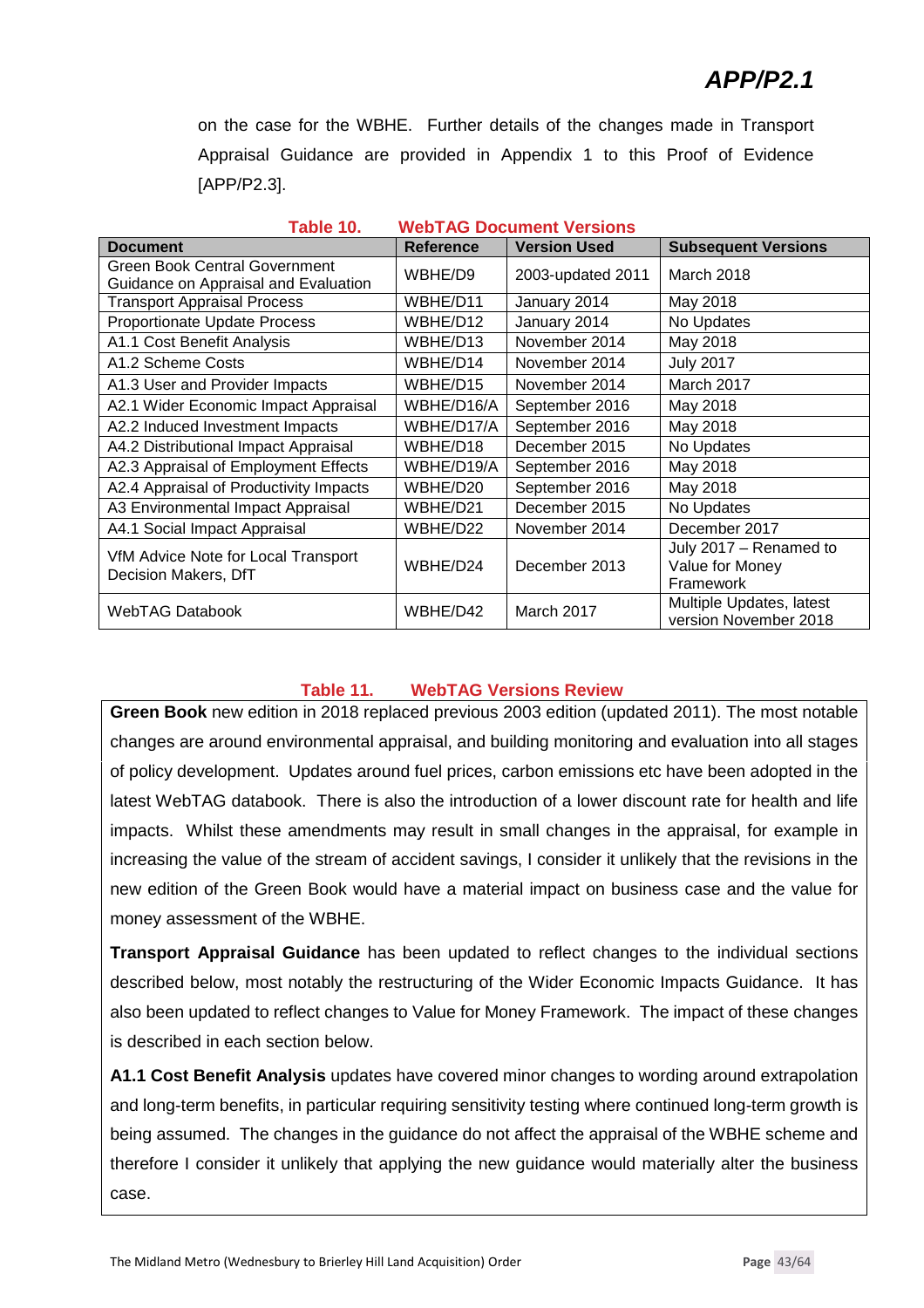**A1.2 Scheme Costs** updates to suggested optimism bias rates. These changes do not affect Light Rail, and with costings now at a fairly advanced stage, I consider there to be no impact on business case of these changes.

**A1.3 User and Provider Impacts**, values of time updated, but during the later stages of the Business Case development the WebTAG Databook, DfT (March 2017) [WBHE/D42] was used. Further updates to the Databook as considered below.

**A2.1 Appraisal of Wider Economic Impacts**, update provides an increased level of detail, introduces use of term 'non-welfare measures' and alters where wider impacts should be reported. Throughout the update previous references to measuring using GDP have been changed to 'nonwelfare measures such as GDP'. The presentation of wider impacts that are not part of adjusted metric has been moved from being a sensitivity test to being reported within the value for money assessment as indicative impacts. The justification for supplementary modelling has also been updated to state that this is necessary when structural impacts are expected to be a significant proportion of overall impacts, with a suggestion of putting forward the potential for such modelling to be used early in the appraisal process to inform high level strategic decisions. With respect to extent of additionality versus displacement, this guidance is explicit in that this means appraisal must capture responses at a national level. The guidance on reporting and structure of Economic Narrative and Economic Impacts Report is now all within A2.1 rather than across units, with these expected to be annexes to the business case. The Wednesbury to Brierley Hill Metro Extension Economic Impact Assessment [WBHE/D28] effectively provides this requirement in both the general narrative throughout the document and the quantification of local impacts in the WBHE corridor and more widely throughout the West Midlands.

**A2.2 Appraisal of Induced Investment Impacts**, has been updated along the same lines as A2.1, notably with use of the term 'non-welfare measures' replacing GDP, increased demand for supporting evidence, and change in location of reporting. It includes a greater requirement for evidence around demonstrating additionality rather than displacement. The Wednesbury to Brierley Hill Metro Extension Economic Impact Assessment [WBHE/D28] considers impacts locally to the WBHE corridor, but also more widely throughout the West Midlands. Where considering land value uplift, previously stated to have low level of robustness, this has been somewhat softened in 2018 guidance to note a dependence on the extent to which the factors have been identified and evidenced. In estimating additionality for land value uplift, guidance on use of National Trip End Model (NTEM) forecasts has been replaced with recommendation to follow DCLG approaches. The latest version also includes discussion of how user benefits for existing users could be negative in a situation where scheme is to enable dependent development.

**A2.3 Appraisal of Employment Effects**, is similarly updated with additional detail and changes on where impacts should be reported. In particularly non-welfare GDP impacts are to be included in the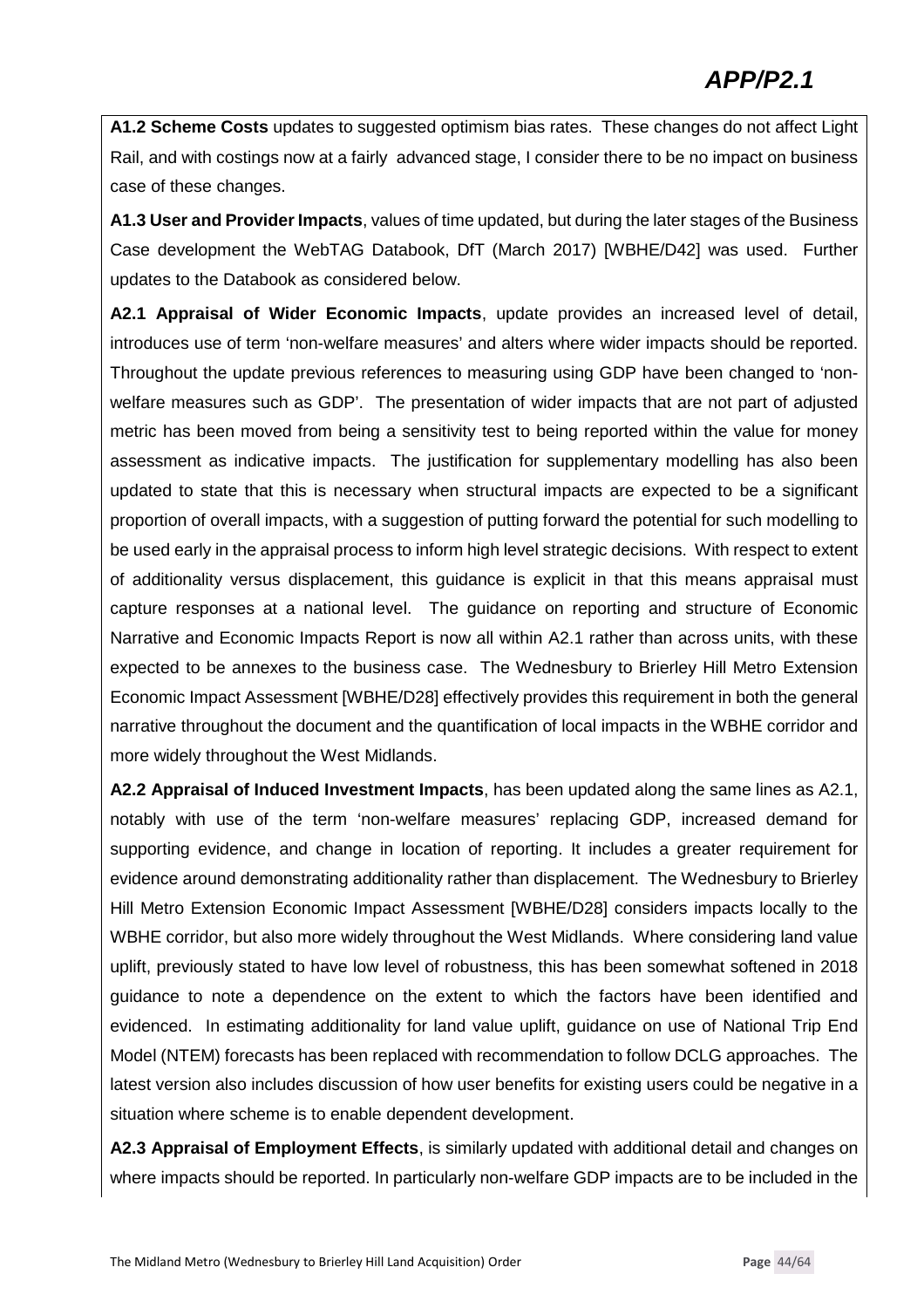### *APP/P2.1*

economic, rather than the strategic, case. Increased detail is also provided with respect to evidence for Employment Effects and the assumption on valuing labour supply has been reworded.

**A2.4 Appraisal of Productivity Impacts**, has the same changes with respect to referencing nonwelfare measures and where to report impacts, that is in the economic, rather than the strategic, case. Agglomeration is now stated to capture total productivity rather than urbanisation, whilst a new paragraph details why this approach is not applicable to pedestrian or urban realm schemes. There is also an additional statement that generalised travel costs should be estimated for all relevant modes and trips to ensure an accurate estimation of base case effective densities in quantifying productivity impacts.

For the Wider Economic Appraisal units (A2.1 to A2.4) the changes between 2016 and 2018 represent relatively minor change in both technical and reporting approaches, and I am content that these are unlikely to have a material impact on the appraisal reported in Table 9 above and the conclusions from the business case.

**A3 Environmental Impact Appraisal** has been updated with respect to NOx damage costs. As the environmental impacts of the WBHE are modest, I consider that these changes will have no material impact on the Wednesbury to Brierley Hill Business Case - Economic Case [WBHE/D7].

**A4.1 Social Impact Appraisal** was updated with respect to new approach to estimating physical health benefits of walking and cycling including update of absenteeism benefits. Whilst the WBHE will have an impact on physical activity in encouraging walk/cycle access to the Metro service for those transferring mode from car to public transport (including elements of walking/cycling to the Metro stops), I consider that there will be no material impact on the overall appraisal of the scheme of this change in guidance.

**WebTAG Databook** has undergone 6 updates post-March 2017. The majority of these relate to revised economic, demographic and fuel cost forecast changes plus updates to car speeds and car/bus journey times, accident/casualty data, fuel mix splits. Oher changes include to diversion factors related to bus/cycling interventions, various factors directly related to conventional rail. Therefore, I consider it unlikely that these changes would have a material impact on business case and the value for money assessment for WBHE. In due course, when developing the Full Business Case, the latest version of the WebTAG Databook will be used.

**Value for Money Advice Note for Local Transport Decision Makers** has been updated and renamed. The updated framework is considerably more detailed, for example in detailing types of monetised impact to reflect the level of robustness of forecasting method. Whilst there have been changes in the way Value for Money is assessed, including a widening of the 'allocation' categories, the Value for Money category to which WBHE can be allocated has not changed, and I would not expect any other changes in the guidance to materially change the conclusions from the business case. It is possible that, following further work on scheme costing and benefits supporting the forthcoming Full Business Case the value for money category allocation for the scheme may change.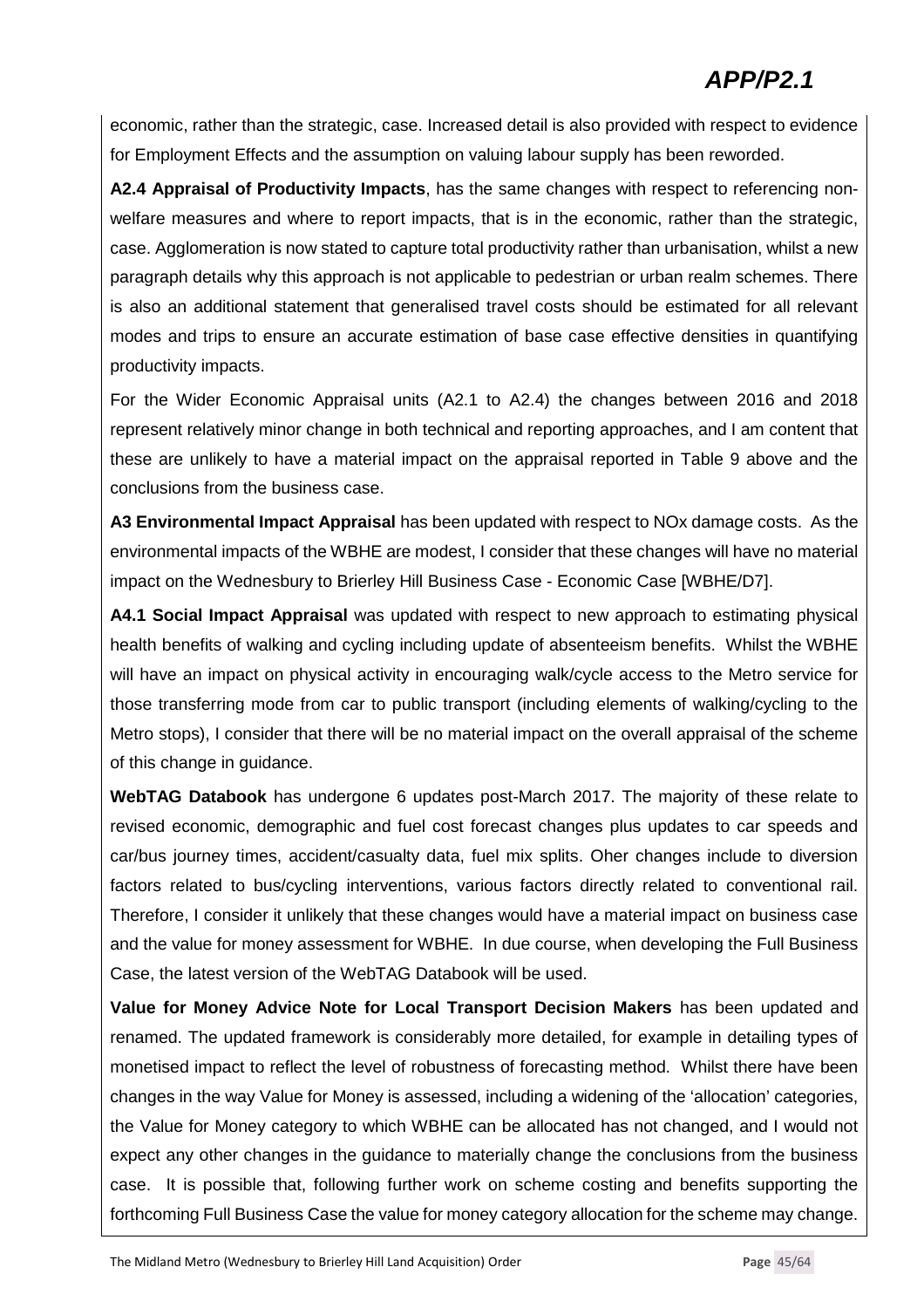### *APP/P2.1*

- 3.6.6 After WMCA submitted the business case to the DfT, the 2013 Value for Money Advice Note for Local Transport Decision Makers, DfT (Dec 2013) [WBHE/D24] was withdrawn and replaced by a new document, the Value for Money Framework, DfT (July 2017) [WBHE/D24/a]. The 2017 guidance expanded the number of value for money categories, but only by splitting the former 'poor' category into 'poor' and 'very poor'. With the WBHE Level 3 appraisal benefit to cost ratio of 2.27, the scheme can remain allocated to the 'high' value for money category when considered under the new guidance.
- 3.6.7 WebTAG guidance is continually evolving, generally through relatively small 'tactical' changes, but occasionally through strategic updates and major 'refresh' exercises. DfT will, generally, provide advanced warning of major refreshes, allowing appraiser time to understand and work through the necessary reappraisal that will follow. I understand that there are no plans for any early strategic updates to the appraisal guidance that will fundamentally change the approach to assessing scheme performance and value for money as the WBHE moves through to the final business case approvals.
- 3.6.8 Therefore, whilst some changes have been made to the formal appraisal guidance, and further evolution is likely in the short to medium-term, I would not expect any of these changes to materially alter the appraisal of the wider performance of the WBHE and the conclusions that can be drawn from this.
- 3.6.9 Furthermore, whilst there appear to be no plans for any major strategic changes in appraisal guidance as the scheme progresses further, in the longer-term I would anticipate the underlying transport, social and economic policy and appraisal drivers to strengthen the case for the WBHE and other Metro extensions, as the need to support economic vitality through sustainable transport provision becomes greater.

#### **3.7 Final Business Case**

3.7.1 As noted earlier, and in accordance with normal practice, and in line with Department for Transport guidance, WMCA will prepare a Final Business Case for the WBHE, in which the above benefits will be reassessed using the latest transport appraisal guidance, updated modelling and relevant updated guidance. In line with the proportionality approaches advocated in the WebTAG Proportionate Update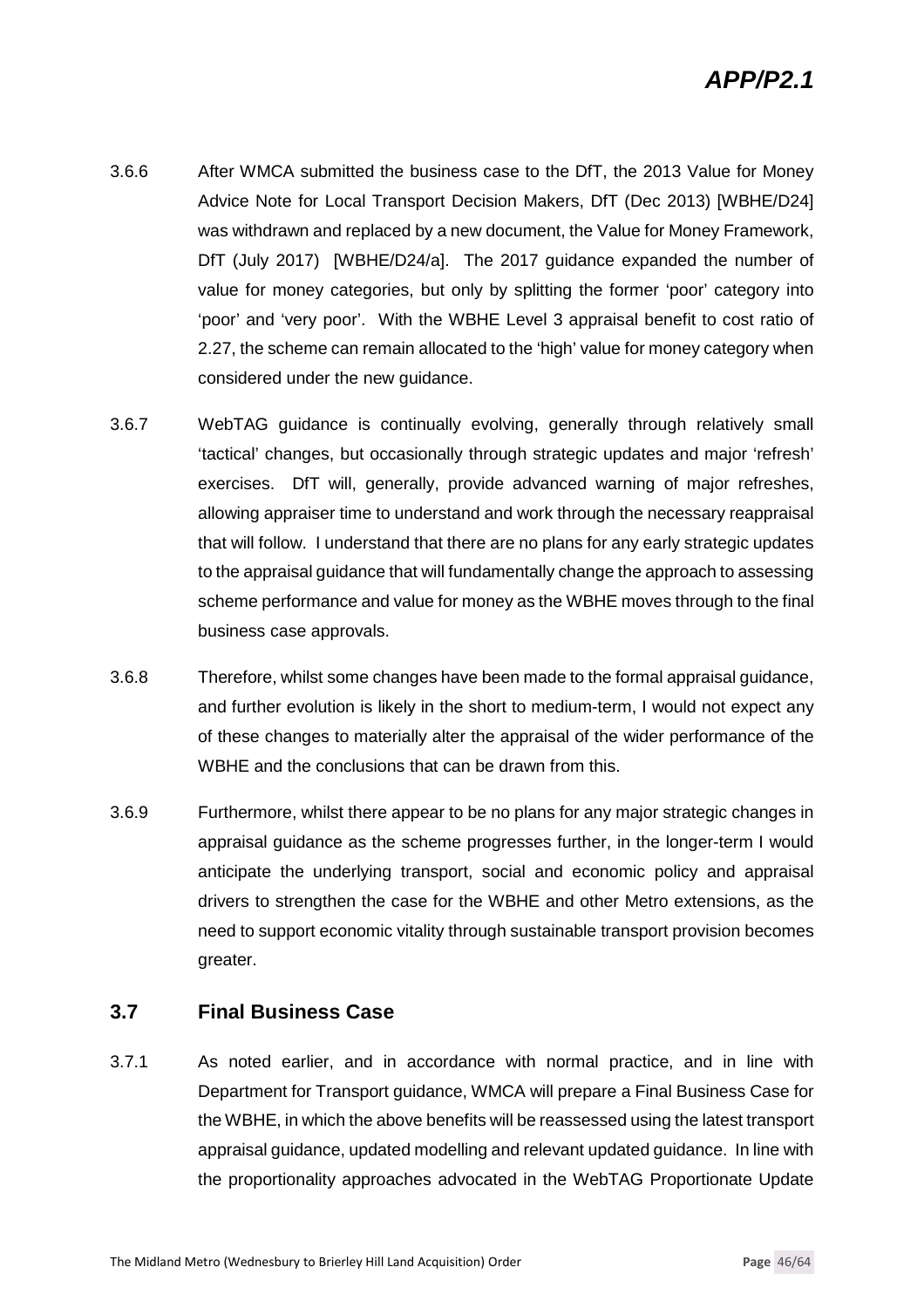Process [WBHE/D12], it is likely that a full reappraisal of all Economic Case elements of the scheme, will not be required.

3.7.2 However, the reappraisal will need to consider any changes in the cost estimates for the WBHE based on the more advanced design and costings being developed at present, including reassessing the cost risks and contingencies. The costs to be used in the Final Business Case will be the contracted tender costs submitted by MMA to WMCA following further design and estimation work.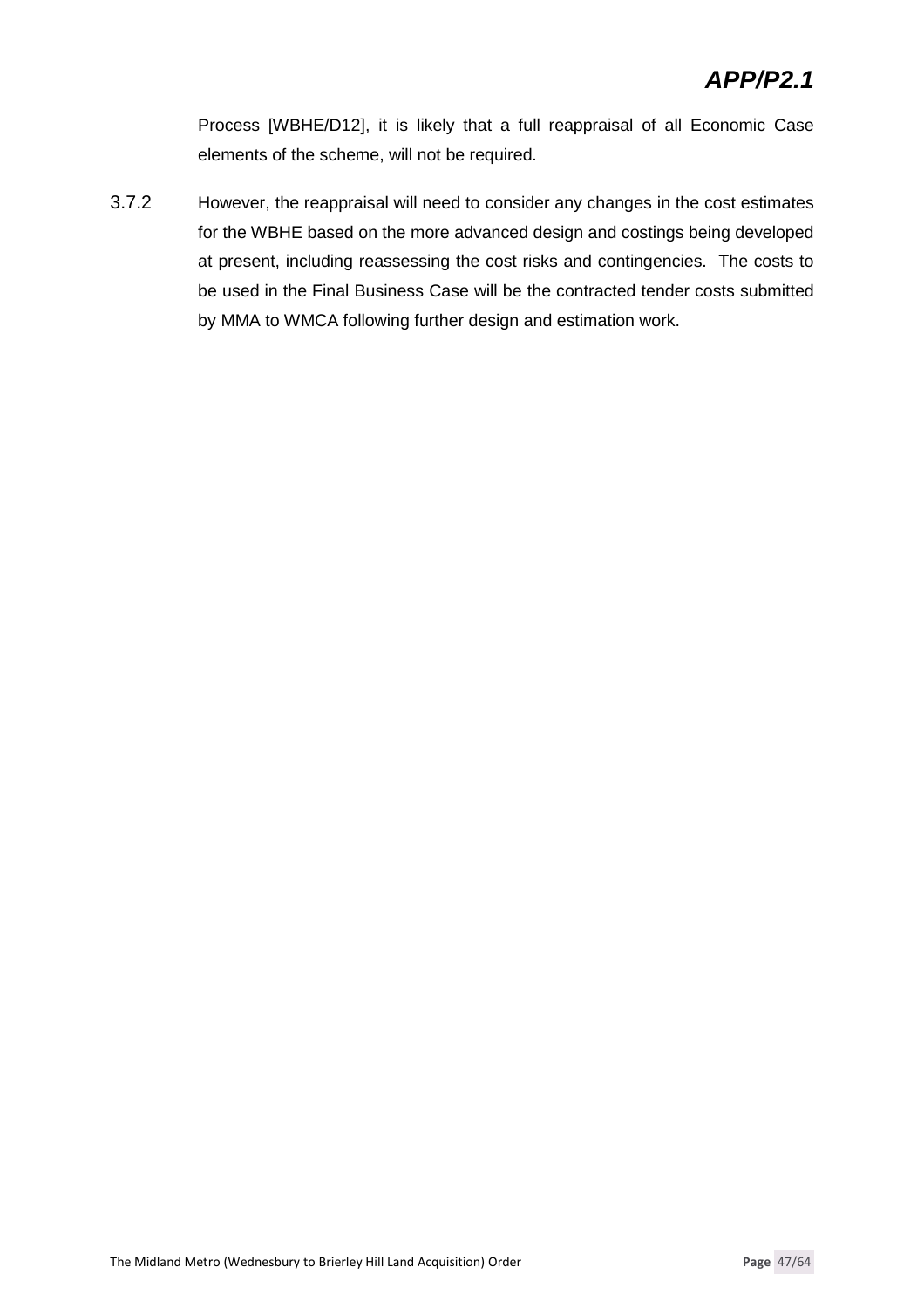### **4. THE SECRETARY OF STATE'S STATEMENT OF MATTERS**

#### **4.1 Secretary of State's Statement of Matters**

- 4.1.1 The Transport and Works Act Orders Unit, on behalf of the Secretary of State for Transport, has issued a Statement of Matters [GEN 3] concerning particular issues upon which he wishes to be informed. For this section I have reviewed the Statement of Matters, addressing these issues in the summaries below or where required cross-referencing other sections of my evidence or other Inquiry documents.
- 4.1.2 My evidence addresses Matters 1, 3, 4a, 4b and 4c.

#### **Matter 1 – Justification for the Transport and Act Order in relation to the proposed Wednesbury to Brierely Hill Extension scheme**

4.1.3 This matter is largely dealt with through the evidence Peter Adams and Paul Ellingham [APP/P1.1 and APP/P5.1 respectively], however, in so far as it concerns my evidence, the compulsory purchase powers sought through the Proposed Order are essential to the delivery of the range and scale of benefits I outline in my evidence.

#### **Matter 3 – The anticipated beneifts of the scheme**

4.1.4 My evidence concerns on the economic case for the WBHE, including the range of economic and wider benefits ordinarily considered through the DfT's appraisal guidance used to assess the expected performance of major transport schemes such as WBHE. Section 3 of my evidence shows that the WBHE delivers net economic benefit and is Value for Money.

#### **Matter 4 – The likely impacts of the exercise of powers in the proposed TWA Order on land owners. tenants, occupiers and statutory undertakers.**

- 4.1.5 My evidence primarily focuses on the impacts of the scheme during its operational phase and, for appraisal purposes, over the long-term, including the economic impacts during the standard 60-year appraisal period.
- 4.1.6 As predominantly an off-street route, the WBHE will have limited impact on the operation of the long-term road network, with only local changes in the way the road network functions.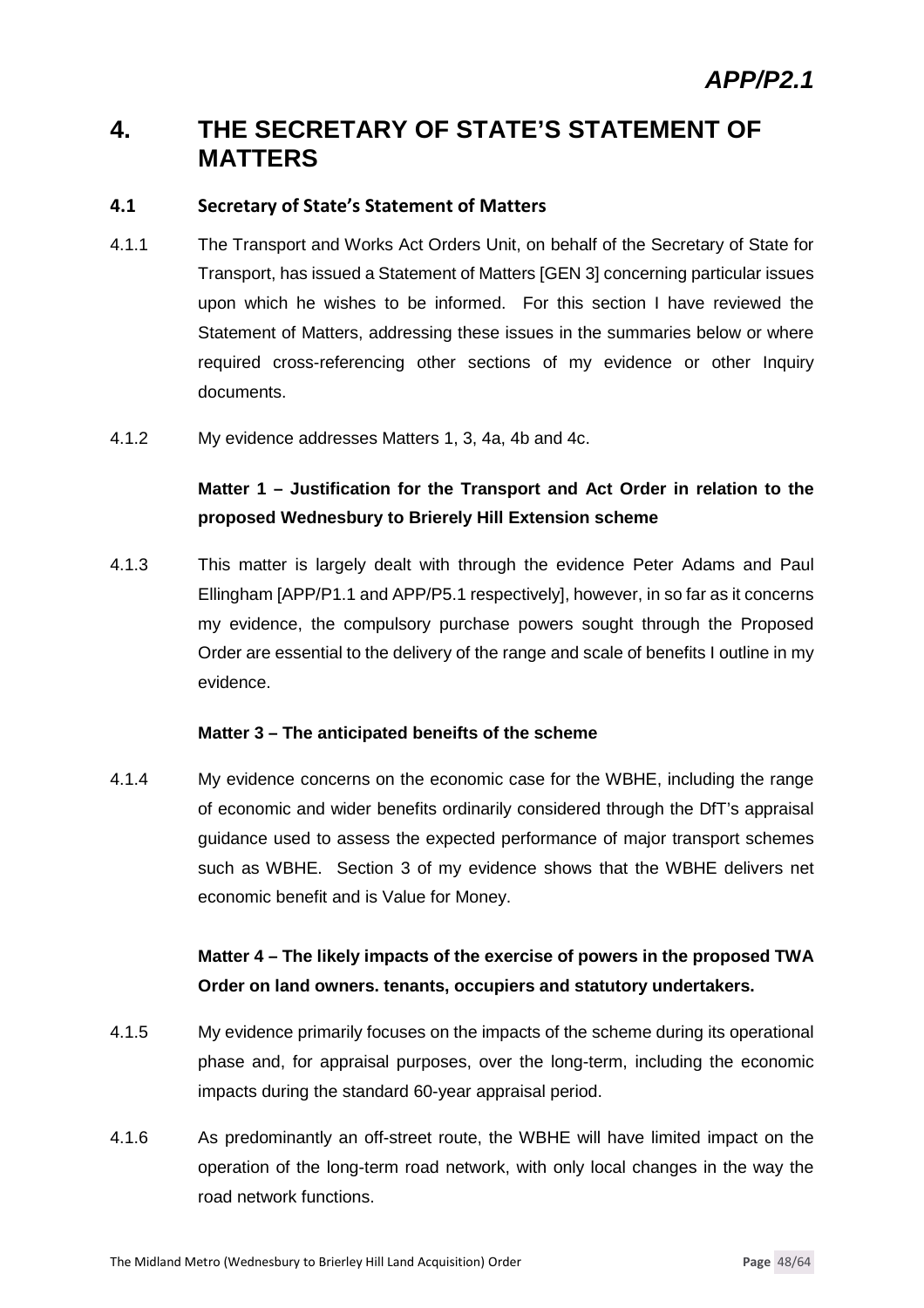#### Matter 4a.

- 4.1.7 The evidence of Ian Collins and Himanshu Budhiraja in their Proofs [APP/P3.1 and APP/P4.1 respectively] considers the impacts of the operation of the local road network and the specific routeing and junctions affected by implementation of the Metro network in the WBHE corridor. This evidence covers the potential impacts of on-street construction works and works sites affecting the road network and any local parking or servicing provision.
- 4.1.8 I expect that, following detailed design, there will be no long-term adverse impacts of any magnitude on the ability of land owners, tenants and business and other undertaking to carry out their business effectively and safety. Through providing a high quality public transport network, WBHE can offer genuine alternatives to car travel resulting in modal shift from car that can reduce future the growth in traffic demand and congestion.

#### Matters 4b and 4c

- 4.1.9 The evidence of Ian Collins [APP/P3.1] considers the operational impacts on the local road networks and local businesses and occupiers.
- 4.1.10 In respect of the economic impacts during construction, it is acknowledged that there will some impacts on traffic flows during construction in Dudley Town Centre and in crossing Waterfront Way and Level Street in Brierley Hill. However, with carefully traffic management measures in place, and given the modest scale of construction works overall affecting the operational highway network, any impacts will be small following mitigation as set out by Ian Collins in his evidence [APP/P3.1]. In economic appraisal terms, any localised economic cost of any residual impacts lasting only during parts of the construction phase will be negligible over the 60-year economic appraisal period used in the Wednesbury to Brierley Hill Business Case - Economic Case [WBHE/D7].
- 4.1.11 In additional to these operational impacts during construction, there are likely to be a number of wider, less geographically specific impacts on local business in the WBHE corridor and in the Black Country. The Midland Metro Alliance is committed to using local resources where possible to deliver the scheme resulting on direct spending on local suppliers and creating multiplier effects from wider supplier chain spending and construction workers spending wages on goods and services in local shops. These issues are considered in more detail in the Lichfields' Wednesbury to Brierley Hill Metro Extension Economic Impact Assessment [WBHE/D28].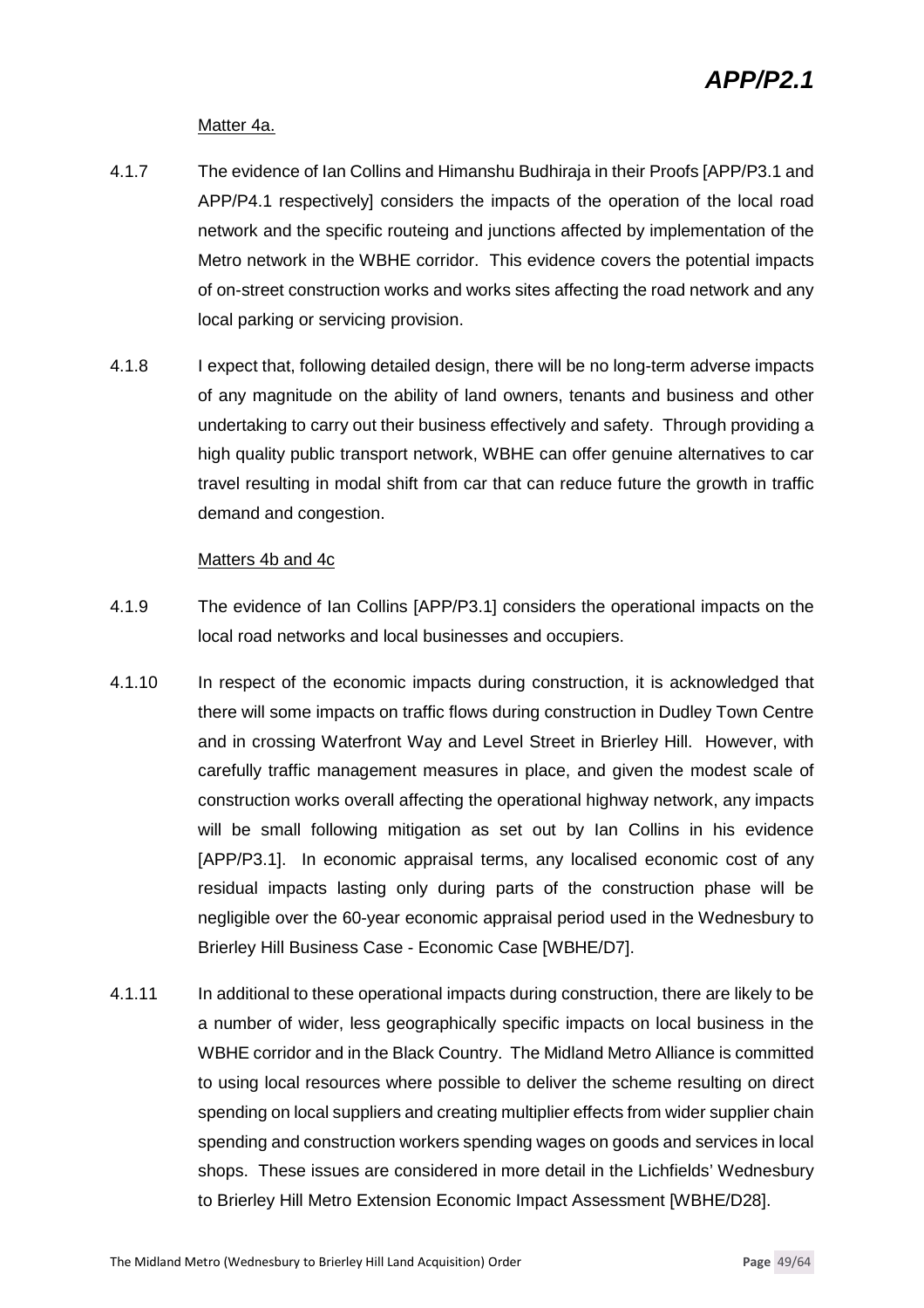- 4.1.12 In section 3 of my evidence I identify that the WBHE delivers, once operational, increased transport accessibility, especially to Dudley Town Centre (including the Churchill Shopping Centre) and to the Merry Hill Shopping Centre. Increases in connectivity and accessibility to these locations, as well as others commercial locations, is likely to delivery increased throughput and accessibility to workforces delivering both short- and longer-term benefits following to business in the WBHE corridors.
- 4.1.13 My evidence also shows that the WBHE delivers net economic benefits and is Value for Money. This is integral to the case for compulsory purchase powers.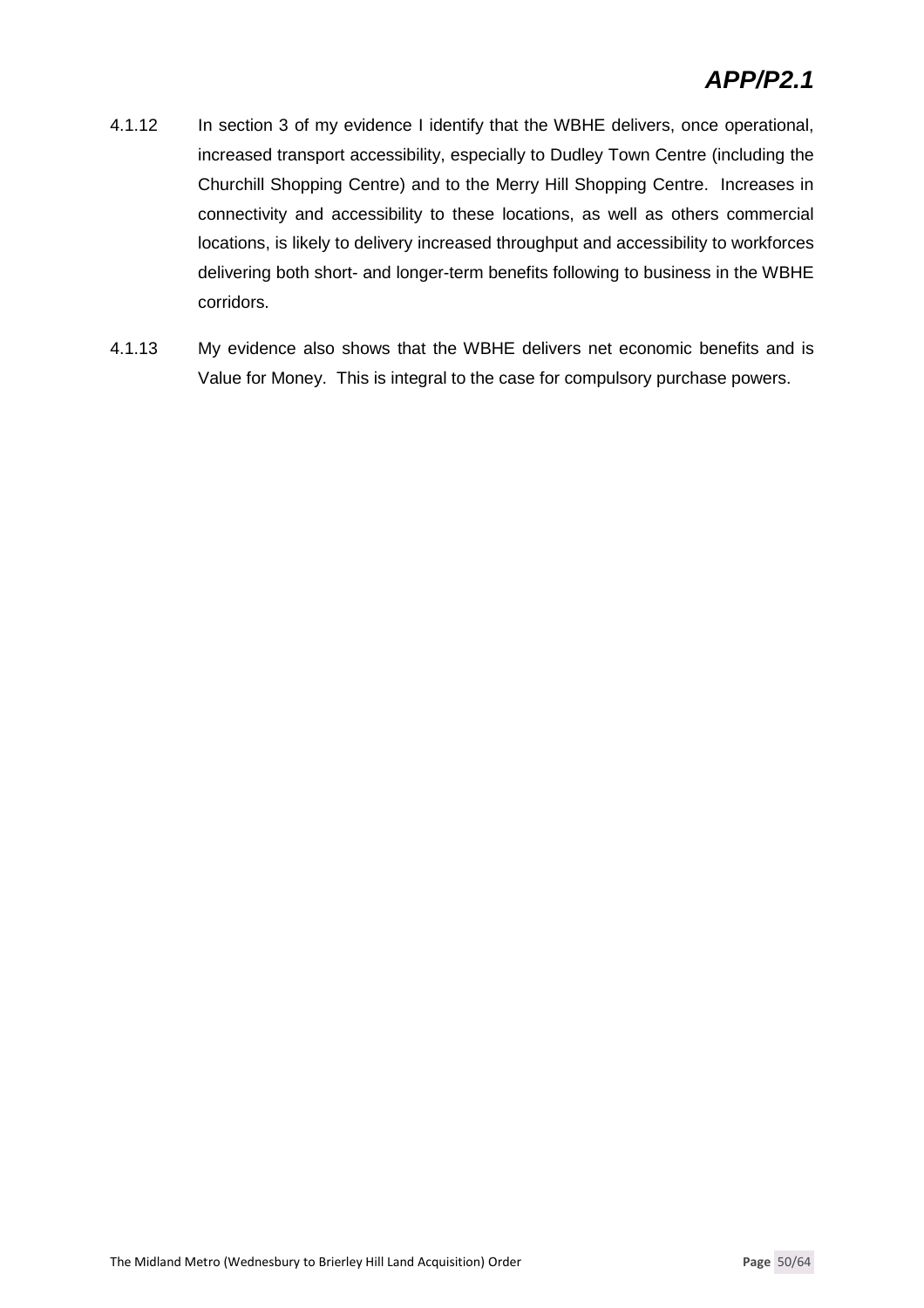### **5. ISSUES ARISING FROM OBJECTORS' LETTERS AND STATEMENTS OF CASE**

#### **5.1 Issues Arising from Letters and Statements of Case**

5.1.1 For this Proof, issues arising from the Statements of Case submitted by objectors and supporters are being considered. For this section I have reviewed the Statements of Case and provide an initial assessment of the issues arising in relation to the Transport and Economic Case issues, either responding directly to issues arising here, or by providing cross-reference to other sections of my Proof.

### **5.2 Objectors' and Supporter's Letters and Statements of Case – Transport and Economic Case**

5.2.1 Issues arising from the Statements of Case relating to Transport and Economic Case have been considered below on case-by-case basis using the initially allocation of reference codes to Objector and Supporter letters.

#### **Objectors**

- 5.2.2 **OBJ 01 to OBJ 04** objections withdrawn
- 5.2.3 **OBJ 05 Jewson Ltd, Saint Gobain and SGDB Property Holdings** Pedmore Road Plots 303, 307 in the Book of Reference but objection also identifies an interest in plots 308-311
- 5.2.4 This objection identifes a number of issues, including land acquisition, objectives of the scheme (as set out in the Statement of Aims [WBHE/A4]), Value for Money and Human Rights.
- 5.2.5 The issues of land acquisition, objectives of the scheme and Human Rights are primarily dealt with in the evidence of Peter Adams [APP/P1.1] and specifically in relation to this objection in Section 11.
- 5.2.6 In respect to the objection that there is no information to indicate what assumptions have been made in the appraisal of the high value for money of the WBHE, I demonstrate in Section 3.5 of my Proof of Evidence that the appraisal been undertaken using established techniques, compliant with Government guidance. Furthermore, the appraisal and, specifically, the Wednesbury to Brierley Hill Business Case - Economic Case [WBHE/D7] demonstrate that WBHE delivers net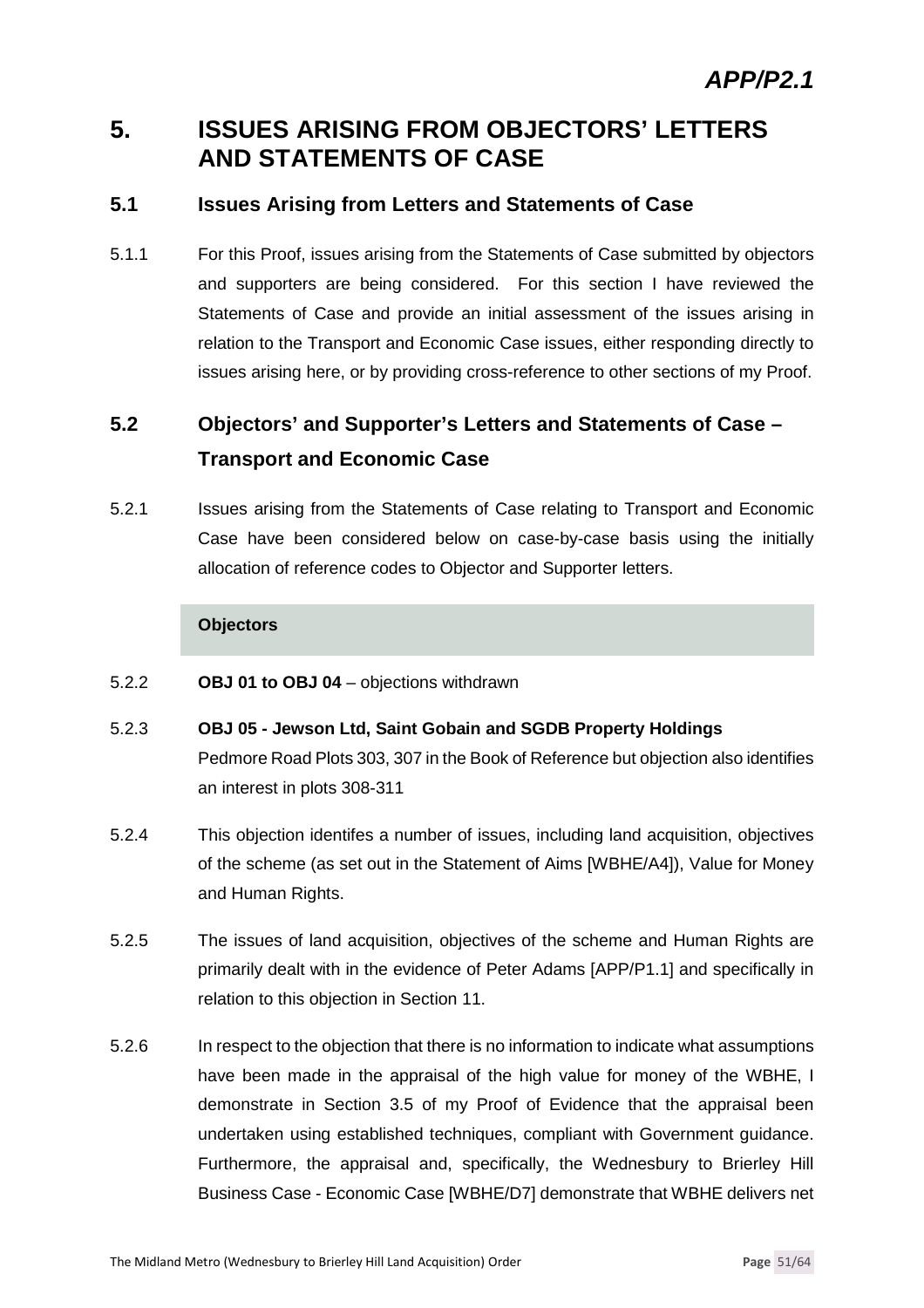economic benefits and is Value for Money scheme. This has been reviewed and accepted by the DfT in awarding funding to WBHE.

### 5.2.7 **OBJ 06 – LCP Estates (Churchill Centre, Dudley)** Churchill Shopping Centre, Dudley Town Centre Plots 174, 175, 179, 180, 182, 183, 184

5.2.8 This objection [OBJ 06/SOC] concerns site specific issues linked to construction works and impacts of permanent land take, including access to car parks, bus stops and the Churchill Shopping Centre service yard. These issues does not concern any matters in relation to Transport and Economic Case issues.

#### 5.2.9 **OBJ 07 – Jessops Europe Ltd**

Merry Hill Plot 336

- 5.2.10 This objection [OBJ 07/SOC] primarily concerns business disruption during construction, maintenance costs and engagement. These issues are primarily dealt with by colleagues, although in respect of the economic impacts during construction, it is acknowledged that there will some impacts on traffic flows during construction. However, with traffic management measures in place as considered in the evidence of Ian Collins [APP/P3.1], any residual disruption impacts will be small.
- 5.2.11 Furthermore, in Section 3.5 of my Proof of Evidence, I note that WBHE delivers net economic benefits over the economic appraisal period used in the business case. In Section 3.6, I also note that the improved connectivity provided by WBHE will increase public transport access to the Merry Hill Shopping Centre, and that the modest modal shift from car to Metro has the potential to generate further benefits through reduced pressures on highway access routes and existing car parking facilities. These responses have significant wider benefits delivered over the long-term resulting on increased visitor throughput at Merry Hill and wider regeneration and development benefits.
- 5.2.12 **OBJ 08** objection withdrawn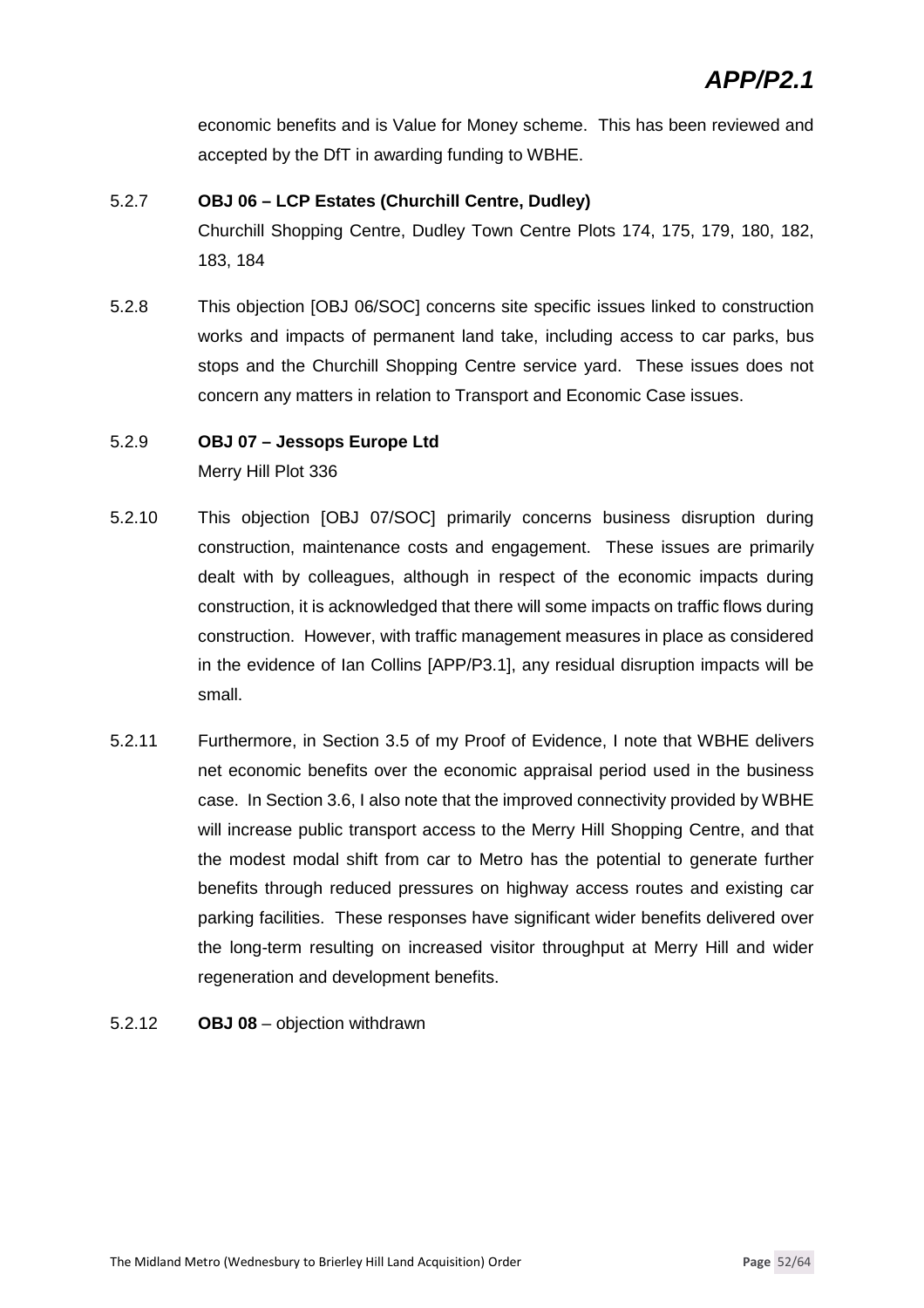### 5.2.13 **OBJ 09 – Tata Steel UK Ltd**

Plot 320 Merry Hill

5.2.14 This objection [OBJ 09] concerns site specific issues only relating to use of the site, freight train access and construction issues. These issues do not concern any matters in relation to Transport or Economic Case issues.

#### 5.2.15 **OBJ 10 – Intu**

- 5.2.16 This objection [OBJ 10/SOC] focuses around issues of:
	- **o** the justification over the extent of land required;
	- vehicular access to the Merry Hill site for car borne access to the centre for shopping and leisure purposes and for service and delivery vehicles;
	- **o** operational impacts during construction, and the economic impacts of disruption arising during construction;
	- **o** economic impacts of any disruption to Merry Hill operations due to on-going Metro operations;
	- **o** environmental impacts, especially availability of the earlier Environmental Impact Assessment (EIA) documentation;
	- **o** funding availability to cover the expected local funding contributions, and
	- **o** some specific design elements affecting stop provision.
- 5.2.17 Of these points, I deal with economic impacts of the scheme in my Proof of Evidence focusing on specific economic impacts that are considered in the Business Case, including, below, considering the potential economic impacts during construction. Wider issues relating to impacts during construction and Metro operations are dealt with in the evidence of Ian Collins and Himanshu Budhiraja [APP/P3.1 and APP/P4.1 respectively]. The other key points do not directly concern matters of relevance to my evidence, although there are links to the evidence provided by Peter Adams [APP/P1.1] covering funding issues, Himanshu Budhiraja [APP/P4.1] covering operational traffic issues and Ian Collins [[APP/P3.1] addressing stop design issues, and I have supported my colleagues in considering their evidence and responses in these respects.
- 5.2.18 In respect of the economic impacts during construction raised in the objection, it is acknowledged that there will some impacts on traffic flows during construction. However, with carefully traffic management measures in place, and given the modest scale of construction works overall affecting the operational highway network, any impacts will be small following mitigation as set out by Ian Collins and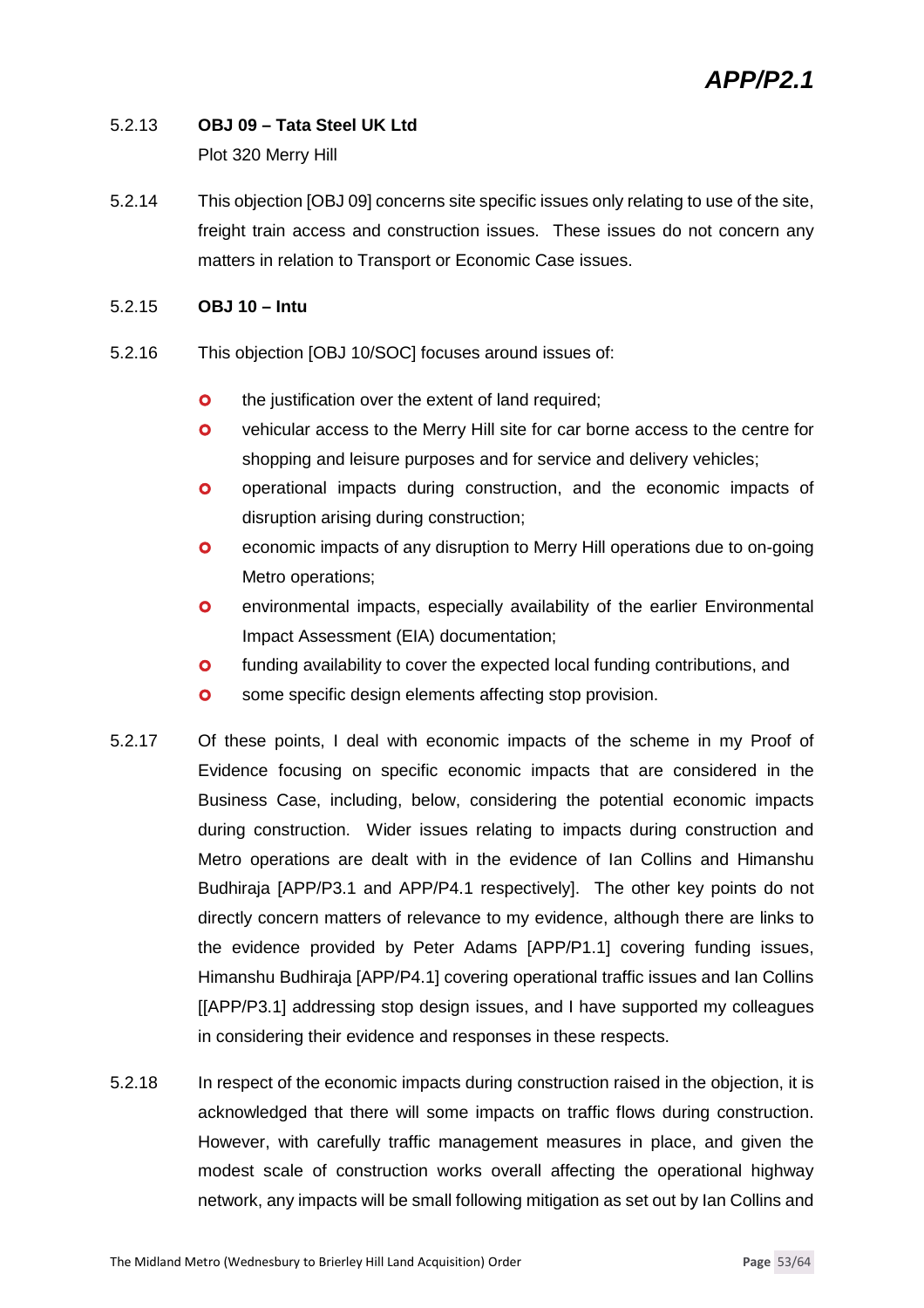Himanshu Budhiraja in their evidence [APP/P3.1 and APP/P4.1 respectively]. In economic appraisal terms, any localised economic cost of any residual impacts lasting only during parts of the construction phase will be negligible over the 60 year economic appraisal period used in the business case.

- 5.2.19 In respect of the longer-term impacts, these are addressed in the evidence of Peter Adams in general terms [APP/P1.1], in the evidence of Paul Ellingham in planning terms [APP/P5.1], in the evidence of Ian Collins in civil engineering terms [APP/P3.1], in the evidence of Himanshu Budhiraja in operational terms [APP/P4.1], and in my evidence in section 3 in respect of economic impacts that are considered in the economic appraisal supporting the Wednesbury to Brierley Hill Business Case - Economic Case [WBHE/D7].
- 5.2.20 It is acknowledged that there could be some adverse economic impacts as a result of Metro operation were access and servicing arrangements around the Merry Hill complex to be compromised by traffic management arrangements associated with the WBHE. However, following concerns expressed by Intu based on initial design configurations, a number of modifications have been proposed to the design to seek to mitigate any shopping centre servicing and access impacts, as set out by Ian Collins and Himanshu Budhiraja in their evidence [APP/P3.1 and APP/P4.1 respectively]. Peter Adams, in his evidence [APP/P1.1], also notes that WMCA has been and will continue to work closely with Dudley Council and Intu to minimise disruption during construction of the WBHE. On the basis of this evidence, in my view, any adverse impacts to Merry Hill operations can be fully mitigated.
- 5.2.21 In addition to the focus on serving regeneration and development sites along the corridor, the routeing of the WBHE has been specifically configured to serve the major regional Merry Hill Shopping Centre owned by this objector. Merry Hill and the Waterfront is one of the largest attractors of travel demand in the area, with significant numbers of employees working on site and visitors to both retail and wider activities in the centre and its immediate vicinity.
- 5.2.22 As considered in Section 3.4 above, the economic case for the scheme has been underpinned by transport demand and benefit forecasts generated through the PRISM strategic multi-modal transport model of the West Midlands. Whilst this model is suitable for forecasting in relation to the corridor as a whole, and has generated the economic appraisals identified above, it was recognised that the strategic nature of the PRISM model did not fully reflect the spatial travel patterns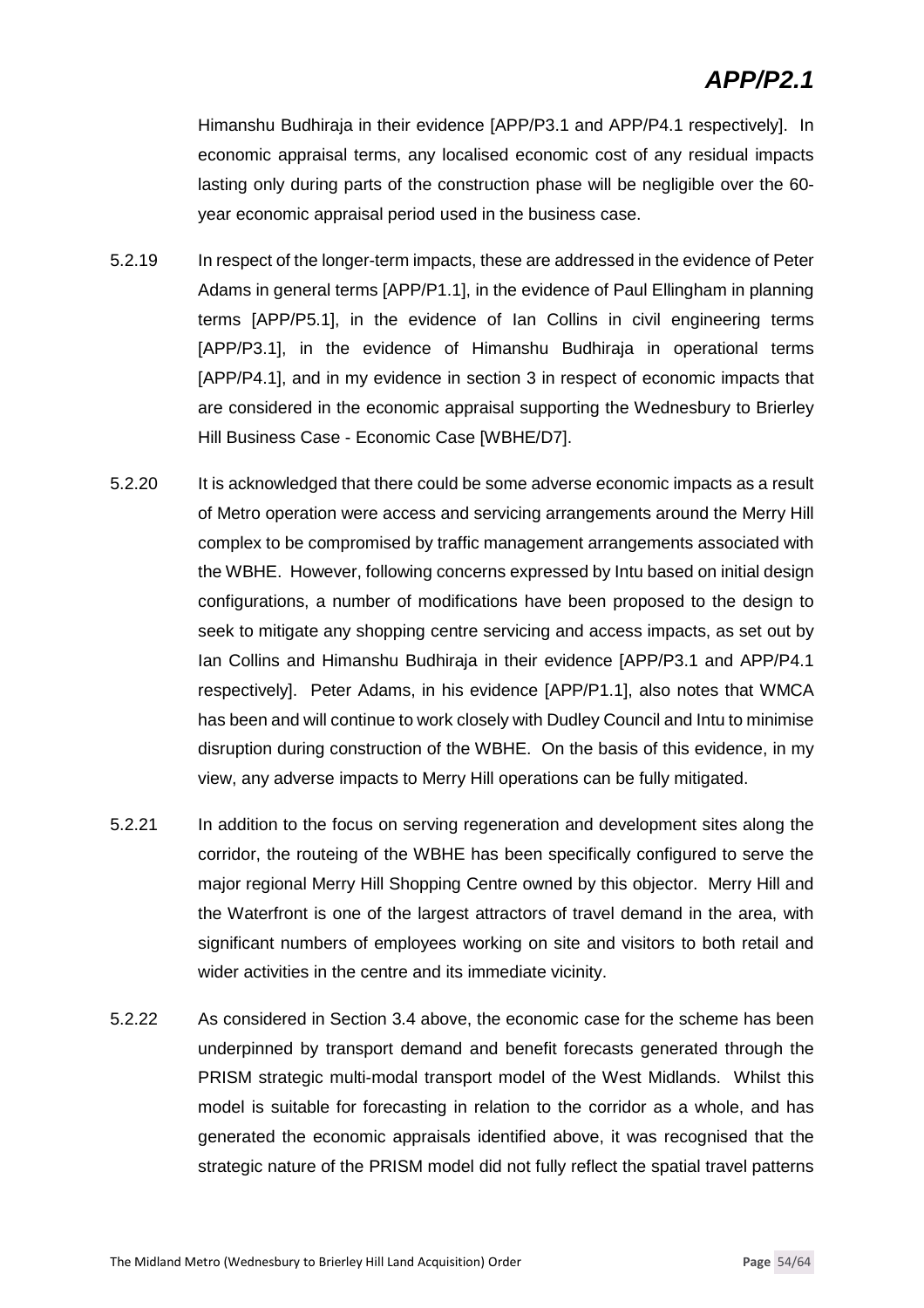associated with the regional shopping centre at Merry Hill, which are unique to the West Midlands.

- 5.2.23 Therefore, a spreadsheet-based model for Merry Hill Metro stop was developed using the best available data on levels of demand and distribution of trips associated with this major regional retail and leisure complex.
- 5.2.24 The model itself works with two 'user classes' representing commute (travel to work) and other travel purposes (including shopping, leisure and other trips). At its core is a mode choice model (car vs public transport) utilising an incremental logit form used to model choices between competing options based on generalised costs of travel (including time and money components). The choice between public transport sub-modes (bus and Metro) is based on splits from the PRISM model extracted using a process to identify trips using Metro in the with-scheme scenario.
- 5.2.25 Using data supplied by INTU concerning employee numbers and trip rates, visitor numbers, daily visitor profiles, spatial distributions and aggregate modal splits, a base model scenario was developed from which future scenario forecasts could be generated. Underlying future year growth was based on the National Trip End Model (NTEM) factors extracted from TEMPRO for origins and destinations to/from the zone containing Merry Hill by mode (car / public transport), purpose (commute / shopping), and time period, assuming that the shopping centre remains unchanged with respect to any longer-term development plans.
- 5.2.26 Following a model calibration exercise and series of 'realism tests' to understand model sensitivities relative to established WebTAG model elasticities, the final forecasts were generated by including an uplift to address potential 'induced' demand impacts of the implementation of the WBHE in further improving access to Merry Hill through additional travel being made by new public transport users or existing users travelling more frequently as a result of the scheme.
- 5.2.27 The model develops forecasts, which have been shared with the objector, suggesting:
	- **o** patronage at Merry Hill stop is forecast to be around 2.0 2.2 million passenger p.a. in each direction;
	- **o** public transport modal shares to/from Merry Hill increase as a result of the scheme from 11.5% to between 13.4% and 14.3%; and
	- **o** the new Metro service increase visitor numbers by between 0.27m and just under 0.50m per annum (1.3% to 2.3% respectively).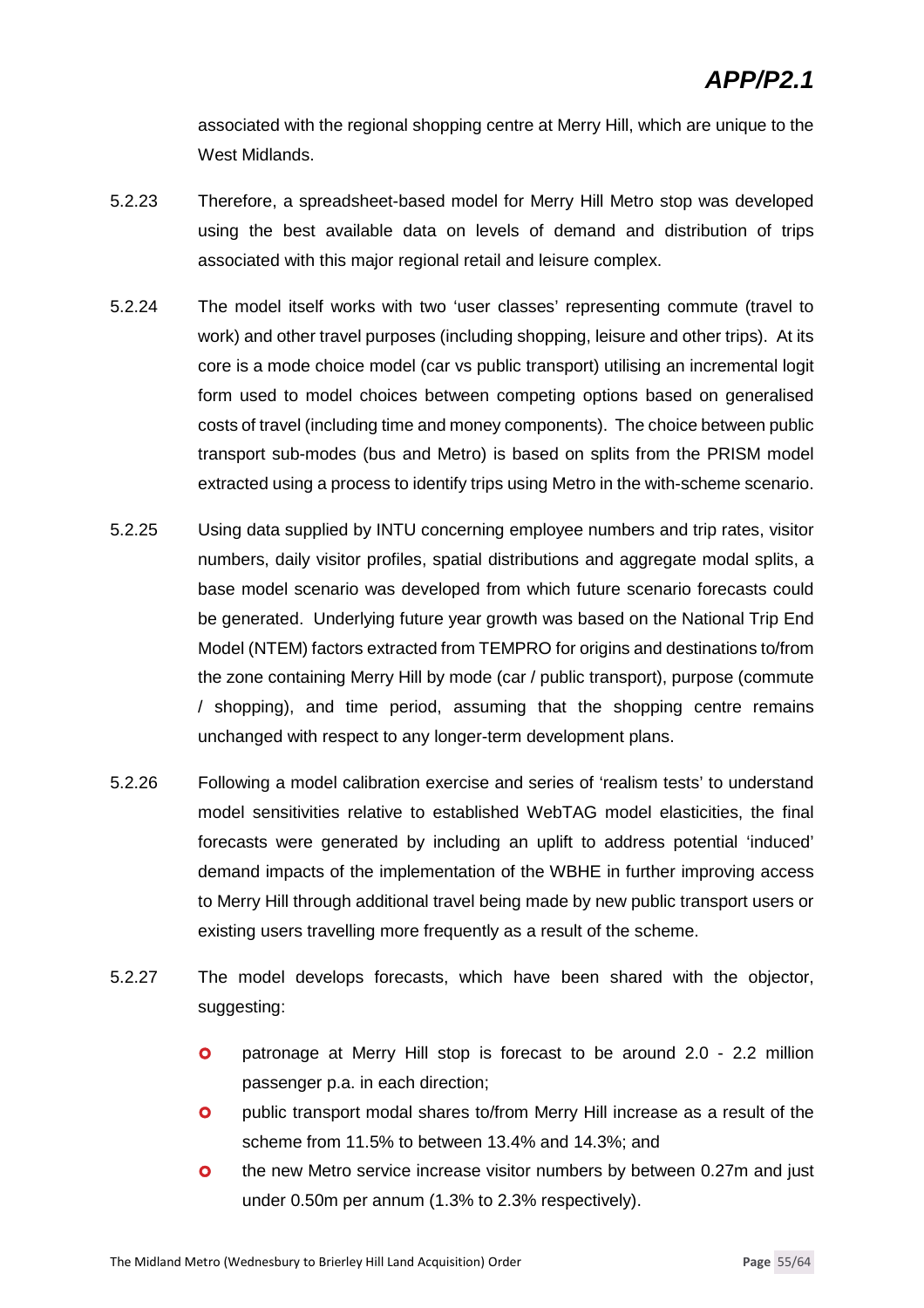5.2.28 In addition to increasing public transport use and increasing visitor throughput at the Merry Hill centre, the modest modal shift from car to Metro has the potential to generate further benefits through reduced pressures on highway access routes and existing car parking facilities. These responses provide an opportunity for a further expansion in visitor numbers for car-bound travellers who may otherwise be put off due to congestion or car park capacity constraints.

#### 5.2.29 **OBJ 11 – Waterstones**

Merry Hill Plot 336 and 337

- 5.2.30 This objection [OBJ 11] concers access over two roads whch serve the shopping centre in which Waterstones has a retail outlet. These matters are primarily dealt with by Peter Adams in Section 11 of his Proof of Evidence [APP/P1.1]. However, if so far as the economic impacts of changes in temporary access arrangements are concerned, as noted in my Sections 5.2.20 and 5.2.21, I would expect that any adverse impacts to Merry Hill operations of construction works will be largely or fully mitigated, and with significant benefits delivered over the longer-term to the retail and others businesses in Merry Hill through increasing public transport use, modal shift from car to Metro reducing pressures on highway access routes and existing car parking facilities, and an expansion in visitor numbers.
- 5.2.31 **OBJ 12** objection withdrawn

#### 5.2.32 **OBJ 13 – National Grid**

Plots 20, 21, 22, 23, 24, 25, 26, 27, 32, 35, 39 and 326

- 5.2.33 This objection [OBJ 13/SOC] concers the impact of the scheme on National Grid's infrastructure. There are no matters in relation to Transport and Economic Case issues.
- 5.2.34 **OBJ 14** objection withdrawn

#### 5.2.35 **OBJ 15 – MFG (formerly Malthurst Group)** Merry Hill Plot 336

5.2.36 This objection [OBJ 15] concers the access issues to the Merry Hill Service Station and other property now owned by MFG. These matters are primarily dealt with by Peter Adams in Section 11 of his Proof of Evidence [APP/P1.1], and specifically by Himanshu Budhiraja in his Proof of Evidence [APP/P4.1] covering the operation phase of the WBHE. Insofar as the economic impacts of changes in temporary access arrangements are concerned, as noted in sections 5.2.20 and 5.2.21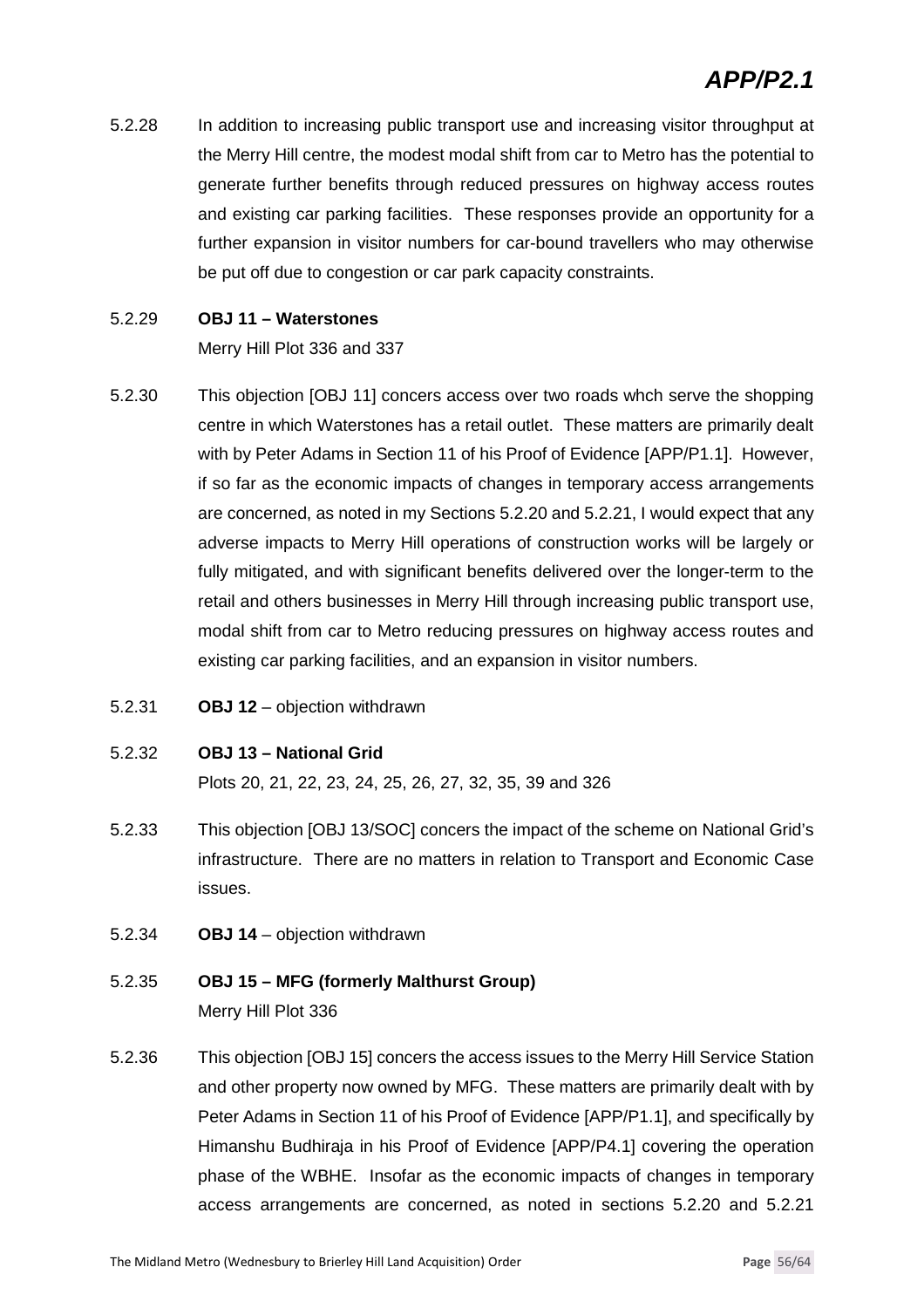### *APP/P2.1*

above, I would expect that any adverse impacts to Merry Hill operations of construction works will be largely or fully mitigated, and with significant benefits delivered over the longer-term to the retail and others businesses in Merry Hill through increasing public transport use, modal shift from car to Metro reducing pressures on highway access routes and existing car parking facilities, and an expansion in visitor numbers.

- 5.2.37 **OBJ 16 to OBJ 19** objections withdrawn
- 5.2.38 **OBJ 20 McDonalds**

Merry Hill Plot 336 and 337

- 5.2.39 This objection [OBJ 20] concers the access issues to a unit in the Merry Hill Shopping Centre occupied by the objector. These matters are primarily dealt with by Peter Adams in Section 11 of his Proof of Evidence [APP/P1.1]. However, if so far as the economic impacts of changes in temporary access arrangements are concerned, as noted in my Sections 5.2.20 and 5.2.21, I would expect that any adverse impacts to Merry Hill operations of construction works will be largely or fully mitigated, and with significant benefits delivered over the longer-term to the retail and others businesses in Merry Hill through increasing public transport use, modal shift from car to Metro reducing pressures on highway access routes and existing car parking facilities, and an expansion in visitor numbers.
- 5.2.40 **OBJ 21 Argos Ltd**

Merry Hill Plot 336 and 337

5.2.41 This objection [OBJ 21] concers the access issues to a unit in the Merry Hill Shopping Centre occupied by the objector. These matters are primarily dealt with by Peter Adams in Section 11 of his Proof of Evidence [APP/P1.1]. However, if so far as the economic impacts of changes in temporary access arrangements are concerned, as noted in my Sections 5.2.20 and 5.2.21, I would expect that any adverse impacts to Merry Hill operations of construction works will be largely or fully mitigated, and with significant benefits delivered over the longer-term to the retail and others businesses in Merry Hill through increasing public transport use, modal shift from car to Metro reducing pressures on highway access routes and existing car parking facilities, and an expansion in visitor numbers.

#### 5.2.42 **OBJ 22 – TK Maxx**

Merry Hill Plot 336 and 337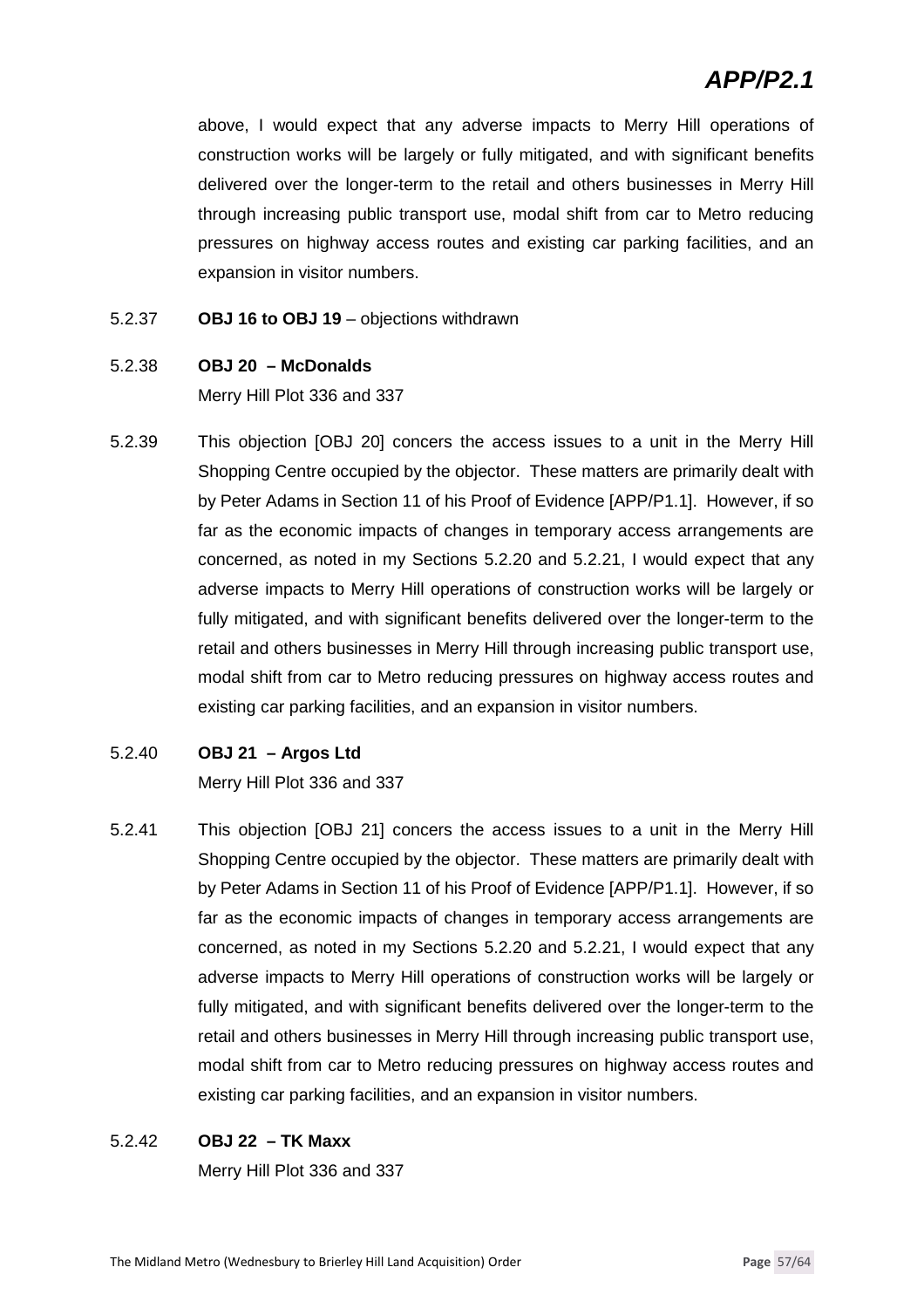- 5.2.43 This objection [OBJ 22] concers the access issues to a unit in the Merry Hill Shopping Centre occupied by the objector. These matters are primarily dealt with by Peter Adams in Section 11 of his Proof of Evidence [APP/P1.1]. However, if so far as the economic impacts of changes in temporary access arrangements are concerned, as noted in my Sections 5.2.20 and 5.2.21, I would expect that any adverse impacts to Merry Hill operations of construction works will be largely or fully mitigated, and with significant benefits delivered over the longer-term to the retail and others businesses in Merry Hill through increasing public transport use, modal shift from car to Metro reducing pressures on highway access routes and existing car parking facilities, and an expansion in visitor numbers.
- 5.2.44 **OBJ 23 –** objection withdrawn
- 5.2.45 **OBJ 25 –** objection withdrawn

#### **Supporters**

#### 5.2.46 **SUPP 01 – Dudley MBC**

Supporter. Fully supportive due to the potential impact on future economic wellbeing of Dudley and Sandwell, the Black Country and indeed the wider West Midlands. Specifically, it considers that the proposed extension would support employment, businesses, economic growth and connectivity. Explicitly cited the impact on the Enterprise Zone at DY5 (Brierley Hill), the renaissance of Dudley Town centre, the planned partnership with Dudley College to create a 'University Centre' and the proposed development of a Music Institute at Waterfront. Further expanded on the potential improvements to the visitor economy in Dudley as result of the proposed extension, including the Zoo, Castle, Canal Trust and Living Museum as supportive factors.

#### 5.2.47 **SUPP 02 – The Association of Black Country Local Authorities**

Supporter. Fully supportive of the proposed extension due to the potential impact on the future economic wellbeing of Dudley and Sandwell, the Black Country and indeed the wider West Midlands. Suggested that the proposed extension would support the regeneration of projects across the boroughs of Sandwell and Dudley and included the consideration of commercial, residential, employment; educational and visitor economy developments. Also cited the development of the DY5 Enterprise Zone and Brierley Hill as a supportive factor as well as the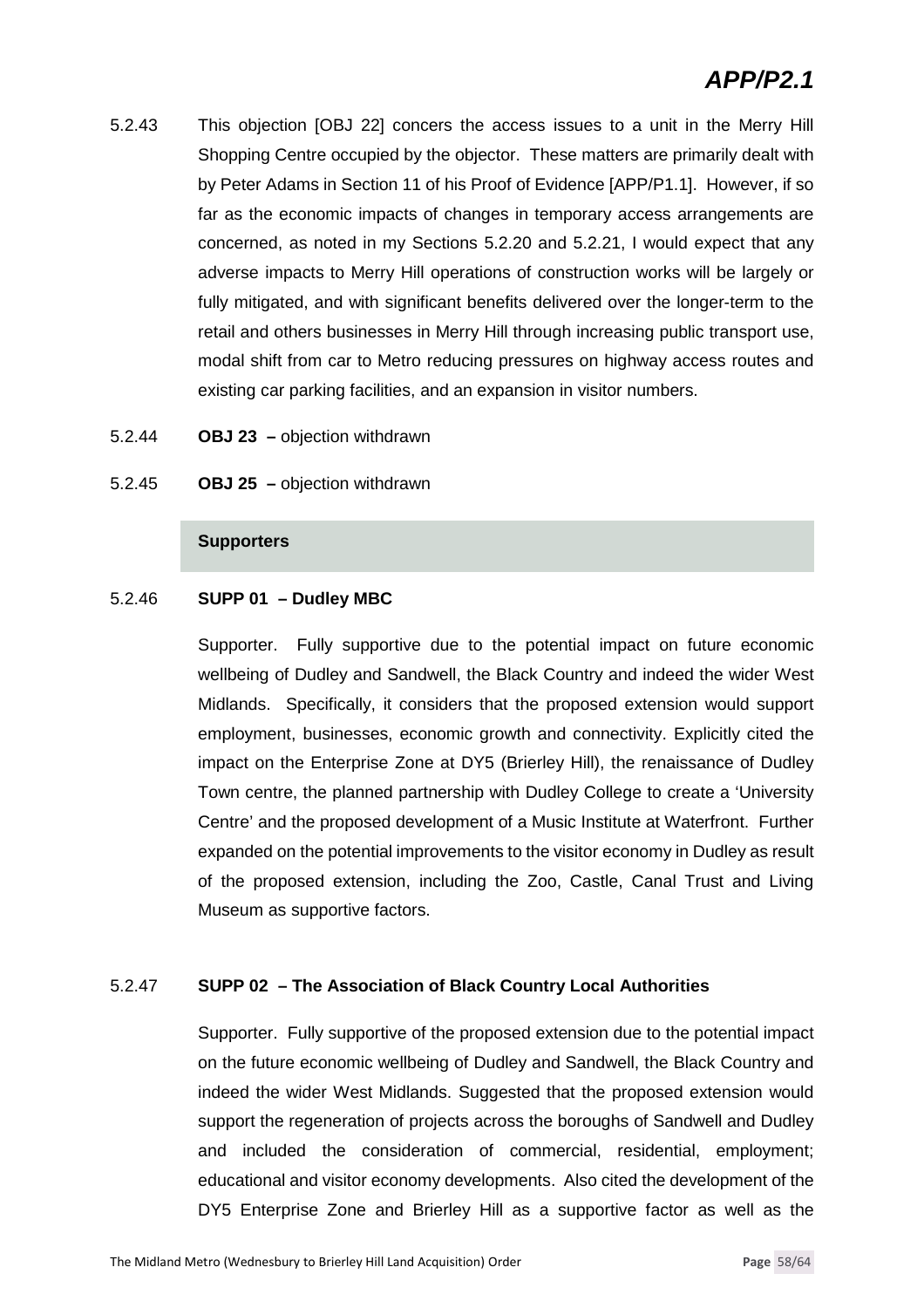increased connectivity, in relation to HS2 to increase work opportunities for residents. Further added that the proposed extension would support a renaissance and help achieve sustainable economic growth for its communities.

#### 5.2.48 **SUPP 03 – Dudley Zoological Garden**

Supporter. Fully supportive of WBHE due to the potential increase in local visitor economy and assistance in regeneration by improving connectivity and providing alternative transport options. Further supported in relation to making use of the High Speed 2 link. Highlighted the need for improved alternative transport links to alleviate congestion, in relation to the growing visitor economy on Castle Hill, Dudley. Also, expressed concerns in regards to the impact of the internal combustion engine on the environment and suggested therefore the provision of alternative transport is essential.

#### 5.2.49 **SUPP 04 – Dudley Canal and Tunnel Trust**

5.2.50 Supporter. Fully supportive due to the potential impact on the local economy investment and regeneration to aid transport across the area, which would be beneficial to visitors in terms of ease. It is also noted that the proposed extension would enable the Dudley Canal & Tunnel Trust to attract more visitors.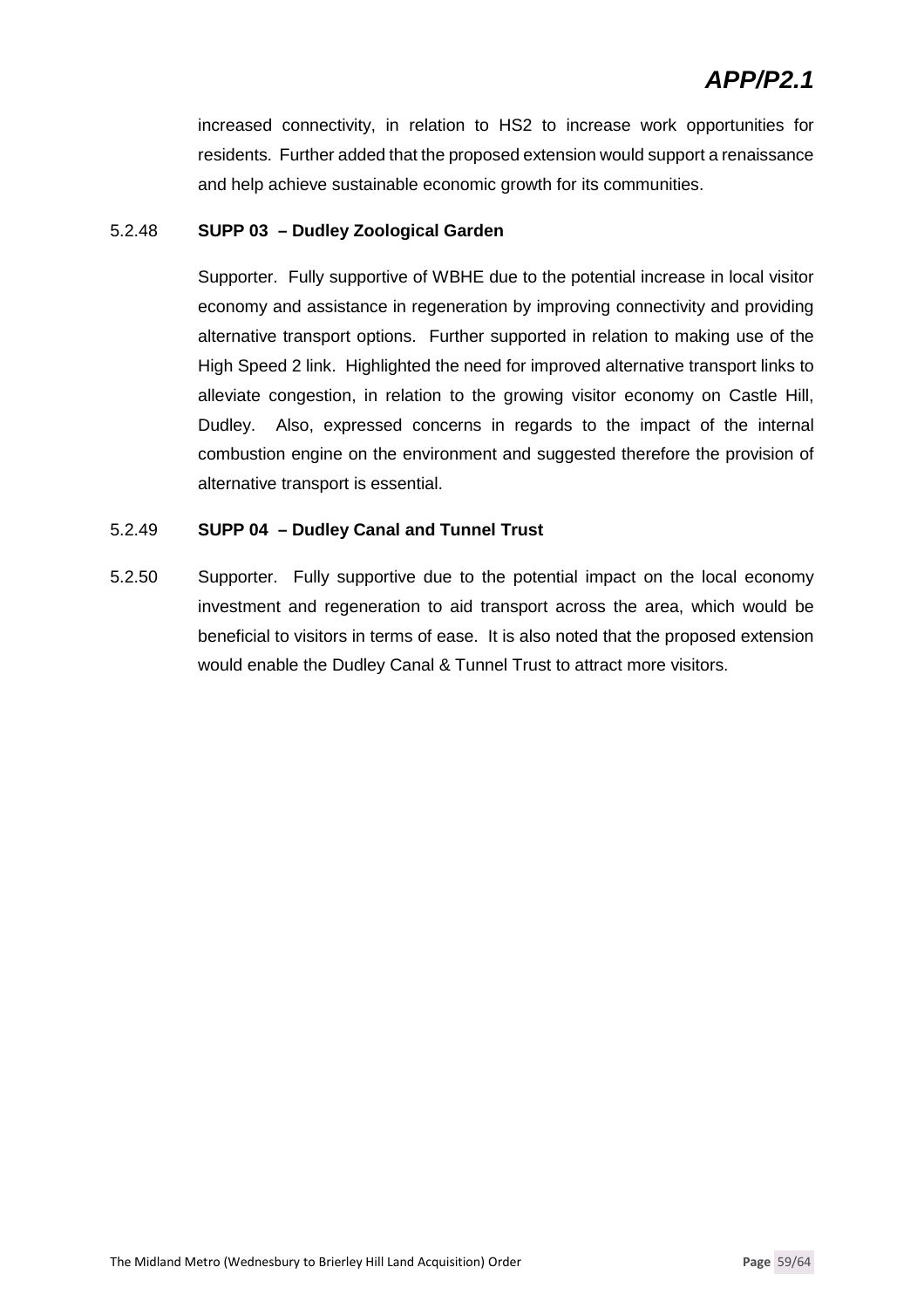### **6. SUMMARY AND CONCLUSIONS**

- 6.1.1 The scope of my evidence is primarily to demonstrate the economic case for the WBHE, setting out the economic appraisal methodologies used and the resulting economic appraisal and Value for Money assessment. As such, my evidence contributes to the consideration of Matters 1, 3 and 4 of the Statement of Matters [GEN 3]. My evidence also addresses a number of the issues raised by Objectors, primarily covering economic impact issues, both of the construction phase and the longer-term operational phase.
- 6.1.2 The granting of the 2005 Order [WBHE/B2] followed an examination of the transport and economic case for the scheme submitted to Government and the 2004 Public Inquiry.
- 6.1.3 Since the approval 2005 Order [WBHE/B2], further work has been undertaken on updating the business case for funding the Metro extension. Based on the Wednesbury to Brierley Hill Business Case [WBHE/D3-D7], funding of £250m from the Transforming Cities Fund was allocated to the West Midlands Combined Authority (WMCA) by Government on  $20<sup>th</sup>$  November 2017, as set out in the Funding Statement [WBHE/A6].
- 6.1.4 The economic appraisal of the WBHE has been undertaken in line with the Department for Transport's appraisal guidance (WebTAG) and accordingly meets wider Treasury economic appraisal requirements. In my opinion, the appraisal of the WBHE has been undertaken in a way that is proportionate to the cost of the WBHE and the scale of its impacts.
- 6.1.5 Following this approach, the WBHE generates a net present value of £275m (present value 2010 prices), and an adjusted benefit to cost ratio of 2.27 when including wider economic impacts and land value uplift.
- 6.1.6 In addition to the monetised cost benefit analysis, the WBHE offers strong support in other appraisal areas, especially in terms of connectivity to employment and other facilities and in providing benefits to deprived areas along the WBHE routes and along the Metro line between Wolverhampton and Birmingham. The WBHE generates limited adverse impacts, with any environmental impacts governed by the Conditions 10 and 11 attached to the deemed planning consents [WBHE/B7].
- 6.1.7 In my opinion, the economic performance of the WBHE represents value for money, with the benefit cost ratio for the WBHE suggesting the scheme offers 'high' value for money. This view is derived from a consideration of the benefit cost ratio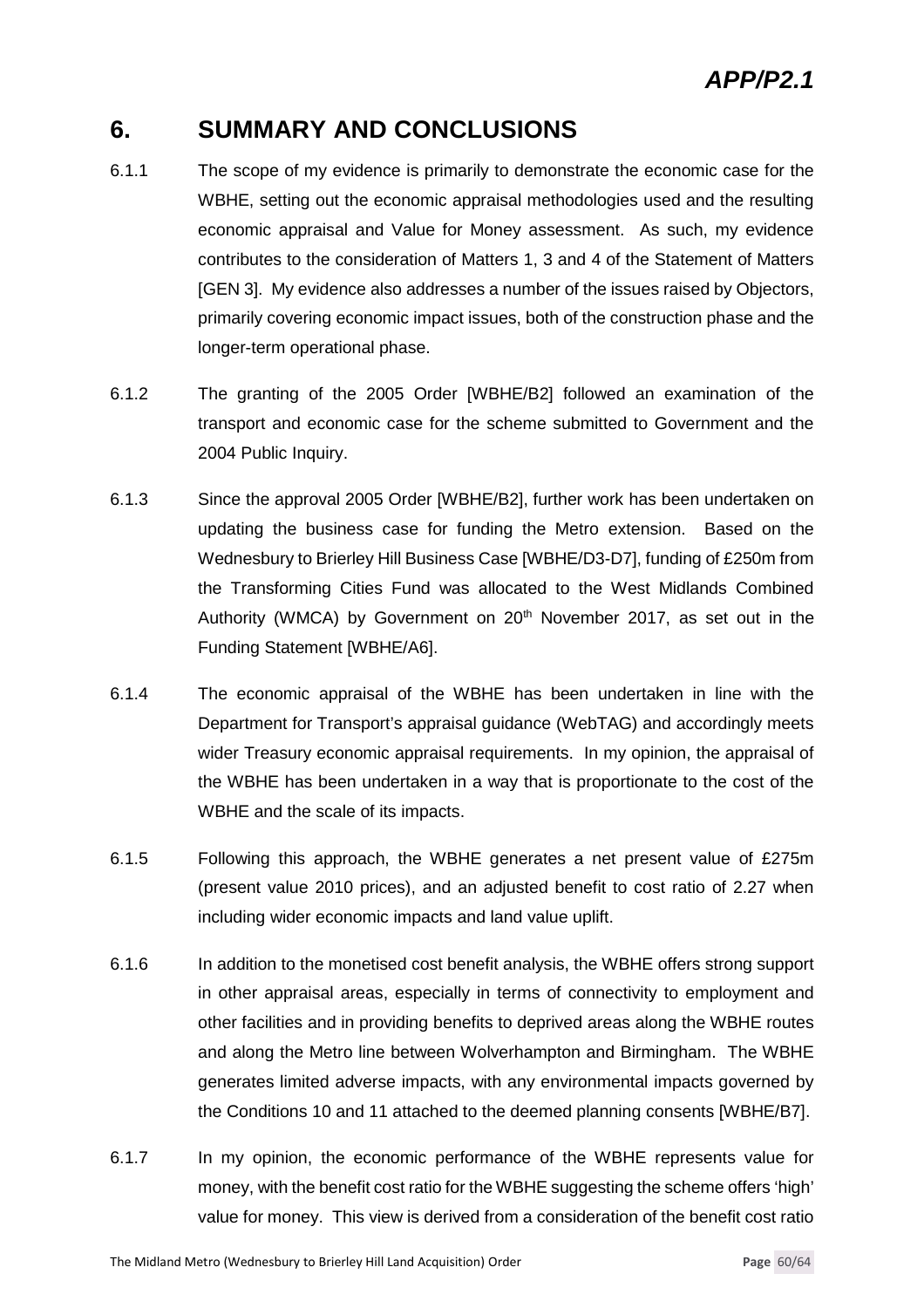of the scheme driven by both by transport benefits and very strong wider economic benefits, alongside additional impacts that do not form part of the benefit cost ratio but provide very strong support for wider local and national policies. I would also suggest that this view is more widely held and confirmed by the DfT in awarding funding for the scheme through the Transforming Cities Fund.

- 6.1.8 The economic case includes wider economic impacts and land value uplift based on established WegTAG appraisal approaches. Further work undertaken through the Wednesbury to Brierley Hill Metro Extension Economic Impact Assessment [WBHE/D28] identified and quantified some of the more tangible economic and local growth-oriented benefits associated with the WBHE, stating, in 2.7, that "*The extension of the Metro through Wednesbury to Brierley Hill provides a gamechanging opportunity for the economic, social and environmental regeneration of the area. The location of Metro stations has the potential to facilitate growth and regeneration, including being the focus of higher density development, as well as enhancing connectivity with other public transport modes."* This work confirms the strength of the economic case for the scheme and the support it will offer to the regeneration and development of the Black Country.
- 6.1.9 In addition to the strength of the economic case, as assessed through the WebTAG based scheme appraisal, I have considered the potential for additional use of Metro in accessing the Merry Hill, and expect Metro to significantly improve accessibility to the shopping and other facilities, increasing public transport use and increasing visitor throughput. The modest modal shift from car to Metro also has the potential to generate further benefits through reduced pressures on highway access routes and existing car parking facilities. These responses provide an opportunity for a further expansion in visitor numbers for car-bound travellers who may otherwise be put off due to congestion or car park capacity constraints.
- 6.1.10 In response to the Objectors and Supporter to the WBHE, in my opinion my evidence clearly demonstrates that the WBHE will deliver strong long-term economic benefits, including transport user benefits, increased connectivity for residents in accessing employment, for business in accessing their potential workforce, and increased throughput for retail and leisure providers in Dudley and Merry Hill. Whilst there may be some short-term impacts of construction works on localised traffic flows, with carefully traffic management measures in place, and given the modest scale of construction works overall affecting the operational highway network, any impacts will be negligible over the operational lifetime of the scheme appraisal period used in the business case.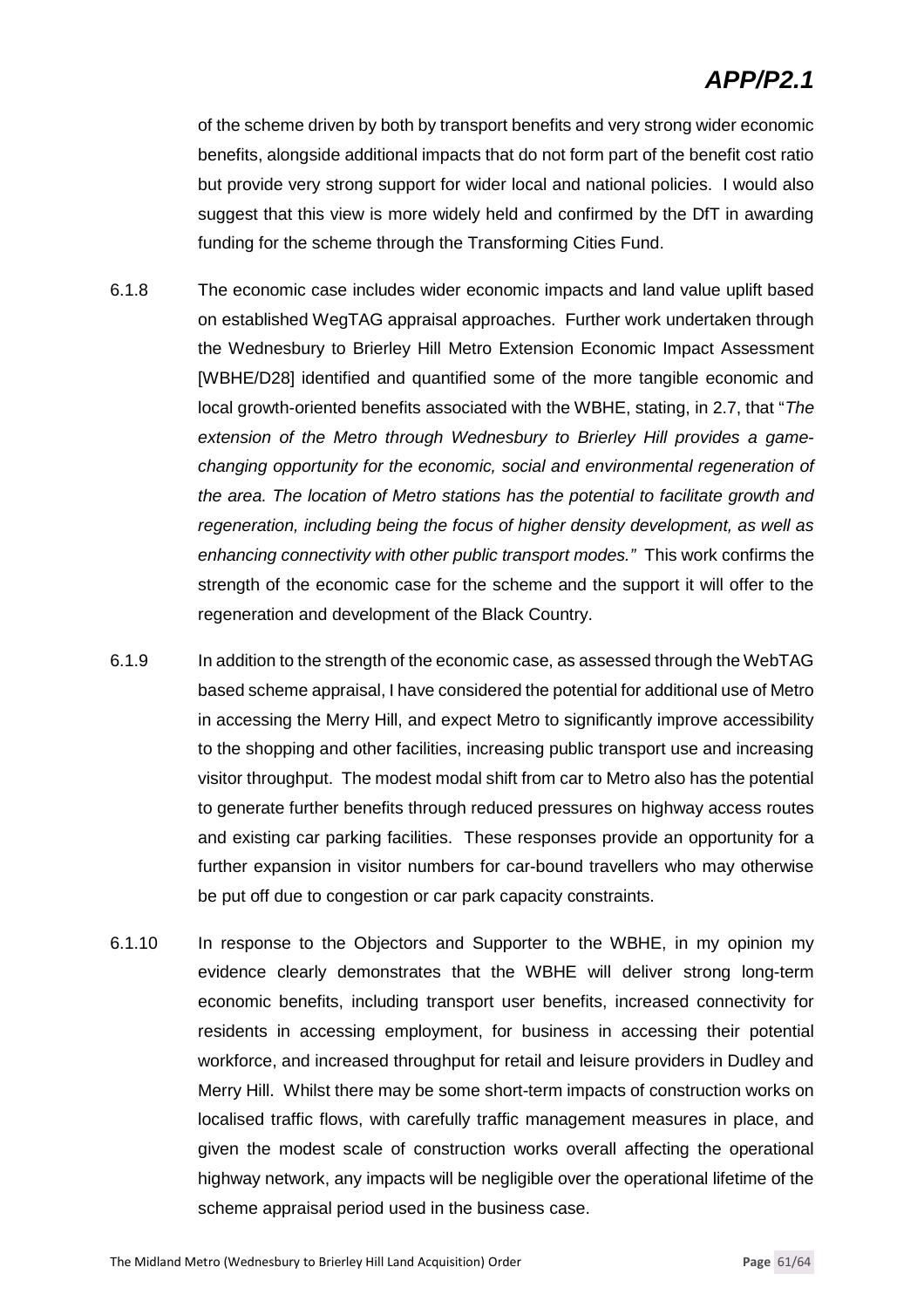6.1.11 With a compelling economic case, funding available from DfT and local sources, and the project ready to proceed, I urge the Inspector to recommend the powers applied for.